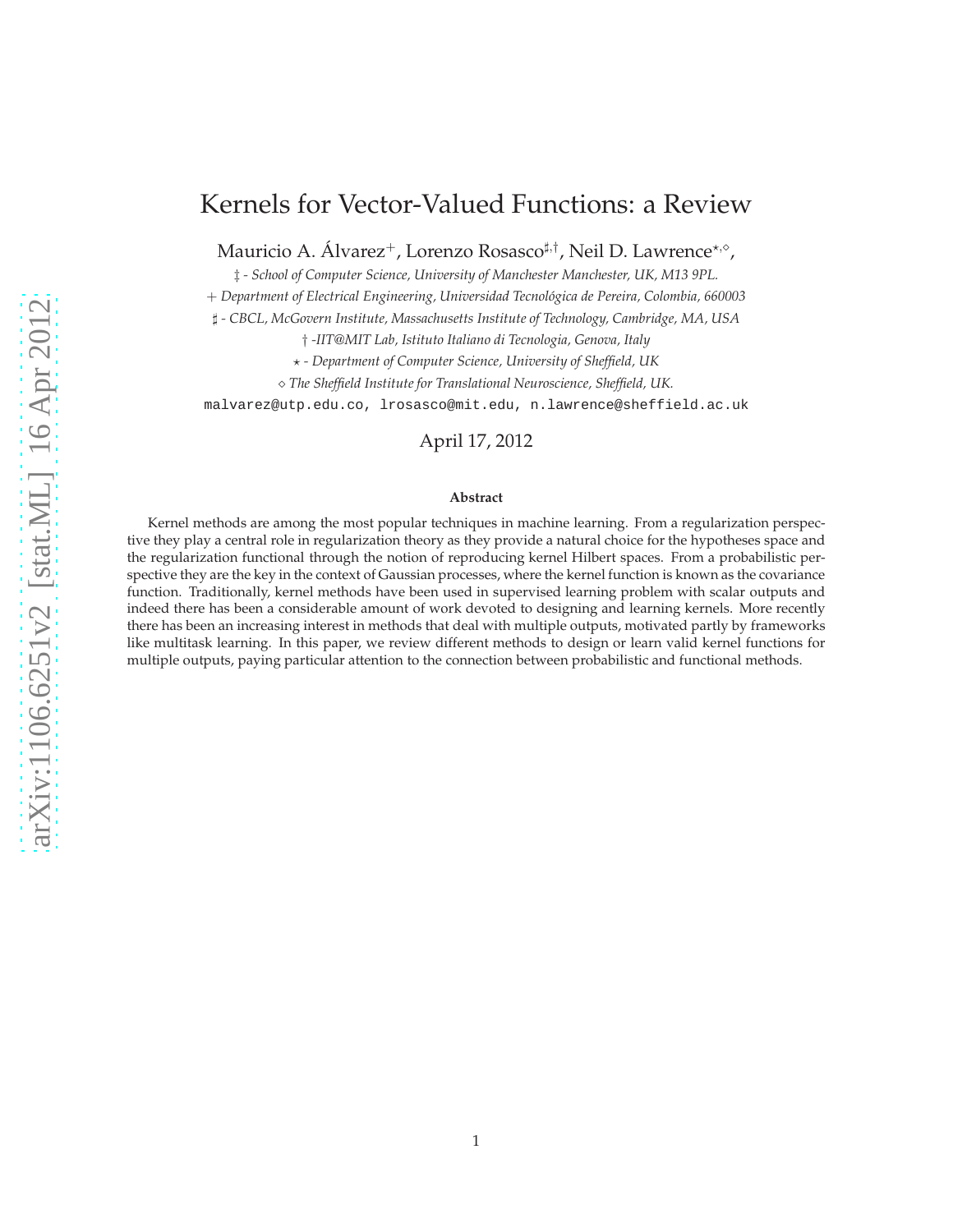# **Contents**

| 1              | Introduction                                                                                                                                                                                                    | 3                                                        |
|----------------|-----------------------------------------------------------------------------------------------------------------------------------------------------------------------------------------------------------------|----------------------------------------------------------|
| $\overline{2}$ | Learning Scalar Outputs with Kernel Methods<br>2.1<br>2.2<br>2.3                                                                                                                                                | 3<br>$\overline{4}$<br>5<br>5                            |
| 3              | Learning Multiple Outputs with Kernels Methods<br>3.1<br>3.2<br>3.3                                                                                                                                             | 7<br>7<br>$\,8\,$<br>9                                   |
| 4              | Separable Kernels and Sum of Separable Kernels<br>4.1<br>4.2<br>4.2.1<br>4.2.2<br>4.2.3<br>Linear Model of Coregionalization in Machine Learning and Statistics<br>4.2.4<br>4.3<br>Extensions<br>4.3.1<br>4.3.2 | 10<br>10<br>12<br>12<br>13<br>13<br>15<br>19<br>19<br>20 |
| 5              | <b>Beyond Separable Kernels</b><br><b>Invariant Kernels</b><br>5.1<br>5.2<br>5.3<br>5.3.1<br>5.3.2                                                                                                              | 20<br>20<br>21<br>22<br>23<br>23                         |
| 6              | <b>Inference and Computational Considerations</b><br>6.1<br>6.2                                                                                                                                                 | 26<br>26<br>27                                           |
| 7              | <b>Applications of Multivariate Kernels</b>                                                                                                                                                                     | 29                                                       |
| 8              | <b>Discussion</b>                                                                                                                                                                                               | 30                                                       |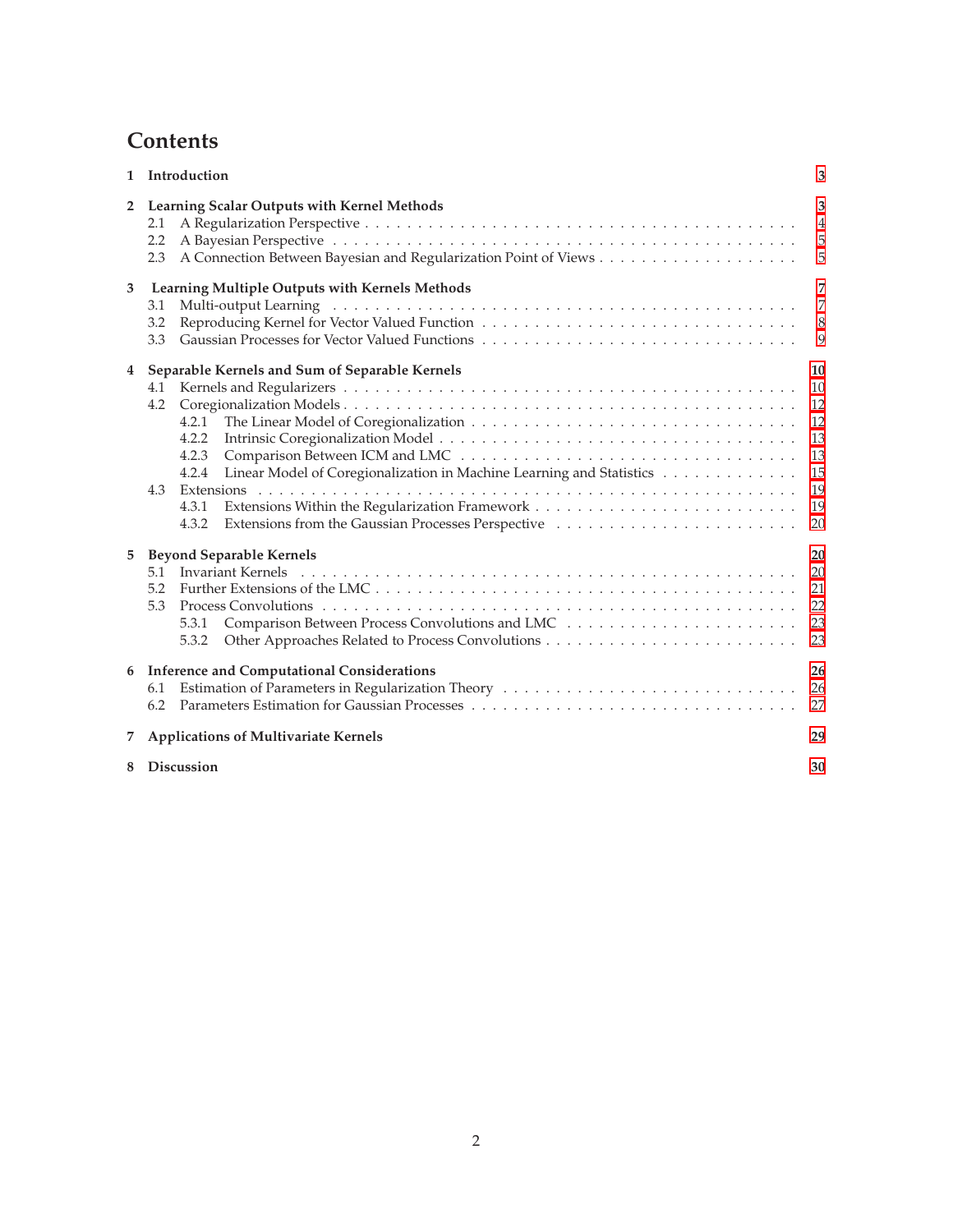## <span id="page-2-0"></span>**1 Introduction**

Many modern applications of machine learning require solving several decision making or prediction problems and exploiting dependencies between the problems is often the key to obtain better results and coping with a lack of data (to solve a problem we can *borrow strength* from a distinct but related problem).

In *sensor networks*, for example, missing signals from certain sensors may be predicted by exploiting their correlation with observed signals acquired from other sensors [\[72\]](#page-35-0). In *geostatistics*, predicting the concentration of heavy pollutant metals, which are expensive to measure, can be done using inexpensive and oversampled variables as a proxy [\[37\]](#page-33-0). In *computer graphics*, a common theme is the animation and simulation of physically plausible humanoid motion. Given a set of poses that delineate a particular movement (for example, walking), we are faced with the task of completing a sequence by filling in the missing frames with natural-looking poses. Human movement exhibits a high-degree of correlation. Consider, for example, the way we walk. When moving the right leg forward, we unconsciously prepare the left leg, which is currently touching the ground, to start moving as soon as the right leg reaches the floor. At the same time, our hands move synchronously with our legs. We can exploit these implicit correlations for predicting new poses and for generating new natural-looking walking sequences [\[106\]](#page-36-0). In *text categorization*, one document can be assigned to multiple topics or have multiple labels [\[50\]](#page-34-0). In all the examples above, the simplest approach ignores the potential correlation among the different output components of the problem and employ models that make predictions individually for each output. However, these examples suggest a different approach through a joint prediction exploiting the interaction between the different components to improve on individual predictions. Within the machine learning community this type of modeling is often broadly referred to to as *multitask learning*. Again the key idea is that information shared between different tasks can lead to improved performance in comparison to learning the same tasks individually. These ideas are related to *transfer learning* [\[97,](#page-36-1) [20,](#page-32-0) [12,](#page-32-1) [74\]](#page-35-1), a term which refers to systems that learn by transferring knowledge between different domains, for example: "what can we learn about running through seeing walking?"

More formally, the classical supervised learning problem requires estimating the output for any given input  $x^*$ ; an estimator  $f^*({x^*})$  is built on the basis of a training set consisting of N input-output pairs  $S = (\mathbf{X}, \mathbf{Y}) =$  $(x_1, y_1), \ldots, (x_N, y_N)$ . The input space X is usually a space of vectors, while the output space is a space of *scalars*. In multiple output learning (MOL) the output space is a space of *vectors*; the estimator is now a *vector valued function* f. Indeed, this situation can also be described as the problem of solving D distinct classical supervised problems, where each problem is described by one of the components  $f_1, \ldots, f_D$  of f. As mentioned before, the key idea is to work under the assumption that the problems are in some way related. The idea is then to exploit the relation among the problems to improve upon solving each problem separately.

The goal of this survey is twofold. First, we aim at discussing recent results in multi-output/multi-task learning based on kernel methods and Gaussian processes providing an account of the state of the art in the field. Second, we analyze systematically the connections between Bayesian and regularization (frequentist) approaches. Indeed, related techniques have been proposed from different perspectives and drawing clearer connections can boost advances in the field, while fostering collaborations between different communities.

The plan of the paper follows. In chapter [2](#page-2-1) we give a brief review of the main ideas underlying kernel methods for scalar learning, introducing the concepts of regularization in reproducing kernel Hilbert spaces and Gaussian processes. In chapter [3](#page-6-0) we describe how similar concepts extend to the context of vector valued functions and discuss different settings that can be considered. In chapters [4](#page-9-0) and [5](#page-19-1) we discuss approaches to constructing multiple output kernels, drawing connections between the Bayesian and regularization frameworks. The parameter estimation problem and the computational complexity problem are both described in chapter [6.](#page-25-0) In chapter [7](#page-28-0) we discuss some potential applications that can be seen as multi-output learning. Finally we conclude in chapter [8](#page-29-0) with some remarks and discussion.

## <span id="page-2-1"></span>**2 Learning Scalar Outputs with Kernel Methods**

To make the paper self contained, we will start our study reviewing the classical problem of learning a scalar valued function, see for example [\[100,](#page-36-2) [40,](#page-33-1) [10,](#page-32-2) [82\]](#page-35-2). This will also serve as an opportunity to review connections between Bayesian and regularization methods.

As we mentioned above, in the classical setting of supervised learning, we have to build an estimator (e.g. a classification rule or a regression function) on the basis of a training set  $S = (\mathbf{X}, \mathbf{Y}) = (\mathbf{x}_1, y_1), \dots, (\mathbf{x}_N, y_N)$ . Given a symmetric and positive bivariate function  $k(\cdot, \cdot)$ , namely a *kernel*, one of the most popular estimators in machine learning is defined as

$$
f_*(\mathbf{x}_*) = \mathbf{k}_{\mathbf{x}_*}^\top (k(\mathbf{X}, \mathbf{X}) + \lambda N \mathbf{I})^{-1} \mathbf{Y},\tag{1}
$$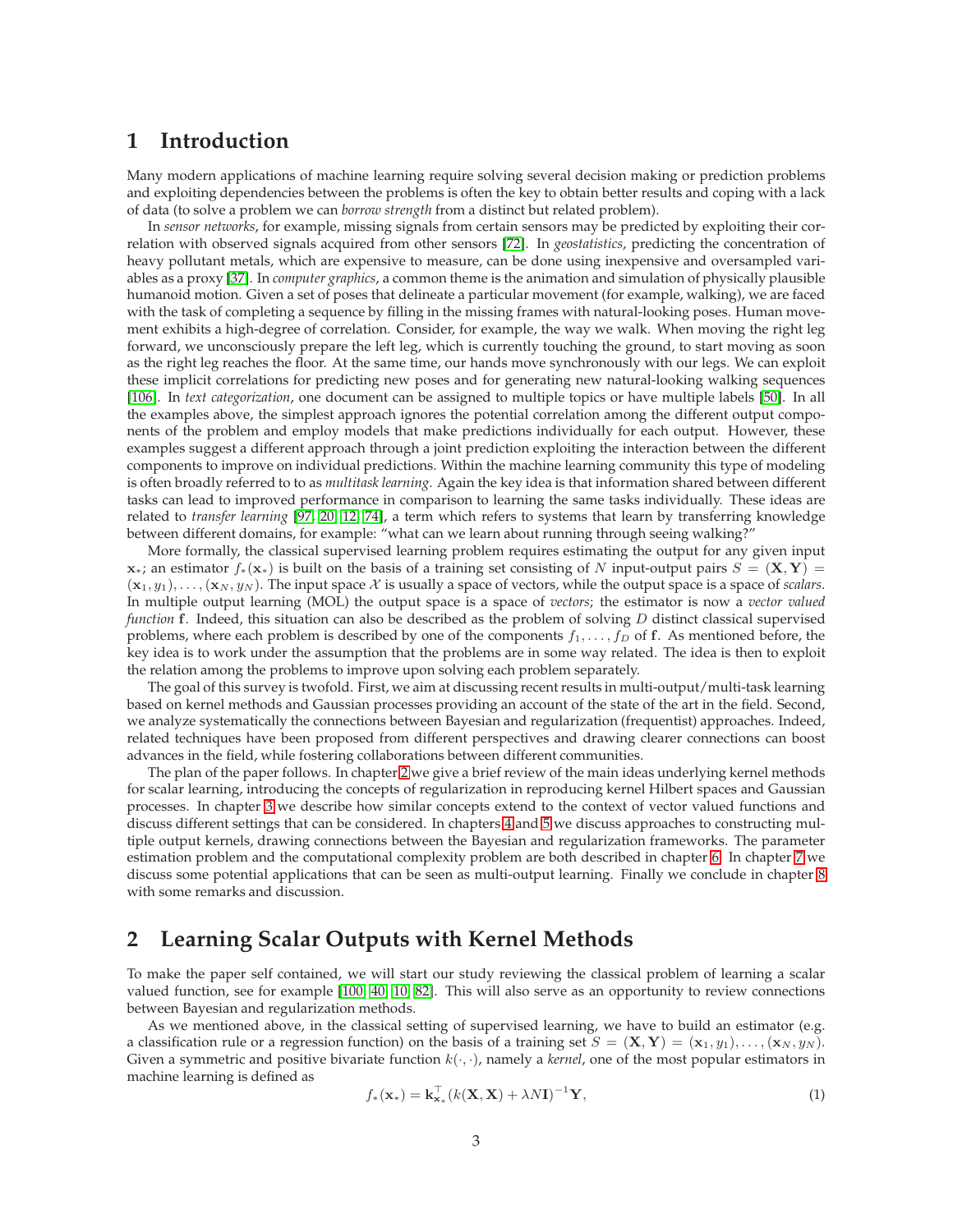where  $k(\mathbf{X},\mathbf{X})$  has entries  $k(\mathbf{x}_i,\mathbf{x}_j)$ ,  $\mathbf{Y}=[y_1,\ldots,y_N]^\top$  and  $\mathbf{k}_{\mathbf{x}_*}=[k(\mathbf{x}_1,\mathbf{x}_*),\ldots,k(\mathbf{x}_N,\mathbf{x}_*)]^\top$ , where  $\mathbf{x}_*$  is a new input point. Interestingly, such an estimator can be derived from two different, though, related perspectives.

### <span id="page-3-0"></span>**2.1 A Regularization Perspective**

We will first describe a regularization (frequentist) perspective (see [\[35,](#page-33-2) [105,](#page-36-3) [100,](#page-36-2) [86\]](#page-35-3)). The key point in this setting is that the function of interest is assumed to belong to a reproducing kernel Hilbert space (RKHS),

<span id="page-3-2"></span>
$$
f_*\in\mathcal{H}_k.
$$

Then the estimator is derived as the minimizer of a regularized functional

$$
\frac{1}{N} \sum_{i=1}^{N} (f(\mathbf{x}_i) - y_i)^2 + \lambda \|f\|_{k}^2.
$$
 (2)

The first term in the functional is the so called empirical risk and it is the sum of the squared errors. It is a measure of the price we pay when predicting  $f(x)$  in place of y. The second term in the functional is the (squared) norm in a RKHS. This latter concept plays a key role, so we review a few essential concepts (see [\[87,](#page-35-4) [6,](#page-32-3) [105,](#page-36-3) [25\]](#page-33-3)). A RKHS  $\mathcal{H}_k$  is a Hilbert space of functions and can be defined by a reproducing kernel<sup>[1](#page-3-1)</sup>  $k:\mathcal{X}\times\mathcal{X}\to\mathbf{R}$ , which is a symmetric, positive definite function. The latter assumption amounts to requiring the matrix with entries  $k(\mathbf{x}_i, \mathbf{x}_j)$  to be positive for any (finite) sequence  $(\mathbf{x}_i)$ . Given a kernel k, the RKHS  $\mathcal{H}_k$  is the Hilbert space such that the function  $k(\mathbf{x}, \cdot)$  belongs to belongs to  $\mathcal{H}_k$  for all  $\mathbf{x} \in \mathcal{X}$  and

$$
f(\mathbf{x}) = \langle f, k(\mathbf{x}, \cdot) \rangle_k, \quad \forall \ f \in \mathcal{H}_k,
$$

where  $\left\langle \cdot,\cdot\right\rangle_k$  is the inner product in  $\mathcal{H}_k.$ 

The latter property, known as the reproducing property, gives the name to the space. Two further properties make RKHS appealing:

- functions in a RKHS are in the closure of the linear combinations of the kernel at given points,  $f(\mathbf{x}) =$  $\sum_i k(\mathbf{x}_i, \mathbf{x})c_i$ . This allows us to describe, in a unified framework, linear models as well as a variety of generalized linear models;
- the norm in a RKHS can be written as  $\sum_{i,j} k(\mathbf{x}_i, \mathbf{x}_j) c_i c_j$  and is a natural measure of how *complex* is a function. Specific examples are given by the shrinkage point of view taken in ridge regression with linear models [\[40\]](#page-33-1) or the regularity expressed in terms of magnitude of derivatives, as is done in spline models [\[105\]](#page-36-3).

In this setting the functional [\(2\)](#page-3-2) can be derived either from a regularization point of view [\[35,](#page-33-2) [105\]](#page-36-3) or from the theory of empirical risk minimization (ERM) [\[100\]](#page-36-2). In the former, one observes that, if the space  $\mathcal{H}_k$  is large enough, the minimization of the empirical error is ill-posed, and in particular it responds in an unstable manner to noise, or when the number of samples is low Adding the squared norm stabilizes the problem. The latter point of view, starts from the analysis of ERM showing that generalization to new samples can be achieved if there is a tradeoff between fitting and complexity<sup>[2](#page-3-3)</sup> of the estimator. The functional [\(2\)](#page-3-2) can be seen as an instance of such a trade-off.

The explicit form of the estimator is derived in two steps. First, one can show that the minimizer of [\(2\)](#page-3-2) can always be written as a linear combination of the kernels centered at the training set points,

$$
f_*(\mathbf{x}_*) = \sum_{i=1}^N k(\mathbf{x}_*, \mathbf{x}_i) c_i = \mathbf{k}_{\mathbf{x}_*}^{\top} \mathbf{c},
$$

see for example [\[65,](#page-34-1) [19\]](#page-32-4). The above result is the well known representer theorem originally proved in [\[51\]](#page-34-2) (see also [\[88\]](#page-35-5) and [\[26\]](#page-33-4) for recent results and further references). The explicit form of the coefficients  $\mathbf{c} = [c_1, \dots, c_N]^\top$  can be then derived by substituting for  $f_*(\mathbf{x}_*)$  in [\(2\)](#page-3-2).

<sup>&</sup>lt;sup>1</sup>In the following we will simply write kernel rather than reproducing kernel.

<span id="page-3-3"></span><span id="page-3-1"></span><sup>2</sup>For example, a measure of complexity is the *Vapnik–Chervonenkis dimension* [\[86\]](#page-35-3)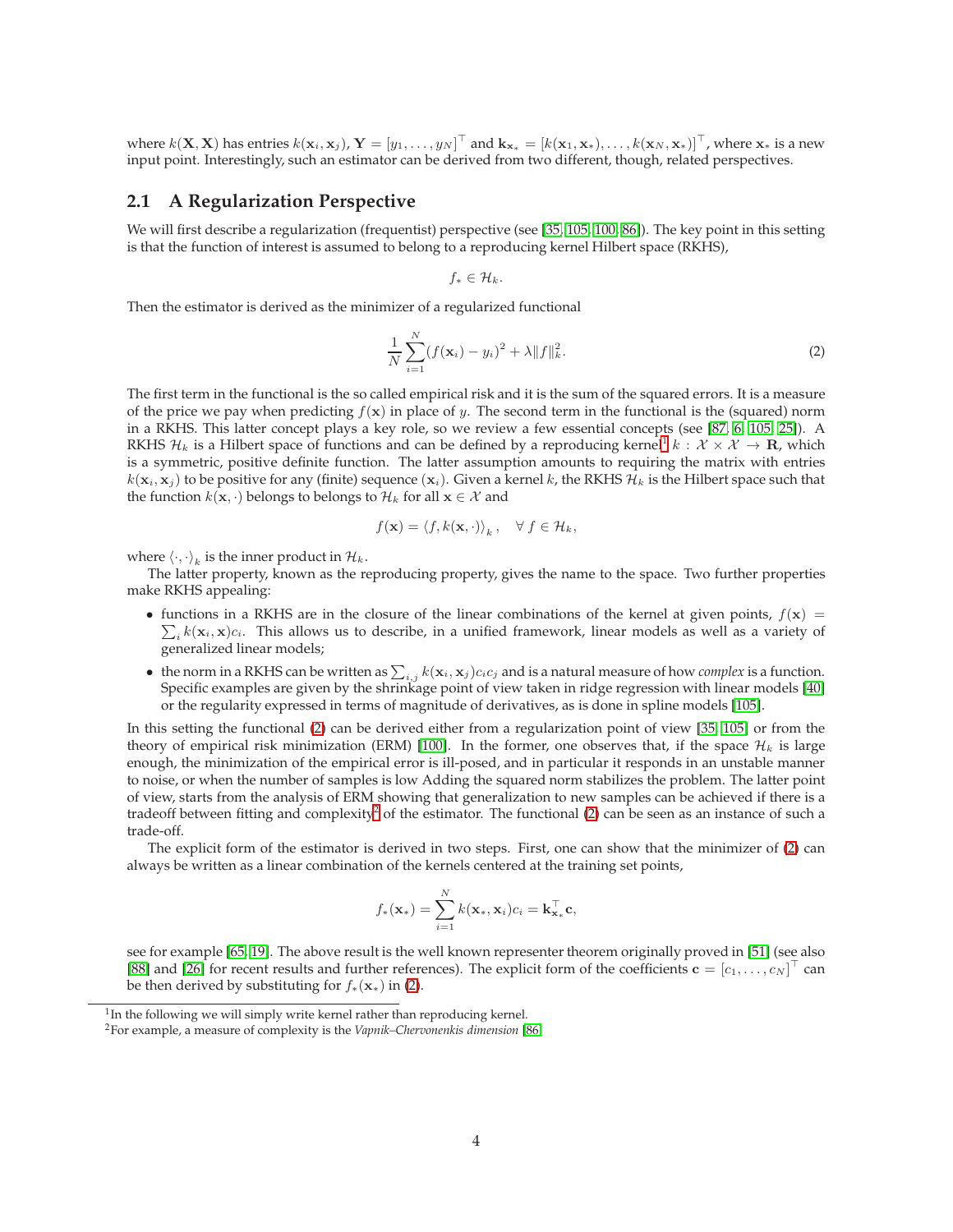### <span id="page-4-0"></span>**2.2 A Bayesian Perspective**

A Gaussian process (GP) is a stochastic process with the important characteristic that any finite number of random variables, taken from a realization of the GP, follows a joint Gaussian distribution. A GP is usually used as a prior distribution for functions [\[82\]](#page-35-2). If the function  $f$  follows a Gaussian process we write

$$
f \sim \mathcal{GP}(m, k),
$$

where  $m$  is the mean function and  $k$  the covariance or kernel function. The mean function and the covariance function completely specify the Gaussian process. In other words the above assumption means that for any finite set  $\mathbf{X} = {\mathbf{x}_n}_{n=1}^N$  if we let  $f(\mathbf{X}) = [f(\mathbf{x}_1), \dots, f(\mathbf{x}_N)]^\top$  then

$$
f(\mathbf{X}) \sim \mathcal{N}(m(\mathbf{X}), k(\mathbf{X}, \mathbf{X})),
$$

where  $m(\mathbf{X}) = [m(\mathbf{x}_1), \dots, m(\mathbf{x}_N)]^\top$  and  $k(\mathbf{X}, \mathbf{X})$  is the kernel matrix. In the following, unless otherwise stated, we assume that the mean vector is zero.

From a *Bayesian* point of view, the Gaussian process specifies our prior beliefs about the properties of the function we are modeling. Our beliefs are updated in the presence of data by means of a *likelihood function*, that relates our prior assumptions to the actual observations. This leads to an updated distribution, the *posterior distribution*, that can be used, for example, for predicting test cases.

In a regression context, the likelihood function is usually Gaussian and expresses a linear relation between the observations and a given model for the data that is corrupted with a zero mean Gaussian noise,

$$
p(y|f, \mathbf{x}, \sigma^2) = \mathcal{N}(f(\mathbf{x}), \sigma^2),
$$

where  $\sigma^2$  corresponds to the variance of the noise. Noise is assumed to be independent and identically distributed. In this way, the likelihood function factorizes over data points, given the set of inputs **X** and  $\sigma^2$ . The posterior distribution can be computed analytically. For a test input vector  $x_*,$  given the training data  $S = \{X, Y\}$ , this posterior distribution is given by,

$$
p(f(\mathbf{x}_{*})|\mathbf{S}, \mathbf{x}_{*}, \boldsymbol{\phi}) = \mathcal{N}(f_{*}(\mathbf{x}_{*}), k_{*}(\mathbf{x}_{*}, \mathbf{x}_{*})),
$$

where  $\phi$  denotes the set of parameters which include the variance of the noise,  $\sigma^2$ , and any parameters from the covariance function  $k(\mathbf{x}, \mathbf{x}')$ . Here we have

$$
f_*(\mathbf{x}_*) = \mathbf{k}_{\mathbf{x}_*}^\top (k(\mathbf{X}, \mathbf{X}) + \sigma^2 \mathbf{I})^{-1} \mathbf{Y},
$$
  

$$
k_*(\mathbf{x}_*, \mathbf{x}_*) = k(\mathbf{x}_*, \mathbf{x}_*) - \mathbf{k}_{\mathbf{x}_*}^\top (k(\mathbf{X}, \mathbf{X}) + \sigma^2 \mathbf{I})^{-1} \mathbf{k}_{\mathbf{x}_*}
$$

and finally we note that if we are interested into the distribution of the noisy predictions,  $p(y(\mathbf{x}_{*})|\mathbf{S}, \mathbf{x}_{*}, \phi)$ , it is easy to see that we simply have to add  $\sigma^2$  to the expression for the predictive variance (see [\[82\]](#page-35-2)).

Figure [1](#page-5-0) represents a posterior predictive distribution for a data vector Y with  $N = 4$ . Data points are represented as dots in the figure. The solid line represents the mean function predicted,  $f_*(\mathbf{x}_*)$ , while the shaded region corresponds to two standard deviations away from the mean. This shaded region is specified using the predicted covariance function,  $k_*(\mathbf{x}_*,\mathbf{x}_*)$ . Notice how the uncertainty in the prediction increases as we move away from the data points.

Equations for  $f_*(\mathbf{x}_*)$  and  $k_*(\mathbf{x}_*, \mathbf{x}_*)$  are obtained under the assumption of a Gaussian likelihood, common in regression setups. For non-Gaussian likelihoods, for example in classification problems, closed form solutions are not longer possible. In this case, one can resort to different approximations, including the Laplace approximation and variational methods [\[82\]](#page-35-2).

### <span id="page-4-1"></span>**2.3 A Connection Between Bayesian and Regularization Point of Views**

Connections between regularization theory and Gaussian process prediction or Bayesian models for prediction have been pointed out elsewhere [\[78,](#page-35-6) [105,](#page-36-3) [82\]](#page-35-2). Here we just give a very brief sketch of the argument. We restrict ourselves to finite dimensional RKHS. Under this assumption one can show that every RKHS can be described in terms of a feature map [\[100\]](#page-36-2), that is a map  $\Phi : \mathcal{X} \to \mathbb{R}^p$ , such that

$$
k(\mathbf{x}, \mathbf{x}') = \sum_{j=1}^{p} \Phi^{j}(\mathbf{x}) \Phi^{j}(\mathbf{x}').
$$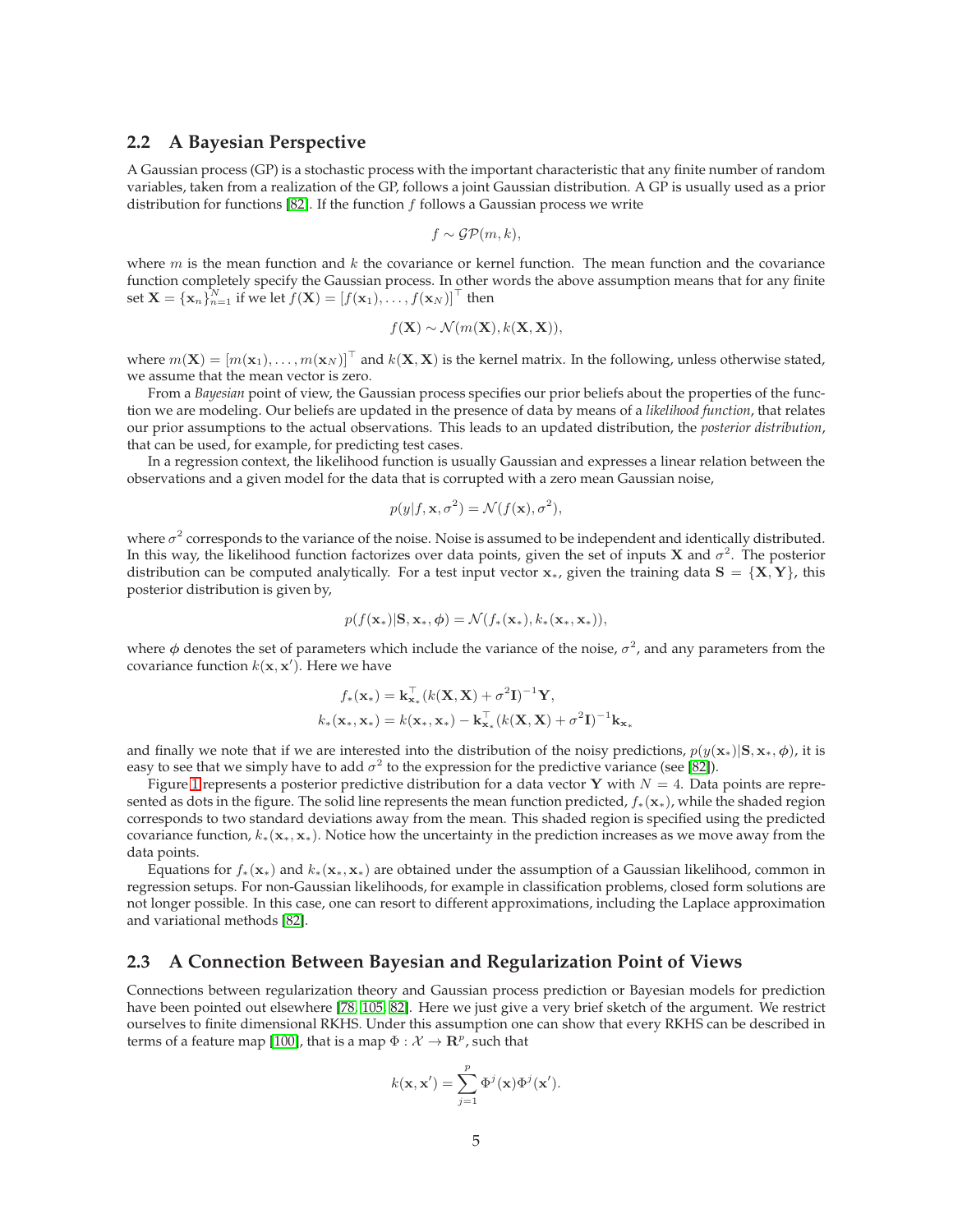<span id="page-5-0"></span>

Figure 1: Example of a predictive posterior distribution inferred with  $N = 4$ . The solid line corresponds to the predictive mean, the shaded region corresponds to two standard deviations of the prediction. Dots are values of the output function Y. We have also included some samples from the posterior distribution, shown as dashed lines.

In fact in this case one can show that functions in the RKHS with kernel  $k$  can be written as

$$
f_w(\mathbf{x}) = \sum_{j=1}^p \mathbf{w}^j \Phi^j(\mathbf{x}) = \langle \mathbf{w}, \Phi(\mathbf{x}) \rangle
$$
, and  $||f_{\mathbf{w}}||_k = ||\mathbf{w}||$ .

Then we can build a Gaussian process by assuming the coefficient  $w=w^1,\ldots,w^p$  to be distributed according to a multivariate Gaussian distribution. Roughly speaking, in this case the assumption  $f_* \sim \mathcal{GP}(0, k)$  becomes

$$
\mathbf{w} \sim \mathcal{N}(0, \mathbf{I}_p) \propto e^{-\|\mathbf{w}\|^2}.
$$

As we noted before if we assume a Gaussian likelihood we have

$$
P(\mathbf{Y}|\mathbf{X},f) = \mathcal{N}(f(\mathbf{X}),\sigma^2 \mathbf{I}_D) \propto e^{-\frac{1}{\sigma^2}||f_w(\mathbf{X}) - \mathbf{Y}||_n^2},
$$

where  $f_{\mathbf{w}}(\mathbf{X}) = (\langle \mathbf{w}, \Phi(\mathbf{x}_1) \rangle, \dots, \langle \mathbf{w}, \Phi(\mathbf{x}_n) \rangle)$  and  $||f_w(\mathbf{X}) - \mathbf{Y}||_n^2 = \sum_{i=1}^n (\langle w, \Phi(\mathbf{x}_i) \rangle - y_i)^2$ . Then the posterior distribution is proportional to

$$
e^{-(\frac{1}{\sigma^2}||f_{\mathbf{w}}(\mathbf{X})-\mathbf{Y}\|_n^2+||\mathbf{w}||^2)},
$$

and we see that a maximum a posteriori estimate will in turn give the minimization problem defining Tikhonov regularization [\[98\]](#page-36-4), where the regularization parameter is now related to the noise variance.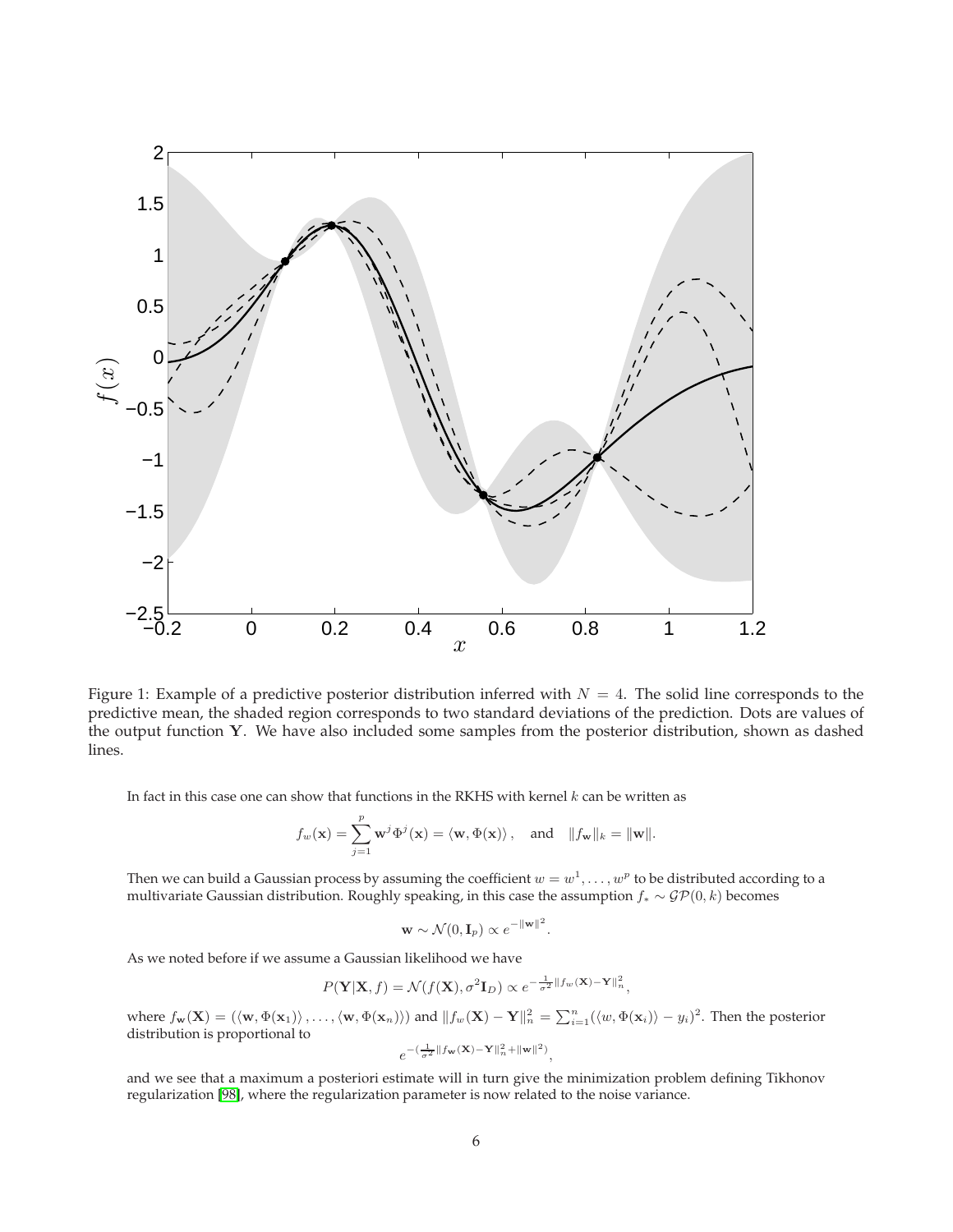We note that in regularization the squared error is often replaced by a more general error term  $\frac{1}{N}\sum_{i=1}^N \ell(f(\mathbf{x}_i),y_i)$ . In a regularization perspective, the *loss function*  $\ell : \mathbf{R} \times \mathbf{R} \to \mathbf{R}^+$  measure the error we incur when predicting  $f(\mathbf{x})$ in place of y. The choice of the loss function is *problem dependent*. Often used examples are the square loss, the logistic loss or the hinge loss used in support vector machines (see [\[86\]](#page-35-3)).

The choice of a loss function in a regularization setting can be contrasted to the choice of the likelihood in a Bayesian setting. In this context, the likelihood function models how the observations deviate from the assumed *true* model in the generative process. The notion of a loss function is philosophically different. It represents the cost we pay for making errors. In Bayesian modeling decision making is separated from inference. In the inference stage the posterior distributions are computed evaluating the uncertainty in the model. The loss function appears only at the second stage of the analysis, known as the *decision* stage, and weighs how incorrect decisions are penalized given the current uncertainty. However, whilst the two notions are philosophically very different, we can see that, due to the formulation of the frameworks, the loss function and the log likelihood provide the same role mathematically.

The discussion in the previous sections shows that the notion of a kernel plays a crucial role in statistical modeling both in the Bayesian perspective (as the covariance function of a GP) and the regularization perspective (as a reproducing kernel). Indeed, for scalar valued problems there is a rich literature on the design of kernels (see for example [\[86,](#page-35-3) [90,](#page-35-7) [82\]](#page-35-2) and references therein). In the next sections we show how the concept of a kernel can be used in multi-output learning problems. Before doing that, we describe how the concepts of RKHSs and GPs translate to the setting of vector valued learning.

## <span id="page-6-0"></span>**3 Learning Multiple Outputs with Kernels Methods**

In this chapter we discuss the basic setting for learning vector valued functions and related problems (multiclass, multilabel) and then describe how the concept of kernels (reproducing kernels and covariance function for GP) translate to this setting.

## <span id="page-6-1"></span>**3.1 Multi-output Learning**

The problem we are interested in is that of learning an unknown functional relationship  $f$  between an input space  $X$ , for example  $X = \mathbb{R}^p$ , and an output space  $\mathbb{R}^D$ . In the following we will see that the problem can be tackled either assuming that f belongs to reproducing kernel Hilbert space of vector valued functions or assuming that f is drawn from a vector valued Gaussian process. Before doing this we describe several related settings all falling under the framework of multi-output learning.

The natural extension of the traditional (scalar) supervised learning problem is the one we discussed in the introduction, when the data are pairs  $S = (\mathbf{X}, \mathbf{Y}) = (\mathbf{x}_1, y_1), \dots, (\mathbf{x}_N, y_N)$ . For example this is the typical setting for problems such as motion/velocity fields estimation. A special case is that of multi-category classification problem or multi-label problems, where if we have  $D$  classes each input point can be associated to a (binary) coding vector where, for example 1 stands for presence (0 for absence) of a class instance.The simplest example is the so called *one vs all* approach to multiclass classification which, if we have  $\{1, \ldots, D\}$  classes, amounts to the coding  $i \to \mathbf{e}_i$ , where  $(\mathbf{e}_i)$  is the canonical basis of  $\mathbf{R}^D$ .

A more general situation is that where different outputs might have different training set cardinalities, different input points or in the extreme case even different input spaces. More formally, in this case we have a training set  $S_d = (\mathbf{X}_d, \mathbf{Y}_d) = (\mathbf{x}_{d,1}, y_{d,1}), \ldots, (\mathbf{x}_{d,N_d}, y_{d,N_d})$  for each component  $f_d$ , with  $d = 1, \ldots, D$ , where the number of data associated with each output,  $(N_d)$  might be different and the input for a component might belong to different input space  $(\mathcal{X}_d)$ .

The terminology used in machine learning often does not distinguish the different settings above and the term multitask learning is often used. In this paper we use the term multi-output learning or vector valued learning to define the general class of problems and use the term multi-task for the case where each component has different inputs. Indeed in this very general situation each component can be thought of as a distinct task possibly related to other tasks (components). In the geostatistics literature, if each output has the same set of inputs the model is called *isotopic* and *heterotopic* if each output to be associated with a different set of inputs [\[104\]](#page-36-5). Heterotopic data is further classified into *entirely heterotopic data*, where the variables have no sample locations in common, and *partially heterotopic data*, where the variables share some sample locations. In machine learning, the partially heterotopic case is sometimes referred to as *asymmetric multitask learning* [\[112,](#page-36-6) [21\]](#page-32-5).

The notation in the multitask learning scenario (heterotopic case) is a bit more involved. To simplify the notation we assume that the number of data for each output is the same. Moreover, for the sake of simplicity sometimes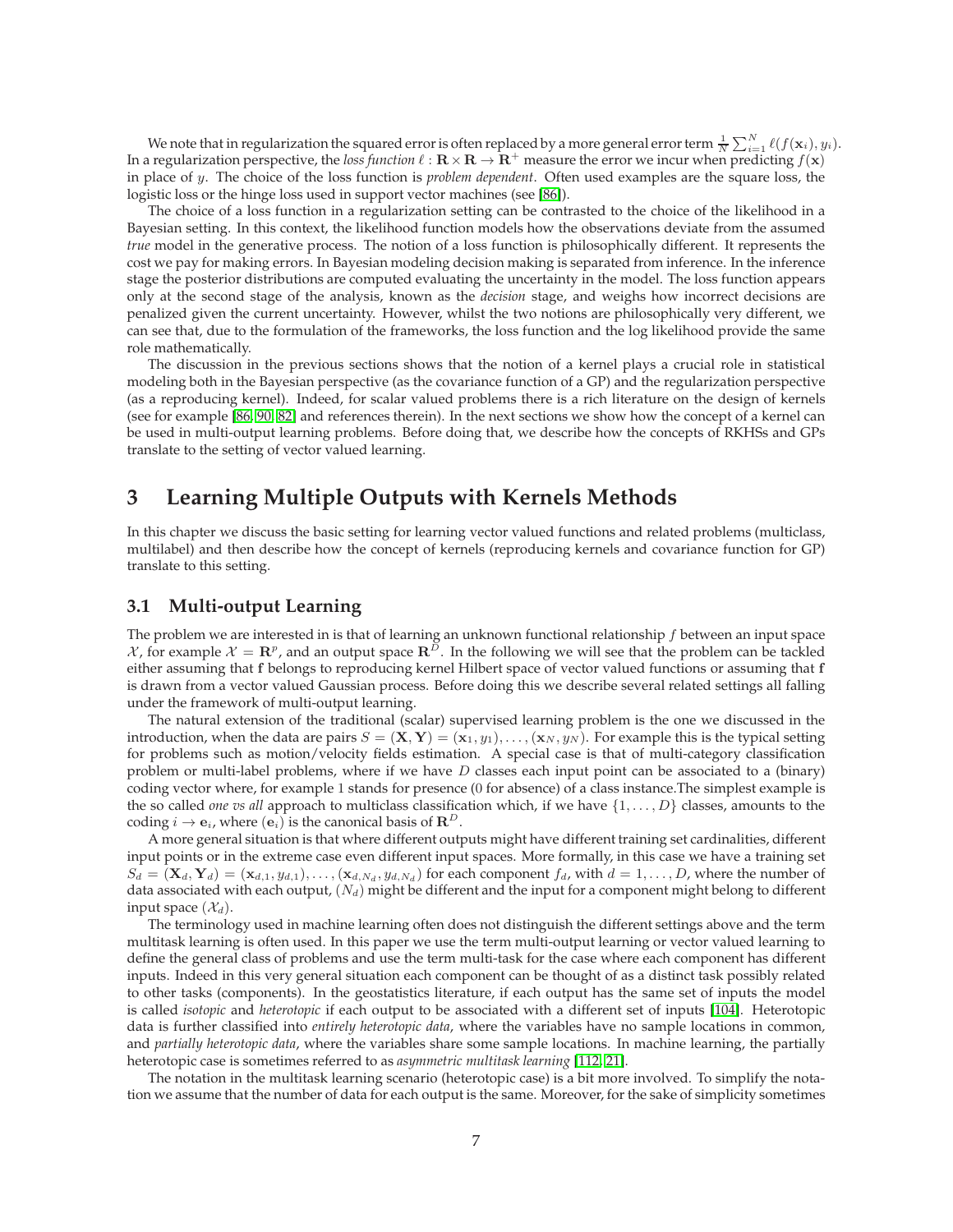we restrict the presentation to the isotopic setting, though the models can usually readily be extended to the more general setting. We will use the notation  $X$  to indicate the collection of all the training input points,  $\{X_j\}_{j=1}^N$ , and  $S$  to denote the collection of all the training data. Also we will use the notation  $f(X)$  to indicate a vector valued function evaluated at different training points. This notation has slightly different meaning depending on the way the input points are sampled. If the input to all the components are the same then  $X = x_1, \ldots, x_N$  and  $f(X) =$  $f_1(\mathbf{x}_1), \ldots, f_D(\mathbf{x}_N)$ . If the input for the different components are different then  $\mathbf{X} = {\mathbf{X}_d}_{d=1}^D = {\mathbf{X}_1, \ldots, \mathbf{X}_D}$ where  $\mathbf{X}_d = {\mathbf{x}_{d,n}}_{n=1}^N$  and  $\mathbf{f}(\mathbf{X}) = (f_1(\mathbf{x}_{1,1}), \dots, f_1(\mathbf{x}_{1,N})), \dots, (f_D(\mathbf{x}_{D,1}), \dots, f_D(\mathbf{x}_{D,N})).$ 

## <span id="page-7-0"></span>**3.2 Reproducing Kernel for Vector Valued Function**

The definition of RKHS for vector valued functions parallels the one in the scalar, with the main difference that the reproducing kernel is now *matrix* valued, see for example [\[65,](#page-34-1) [19\]](#page-32-4) . A reproducing kernel is a symmetric function  $\mathbf{K}: \mathcal{X} \times \mathcal{X} \to \mathbf{R}^{D \times D}$ , such that for any  $\mathbf{x}, \mathbf{x}' \mathbf{K}(\mathbf{x}, \mathbf{x}')$  is a positive semi-definite *matrix*. A vector valued RKHS is a Hilbert space H of functions  $f: \mathcal{X} \to R^D$ , such that for very  $\mathbf{c} \in \mathbf{R}^D$ , and  $\mathbf{x} \in \mathcal{X}$ ,  $\mathbf{K}(\mathbf{x},\mathbf{x}')\mathbf{c}$ , as a function of  $\mathbf{x}'$ belongs to  $\mathcal H$  and moreover  $\mathbf K$  has the reproducing property

$$
\langle \mathbf{f}, \mathbf{K}(\cdot, \mathbf{x}) \mathbf{c} \rangle_{\mathbf{K}} = \mathbf{f}(\mathbf{x})^{\top} \mathbf{c},
$$

where  $\langle \cdot, \cdot \rangle_{\mathbf{K}}$  is the inner product in H.

Again, the choice of the kernel corresponds to the choice of the representation (parameterization) for the function of interest. In fact any function in the RKHS is in the closure of the set of linear combinations

$$
\mathbf{f}(\mathbf{x}) = \sum_{i=1}^p \mathbf{K}(\mathbf{x}_i, \mathbf{x}) \mathbf{c}_j, \quad \mathbf{c}_j \in \mathbf{R}^D,
$$

where we note that in the above equation each term  $K(x_i, x)$  is a matrix acting on a vector  $c_j$ . The norm in the RKHS typically provides a measure of the complexity of a function and this will be the subject of the next sections.

Note that the definition of vector valued RKHS can be described in a component-wise fashion in the following sense. The kernel  $K$  can be described by a scalar kernel  $R$  acting jointly on input examples and task indices, that is

<span id="page-7-2"></span>
$$
(\mathbf{K}(\mathbf{x}, \mathbf{x}'))_{d, d'} = R((\mathbf{x}, d), (\mathbf{x}', d')), \qquad (3)
$$

where R is a scalar reproducing kernel on the space  $X \times \{1, \ldots, D\}$ . This latter point of view is useful while dealing with multitask learning, see [\[28\]](#page-33-5) for a discussion.

Provided with the above concepts we can follow a regularization approach to define an estimator by minimizing the regularized empirical error [\(2\)](#page-3-2), which in this case can be written as

$$
\sum_{j=1}^{D} \frac{1}{N} \sum_{i=1}^{N} (f_j(\mathbf{x}_i) - y_{j,i})^2 + \lambda ||\mathbf{f}||_{\mathbf{K}}^2,
$$
\n(4)

where  $\mathbf{f} = (f_1, \ldots, f_D)$ . Once again the solution is given by the representer theorem [\[65\]](#page-34-1)

$$
\mathbf{f}(\mathbf{x}) = \sum_{i=1}^N \mathbf{K}(\mathbf{x}_i, \mathbf{x}) \mathbf{c}_i,
$$

and the coefficient satisfies the linear system

<span id="page-7-3"></span><span id="page-7-1"></span>
$$
\overline{\mathbf{c}} = (\mathbf{K}(\mathbf{X}, \mathbf{X}) + \lambda N \mathbf{I})^{-1} \overline{\mathbf{y}},\tag{5}
$$

where  $\bar{c}$ ,  $\bar{y}$  are ND vectors obtained concatenating the coefficients and the output vectors, and  $K(X, X)$  is an  $ND \times ND$  with entries  $(\mathbf{K}(\mathbf{x}_i, \mathbf{x}_j))_{d,d'}$ , for  $i, j = 1, ..., N$  and  $d, d' = 1, ..., D$  (see for example [\[65\]](#page-34-1)). More explicitly

$$
\mathbf{K}(\mathbf{X}, \mathbf{X}) = \begin{bmatrix}\n(\mathbf{K}(\mathbf{X}_1, \mathbf{X}_1))_{1,1} & \cdots & (\mathbf{K}(\mathbf{X}_1, \mathbf{X}_D))_{1,D} \\
(\mathbf{K}(\mathbf{X}_2, \mathbf{X}_1))_{2,1} & \cdots & (\mathbf{K}(\mathbf{X}_2, \mathbf{X}_D))_{2,D} \\
\vdots & \cdots & \vdots \\
(\mathbf{K}(\mathbf{X}_D, \mathbf{X}_1))_{D,1} & \cdots & (\mathbf{K}(\mathbf{X}_D, \mathbf{X}_D))_{D,D}\n\end{bmatrix}
$$
\n(6)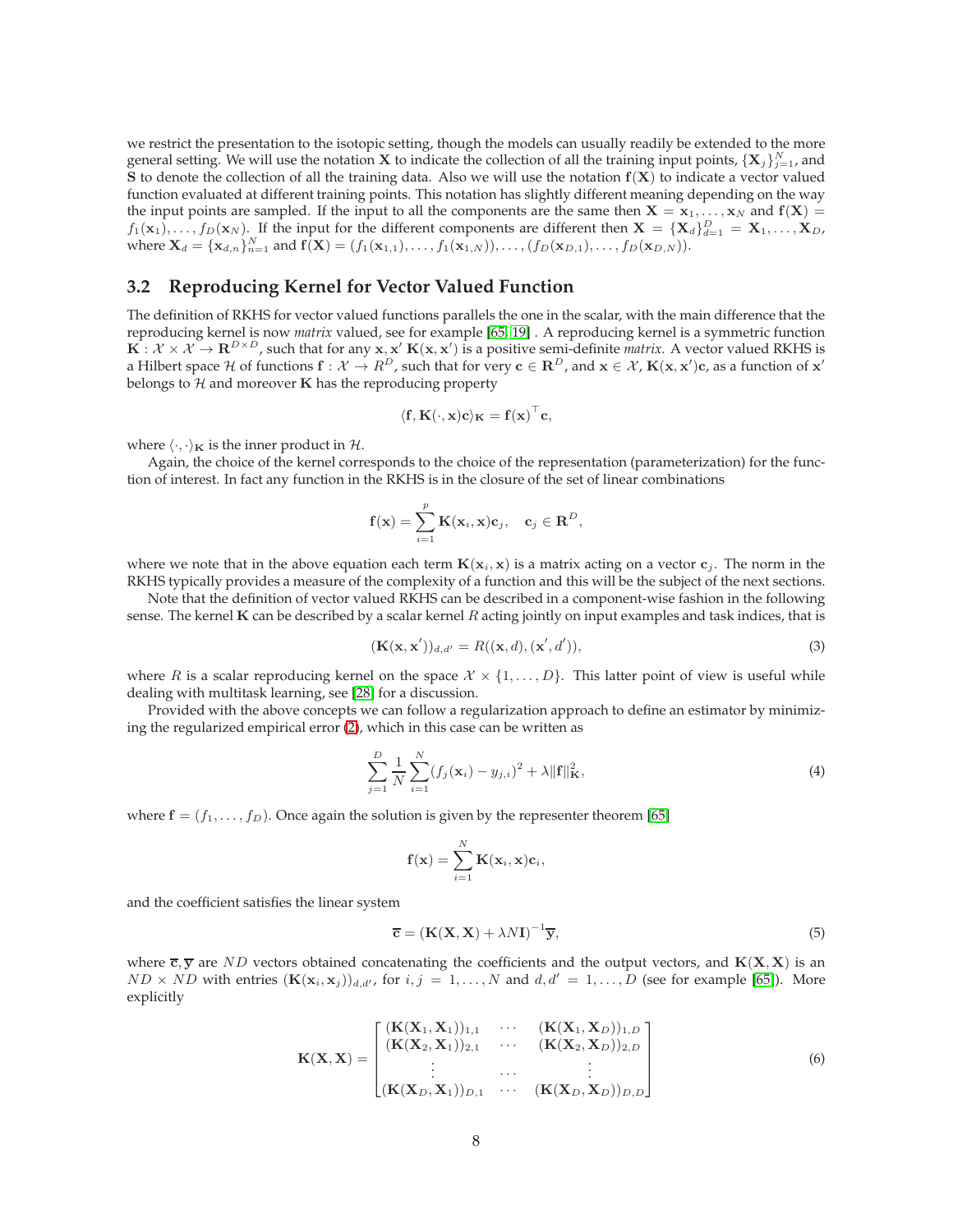where each block  $(K(X_i, X_j))_{i,j}$  is an N by N matrix (here we make the simplifying assumption that each output has same number of training data). Note that given a new point x<sup>∗</sup> the corresponding prediction is given by

$$
\mathbf{f}(\mathbf{x}_*) = \mathbf{K}_{\mathbf{x}_*}^\top \overline{\mathbf{c}},
$$

where  $\mathbf{K}_{\mathbf{x}_{*}} \in \mathbf{R}^{D \times ND}$  has entries  $(\mathbf{K}(\mathbf{x}_{*}, \mathbf{x}_{j}))_{d, d'}$  for  $j = 1, ..., N$  and  $d, d' = 1, ..., D$ .

### <span id="page-8-0"></span>**3.3 Gaussian Processes for Vector Valued Functions**

Gaussian process methods for modeling vector-valued functions follow the same approach as in the single output case. Recall that a Gaussian process is defined as a collection of random variables, such that any finite number of them follows a joint Gaussian distribution. In the single output case, the random variables are associated to a single process  $f$  evaluated at different values of  $x$  while in the multiple output case, the random variables are associated to different processes  $\{f_d\}_{d=1}^D$ , evaluated at different values of x [\[24,](#page-33-6) [37,](#page-33-0) [102\]](#page-36-7).

The vector-valued function f is assumed to follow a Gaussian process

$$
\mathbf{f} \sim \mathcal{GP}(\mathbf{m}, \mathbf{K}),\tag{7}
$$

where  $\bf m\in R^D$  is a vector which components are the mean functions  $\{m_d({\bf x})\}_{d=1}^D$  of each output and  $\bf K$  is a positive *matrix* valued function as in section [3.2.](#page-7-0) The entries  $(K(x, x'))_{d, d'}$  in the matrix  $K(x, x')$  correspond to the covariances between the outputs  $f_d(x)$  and  $f_{d'}(x')$  and express the degree of correlation or similarity between them.

For a set of inputs **X**, the prior distribution over the vector  $f(X)$  is given by

$$
\mathbf{f}(\mathbf{X}) \sim \mathcal{N}(\mathbf{m}(\mathbf{X}), \mathbf{K}(\mathbf{X}, \mathbf{X})),
$$

where  $m(X)$  is a vector that concatenates the mean vectors associated to the outputs and the covariance matrix  $K(X, X)$  is the block partitioned matrix in [\(6\)](#page-7-1). Without loss of generality, we assume the mean vector to be zero.

In a regression context, the likelihood function for the outputs is often taken to be Gaussian distribution, so that

$$
p(\mathbf{y}|\mathbf{f}, \mathbf{x}, \Sigma) = \mathcal{N}(\mathbf{f}(\mathbf{x}), \Sigma),
$$

where  $\Sigma \in \mathbf{R}^{D \times D}$  is a diagonal matrix with elements $^3\,\{\sigma^2_d\}_{d=1}^D.$  $^3\,\{\sigma^2_d\}_{d=1}^D.$  $^3\,\{\sigma^2_d\}_{d=1}^D.$ 

For a Gaussian likelihood, the predictive distribution and the marginal likelihood can be derived analytically. The predictive distribution for a new vector  $x_*$  is [\[82\]](#page-35-2)

$$
p(\mathbf{f}(\mathbf{x}_{*})|\mathbf{S}, \mathbf{f}, \mathbf{x}_{*}, \boldsymbol{\phi}) = \mathcal{N}(\mathbf{f}_{*}(\mathbf{x}_{*}), \mathbf{K}_{*}(\mathbf{x}_{*}, \mathbf{x}_{*})),
$$
\n(8)

,

with

$$
\begin{aligned} \mathbf{f}_*(\mathbf{x}_*) &= \mathbf{K}_{\mathbf{x}_*}^\top (\mathbf{K}(\mathbf{X}, \mathbf{X}) + \boldsymbol{\Sigma})^{-1} \overline{\mathbf{y}}, \\ \mathbf{K}_*(\mathbf{x}_*, \mathbf{x}_*) &= \mathbf{K}(\mathbf{x}_*, \mathbf{x}_*) - \mathbf{K}_{\mathbf{x}_*} (\mathbf{K}(\mathbf{X}, \mathbf{X}) + \boldsymbol{\Sigma})^{-1} \mathbf{K}_{\mathbf{x}_*}^\top \end{aligned}
$$

where  $\Sigma = \Sigma \otimes I_N$ ,  $K_{\mathbf{x}_*} \in \mathbf{R}^{D \times ND}$  has entries  $(\mathbf{K}(\mathbf{x}_*,\mathbf{x}_j))_{d,d'}$  for  $j = 1,\ldots,N$  and  $d,d' = 1,\ldots,D$ , and  $\phi$ denotes a possible set of hyperparameters of the covariance function  $K(x, x')$  used to compute  $K(X, X)$  and the variances of the noise for each output  $\{\sigma_d^2\}_{d=1}^D$ . Again we note that if we are interested into the distribution of the noisy predictions it is easy to see that we simply have to add  $P\Sigma$  to the expression of the prediction variance. The above expression for the mean prediction coincides again with the prediction of the estimator derived in the regularization framework.

In the following chapters we describe several possible choices of kernels (covariance function) for multi-output problems. We start in the next chapter with kernel functions that clearly separate the contributions of input and output. We will see later alternative ways to construct kernel functions that interleave both contributions in a non trivial way.

<span id="page-8-1"></span><sup>&</sup>lt;sup>3</sup>This relation derives from  $y_d(\mathbf{x}) = f_d(\mathbf{x}) + \epsilon_d(\mathbf{x})$ , for each d, where  $\{\epsilon_d(\mathbf{x})\}_{d=1}^D$  are independent white Gaussian noise processes with variance  $\sigma_d^2$ .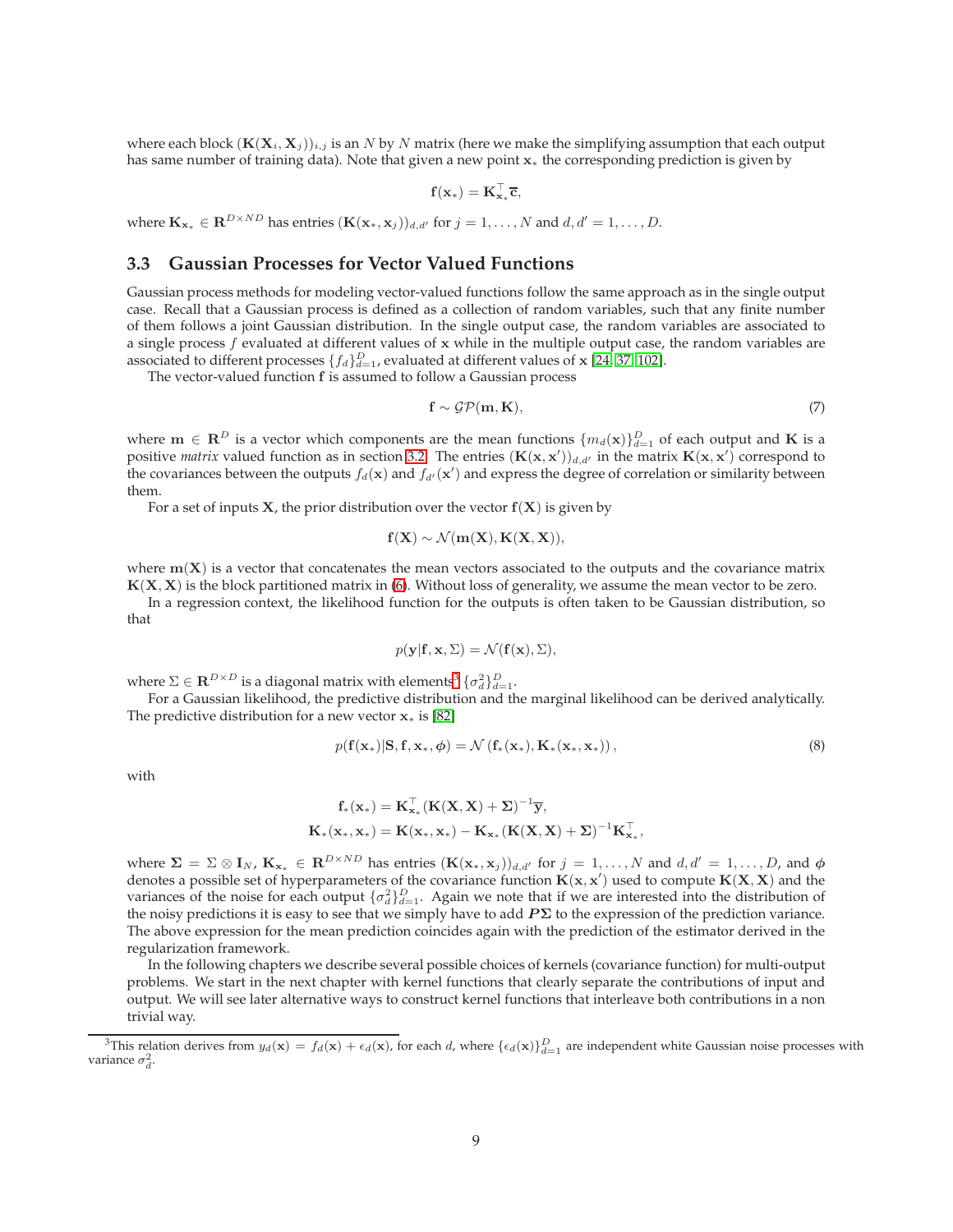## <span id="page-9-0"></span>**4 Separable Kernels and Sum of Separable Kernels**

In this chapter we review a special class of multi-output kernel functions that can be formulated as a sum of products between a kernel function for the input space alone, and a kernel function that encodes the interactions among the outputs. We refer to this type of multi-output kernel functions as *separable kernels* and *sum of separable kernels* (SoS kernels).

We consider a class of kernels of the form

$$
(\mathbf{K}(\mathbf{x}, \mathbf{x}'))_{d, d'} = k(\mathbf{x}, \mathbf{x}') k_T(d, d'),
$$

where  $k, k_T$  are scalar kernels on  $\mathcal{X} \times \mathcal{X}$  and  $\{1, \ldots, D\} \times \{1, \ldots, D\}$ .

Equivalently one can consider the matrix expression

<span id="page-9-2"></span>
$$
\mathbf{K}(\mathbf{x}, \mathbf{x}') = k(\mathbf{x}, \mathbf{x}') \mathbf{B},\tag{9}
$$

where **B** is a  $D \times D$  symmetric and positive semi-definite matrix. We call this class of kernels separable since, comparing to [\(3\)](#page-7-2), we see that the contribution of input and output is decoupled.

In the same spirit a more general class of kernels is given by

$$
\mathbf{K}(\mathbf{x}, \mathbf{x}') = \sum_{q=1}^{Q} k_q(\mathbf{x}, \mathbf{x}') \mathbf{B}_q.
$$

For this class of kernels, the kernel matrix associated to a data set  $X$  has a simpler form and can be written as

<span id="page-9-3"></span>
$$
\mathbf{K}(\mathbf{X}, \mathbf{X}) = \sum_{q=1}^{Q} \mathbf{B}_q \otimes k_q(\mathbf{X}, \mathbf{X}),
$$
\n(10)

where ⊗ represents the Kronecker product between matrices. We call this class of kernels sum of separable kernels (SoS kernels).

The simplest example of separable kernel is given by setting  $k_T(d, d') = \delta_{d, d'}$ , where  $\delta_{d, d'}$  is the Kronecker delta. In this case  $B = I_N$ , that is all the outputs are treated as being unrelated. In this case the kernel matrix  $K(X, X)$ , associated to some set of data X, becomes block diagonal. Since the off diagonal terms encode output relatedness. We can see that the matrix B encodes dependencies among the outputs.

The key question is how to choose the scalar kernels  $\{k_q\}_{q=1}^Q$  and especially how to design, or learn, the matrices  $\{ {\bf B}_q\}_{q=1}^Q$ . This is the subject we discuss in the next few sections. We will see that one can approach the problem from a regularization point of view, where kernels will be defined by the choice of suitable regularizers, or, from a Bayesian point of view, constructing covariance functions from explicit generative models for the different output components. As it turns out these two points of view are equivalent and allow for two different interpretations of the same class of models.

## <span id="page-9-1"></span>**4.1 Kernels and Regularizers**

In this section we largely follow the results in [\[64,](#page-34-3) [65,](#page-34-1) [27\]](#page-33-7) and [\[7\]](#page-32-6). A possible way to design multi-output kernels of the form  $(9)$  is given by the following result. If  $\bf{K}$  is given by  $(9)$  then is possible to prove that the norm of a function in the corresponding RKHS can be written as

$$
\|\mathbf{f}\|_{\mathbf{K}}^2 = \sum_{d,d'=1}^D \mathbf{B}_{d,d'}^\dagger \left\langle f_d, f_{d'} \right\rangle_k,\tag{11}
$$

where  $B^{\dagger}$  is the pseudoinverse of  $B$  and  $f=(f_1,\ldots,f_D).$  The above expression gives another way to see why the matrix B encodes the relation among the components. In fact, we can interpret the right hand side in the above expression as a regularizer inducing specific coupling among different tasks  $\langle f_t, f_{t'}\rangle_k$  with different weights given by  $\bf{B}_{d,d'}^{\dagger}$ . This result says that any such regularizer induces a kernel of the form [\(9\)](#page-9-2). We illustrate the above idea with a few examples.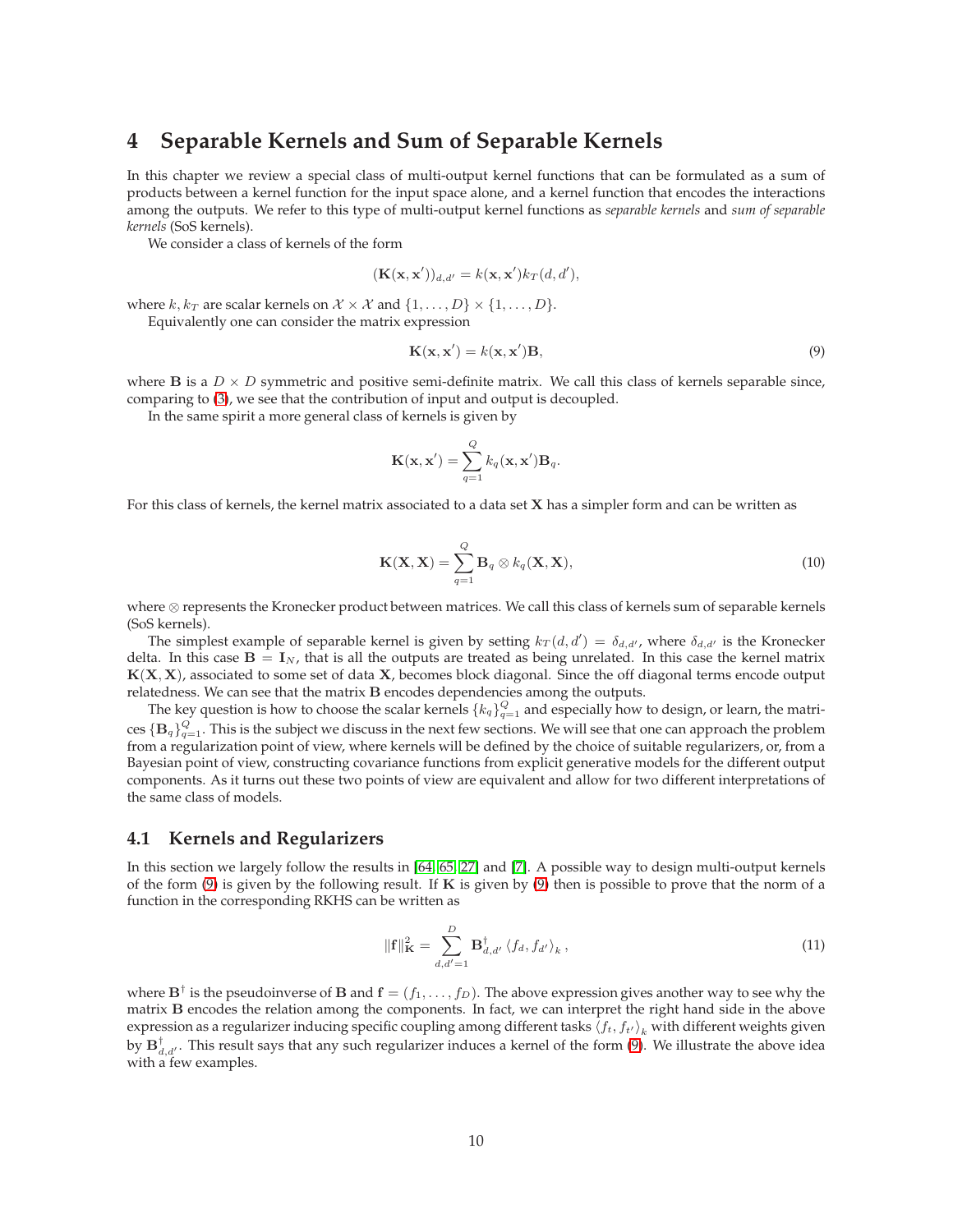**Mixed Effect Regularizer** Consider the regularizer given by

$$
R(\mathbf{f}) = A_{\omega} \left( C_{\omega} \sum_{\ell=1}^{D} ||f_{\ell}||_{k}^{2} + \omega D \sum_{\ell=1}^{D} ||f_{\ell} - \frac{1}{D} \sum_{q=1}^{D} f_{q}||_{k}^{2} \right)
$$
(12)

where  $A_\omega = \frac{1}{2(1-\omega)(1-\omega+\omega D)}$  and  $C_\omega = (2-2\omega+\omega D)$ . The above regularizer is composed of two terms: the first is a standard regularization term on the norm of each component of the estimator; the second forces each  $f_\ell$ to be close to the mean estimator across the components,  $\overline{f} = \frac{1}{D} \sum_{q=1}^{D} f_q$ . The corresponding kernel imposes a common similarity structure between all the output components and the strength of the similarity is controlled by a parameter  $\omega$ ,

$$
\mathbf{K}_{\omega}(\mathbf{x}, \mathbf{x}') = k(\mathbf{x}, \mathbf{x}')(\omega \mathbf{1} + (1 - \omega)\mathbf{I}_D)
$$
(13)

where 1 is the  $D \times D$  matrix whose entries are all equal to 1, and k is a scalar kernel on the input space X. Setting  $\omega = 0$  corresponds to treating all components independently and the possible similarity among them is not exploited. Conversely,  $\omega = 1$  is equivalent to assuming that all components are identical and are explained by the same function. By tuning the parameter  $\omega$  the above kernel interpolates between this two opposites cases. We note that from a Bayesian perspective B is a correlation matrix with all the off-diagonals equal to  $\omega$ , which means that the output of the Gaussian process are exchangeable.

**Cluster Based Regularizer.** Another example of regularizer, proposed in [\[28\]](#page-33-5), is based on the idea of grouping the components into  $r$  clusters and enforcing the components in each cluster to be similar. Following [\[47\]](#page-33-8), let us define the matrix **E** as the  $D \times r$  matrix, where r is the number of clusters, such that  $\mathbf{E}_{\ell,c} = 1$  if the component l belongs to cluster c and 0 otherwise. Then we can compute the  $D\times D$  matrix  $\mathbf{M} = \mathbf{E}(\mathbf{E}^\top\mathbf{E})^{-1}\mathbf{E}^\top$  such that  $\mathbf{M}_{\ell,q} = \frac{1}{m_c}$  if components l and q belong to the same cluster c, and  $m_c$  is its cardinality,  $\mathbf{M}_{\ell,q} = 0$  otherwise. Furthermore let  $I(c)$  be the index set of the components that belong to cluster c. Then we can consider the following regularizer that forces components belonging to the same cluster to be close to each other:

<span id="page-10-0"></span>
$$
R(\mathbf{f}) = \epsilon_1 \sum_{c=1}^{r} \sum_{\ell \in I(c)} ||f_{\ell} - \overline{f}_{c}||_{k}^{2} + \epsilon_2 \sum_{c=1}^{r} m_c ||\overline{f}_{c}||_{k}^{2},
$$
\n(14)

where  $f_c$  is the mean of the components in cluster  $c$  and  $\epsilon_1, \epsilon_2$  are parameters balancing the two terms. Straightforward calculations show that the previous regularizer can be rewritten as  $R(f) = \sum_{\ell,q} \mathbf{G}_{\ell,q} \langle f_\ell, f_q \rangle_{k'}$ , where

<span id="page-10-1"></span>
$$
\mathbf{G}_{\ell,q} = \epsilon_1 \delta_{lq} + (\epsilon_2 - \epsilon_1) \mathbf{M}_{\ell,q}.
$$
\n(15)

Therefore the corresponding matrix valued kernel is  ${\bf K}({\bf x},{\bf x}')=k({\bf x},{\bf x}'){\bf G}^\dagger.$ 

**Graph Regularizer.** Following [\[64,](#page-34-3) [91\]](#page-35-8), we can define a regularizer that, in addition to a standard regularization on the single components, forces stronger or weaker similarity between them through a given  $D \times D$  positive weight matrix M,

$$
R(\mathbf{f}) = \frac{1}{2} \sum_{\ell,q=1}^{D} ||f_{\ell} - f_{q}||_{k}^{2} \mathbf{M}_{\ell q} + \sum_{\ell=1}^{D} ||f_{\ell}||_{k}^{2} \mathbf{M}_{\ell,\ell}.
$$
 (16)

The regularizer  $J(f)$  can be rewritten as:

$$
\sum_{\ell,q=1}^{D} (||f_{\ell}||_{k}^{2} \mathbf{M}_{\ell,q} - \langle f_{\ell}, f_{q} \rangle_{k} \mathbf{M}_{\ell,q}) + \sum_{\ell=1}^{D} ||f_{\ell}||_{k}^{2} \mathbf{M}_{\ell,\ell} =
$$
\n
$$
\sum_{\ell=1}^{D} ||f_{\ell}||_{k}^{2} \sum_{q=1}^{D} (1 + \delta_{\ell,q}) \mathbf{M}_{\ell,q} - \sum_{\ell,q=1}^{D} \langle f_{\ell}, f_{q} \rangle_{k} \mathbf{M}_{\ell,q} =
$$
\n
$$
\sum_{\ell,q=1}^{D} \langle f_{\ell}, f_{q} \rangle_{k} \mathbf{L}_{\ell,q} \qquad (17)
$$

where  $\mathbf{L} = \mathbf{D} - \mathbf{M}$ , with  $\mathbf{D}_{\ell,q} = \delta_{\ell,q} \left( \sum_{h=1}^{D} \mathbf{M}_{\ell,h} + \mathbf{M}_{\ell,q} \right)$ . Therefore the resulting kernel will be  $\mathbf{K}(\mathbf{x},\mathbf{x}') =$  $k(\mathbf{x}, \mathbf{x}')$ L<sup>†</sup>, with  $k(\mathbf{x}, \mathbf{x}')$  a scalar kernel to be chosen according to the problem at hand.

In the next section we will see how models related to those described above can be derived from suitable generative models.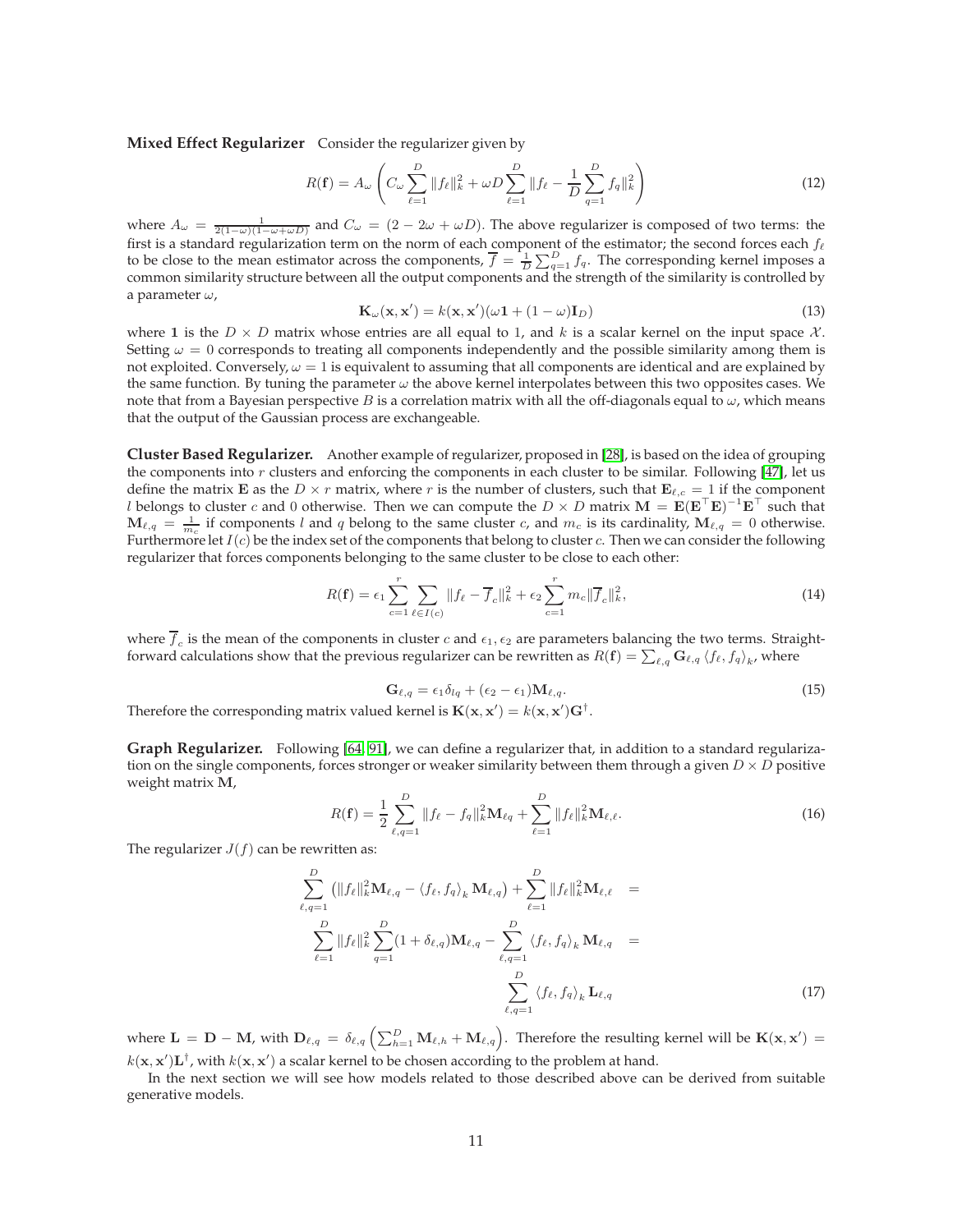## <span id="page-11-0"></span>**4.2 Coregionalization Models**

The use of probabilistic models and Gaussian processes for multi-output learning was pioneered and largely developed in the context of geostatistics, where prediction over vector-valued output data is known as *cokriging*. Geostatistical approaches to multivariate modelling are mostly formulated around the "linear model of coregionalization" (LMC) [\[49,](#page-34-4) [37\]](#page-33-0), that can be considered as a generative approach for developing valid covariance functions. Covariance functions obtained under the LMC assumption follow the form of a sum of separable kernels. We will start considering this model and then discuss how several models recently proposed in the machine learning literature are special cases of the LMC.

#### <span id="page-11-1"></span>**4.2.1 The Linear Model of Coregionalization**

In the linear model of coregionalization, the outputs are expressed as linear combinations of independent random functions. This is done in a way that ensures that the resulting covariance function (expressed jointly over all the outputs and the inputs) is a valid positive semidefinite function. Consider a set of D outputs  $\{f_d(\mathbf{x})\}_{d=1}^D$  with  $\mathbf{x} \in \mathbb{R}^p$ . In the LMC, each component  $f_d$  is expressed as [\[49\]](#page-34-4)

$$
f_d(\mathbf{x}) = \sum_{q=1}^Q a_{d,q} u_q(\mathbf{x}),
$$

where the latent functions  $u_q(\mathbf{x})$ , have mean zero and covariance  $cov[u_q(\mathbf{x}), u_{q'}(\mathbf{x}')] = k_q(\mathbf{x}, \mathbf{x}')$  if  $q = q'$ , and  $a_{d,q}$ are scalar coefficients. The processes  $\{u_q(\mathbf{x})\}_{q=1}^Q$  are independent for  $q \neq q'$ . The independence assumption can be relaxed and such relaxation is presented as an extension in section [4.3.](#page-18-0) Some of the basic processes  $u_q(\mathbf{x})$  and  $u_{q'}(\mathbf{x}')$  can have the same covariance  $k_q(\mathbf{x}, \mathbf{x}')$ , while remaining independent.

A similar expression for  $\{f_d(\mathbf{x})\}_{d=1}^D$  can be written grouping the functions  $u_q(\mathbf{x})$  which share the same covariance [\[49,](#page-34-4) [37\]](#page-33-0)

<span id="page-11-2"></span>
$$
f_d(\mathbf{x}) = \sum_{q=1}^{Q} \sum_{i=1}^{R_q} a_{d,q}^i u_q^i(\mathbf{x}),
$$
\n(18)

where the functions  $u_q^i(\mathbf{x})$ , with  $q = 1, \ldots, Q$  and  $i = 1, \ldots, R_q$ , have mean equal to zero and covariance  $cov[u_q^i(\mathbf{x}), u_{q'}^{i'}(\mathbf{x}')] = k_q(\mathbf{x}, \mathbf{x}')$  if  $i = i'$  and  $q = q'$ . Expression [\(18\)](#page-11-2) means that there are  $Q$  groups of functions  $u_q^i(\mathbf{x})$  and that the functions  $u_q^i(\mathbf{x})$  within each group share the same covariance, but are independent. The cross covariance between any two functions  $f_d(x)$  and  $f_{d'}(x)$  is given in terms of the covariance functions for  $u_q^i(x)$ 

$$
cov[f_d(\mathbf{x}), f_{d'}(\mathbf{x}')] = \sum_{q=1}^{Q} \sum_{q'=1}^{Q} \sum_{i=1}^{R_q} \sum_{i'=1}^{R_q} a_{d,q}^{i} a_{d',q'}^{i'} \, cov[u_q^i(\mathbf{x}), u_{q'}^{i'}(\mathbf{x}')] .
$$

The covariance  $cov[f_d(\mathbf{x}), f_{d'}(\mathbf{x}')]$  is given by  $(\mathbf{K}(\mathbf{x}, \mathbf{x}'))_{d, d'}$ . Due to the independence of the functions  $u_q^i(\mathbf{x})$ , the above expression reduces to

$$
(\mathbf{K}(\mathbf{x}, \mathbf{x}'))_{d,d'} = \sum_{q=1}^{Q} \sum_{i=1}^{R_q} a_{d,q}^i a_{d',q}^i k_q(\mathbf{x}, \mathbf{x}') = \sum_{q=1}^{Q} b_{d,d'}^q k_q(\mathbf{x}, \mathbf{x}'),
$$
(19)

with  $b_{d,d'}^q = \sum_{i=1}^{R_q} a_{d,q}^i a_{d',q}^i.$  The kernel  $\mathbf{K}(\mathbf{x},\mathbf{x}')$  can now be expressed as

<span id="page-11-3"></span>
$$
\mathbf{K}(\mathbf{x}, \mathbf{x}') = \sum_{q=1}^{Q} \mathbf{B}_{q} k_{q}(\mathbf{x}, \mathbf{x}'),
$$
\n(20)

where each  $B_q \in R^{D \times D}$  is known as a *coregionalization matrix*. The elements of each  $B_q$  are the coefficients  $b_{d,d'}^q$ appearing in equation [\(19\)](#page-11-3). The rank for each matrix  $B_q$  is determined by the number of latent functions that share the same covariance function  $k_q(\mathbf{x}, \mathbf{x}')$ , that is, by the coefficient  $R_q$ .

Equation [\(18\)](#page-11-2) can be interpreted as a nested structure [\[104\]](#page-36-5) in which the outputs  $f_d(\mathbf{x})$  are first expressed as a linear combination of spatially uncorrelated processes  $f_d(\mathbf{x}) = \sum_{q=1}^Q f_d^q(\mathbf{x})$ , with  $\mathrm{E}[f_d^q(\mathbf{x})] = 0$  and  $\mathrm{cov}[f_d^q(\mathbf{x}), f_{d'}^{q'}(\mathbf{x'})] = 0$  $b_{d,d'}^q k_q(\mathbf{x},\mathbf{x'})$  if  $q=q'$ , otherwise it is equal to zero. At the same time, each process  $f_d^q(\mathbf{x})$  can be represented as a set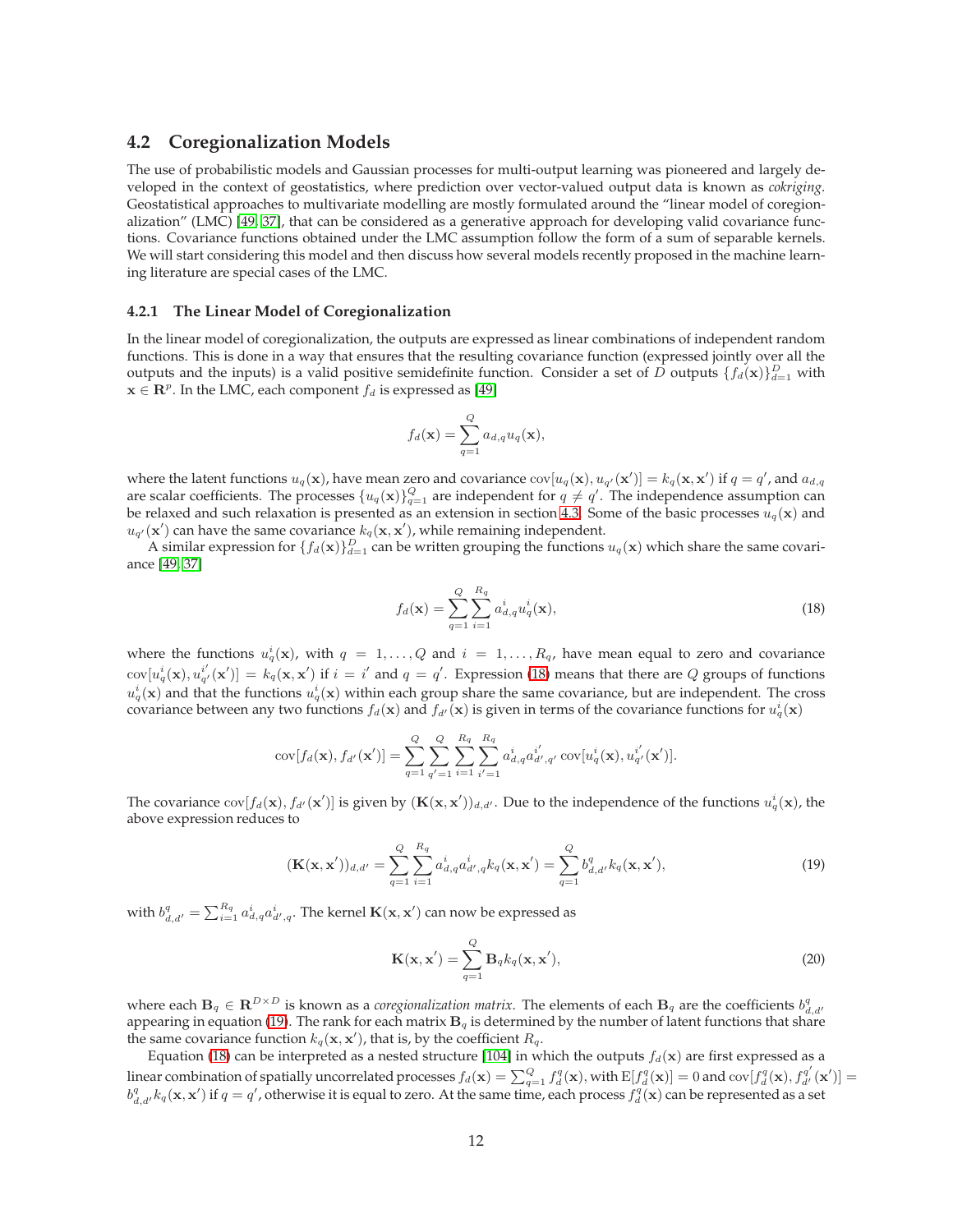of uncorrelated functions weighted by the coefficients  $a_{d,q}^i$ ,  $f_d^q(\mathbf{x}) = \sum_{i=1}^{R_q} a_{d,q}^i u_q^i(\mathbf{x})$  where again, the covariance function for  $u_q^i(\mathbf{x})$  is  $k_q(\mathbf{x}, \mathbf{x}')$ .

Therefore, starting from a generative model for the outputs, the linear model of coregionalization leads to a sum of separable kernels that represents the covariance function as the sum of the products of two covariance functions, one that models the dependence between the outputs, independently of the input vector x (the coregionalization matrix  $B_q$ ), and one that models the input dependence, independently of the particular set of functions  $\{f_d(\mathbf{x})\}$ (the covariance function  $k_q(\mathbf{x}, \mathbf{x}')$ ). The covariance matrix for  $f(\mathbf{X})$  is given by [\(10\)](#page-9-3).

#### <span id="page-12-0"></span>**4.2.2 Intrinsic Coregionalization Model**

A simplified version of the LMC, known as the intrinsic coregionalization model (ICM) (see [\[37\]](#page-33-0)), assumes that the elements  $b_{d,d'}^q$  of the coregionalization matrix  $B_q$  can be written as  $b_{d,d'}^q = v_{d,d'}b_q$ , for some suitable coefficients  $v_{d,d'}$ . With this form for  $b^{\bar{q}}_{d,d'}$ , we have

$$
cov[f_d(\mathbf{x}), f_{d'}(\mathbf{x}')] = \sum_{q=1}^{Q} \upsilon_{d,d'} b_q k_q(\mathbf{x}, \mathbf{x}'), = \upsilon_{d,d'} \sum_{q=1}^{Q} b_q k_q(\mathbf{x}, \mathbf{x}')
$$
  
=  $\upsilon_{d,d'} k(\mathbf{x}, \mathbf{x}'),$ 

where  $k(\mathbf{x},\mathbf{x}')=\sum_{q=1}^Q b_qk_q(\mathbf{x},\mathbf{x}')$ . The above expression can be seen as a particular case of the kernel function obtained from the linear model of coregionalization, with  $Q=1$ . In this case, the coefficients  $v_{d,d'} = \sum_{i=1}^{R_1} a_{d,1}^i a_{d',1}^i =$  $b_{d,d'}^1$ , and the kernel matrix for multiple outputs becomes  ${\bf K}({\bf x},{\bf x}')=k({\bf x},{\bf x}'){\bf B}$  as in [\(9\)](#page-9-2).

The kernel matrix corresponding to a dataset  $X$  takes the form

$$
K(X, X) = B \otimes k(X, X). \tag{21}
$$

One can see that the intrinsic coregionalization model corresponds to the special separable kernel often used in the context of regularization. Notice that the value of  $R_1$  for the coefficients  $v_{d,d'} = \sum_{i=1}^{R_1} a_{d,1}^i a_{d',1}^i = b_{d,d'}^1$ , determines the rank of the matrix B.

As pointed out by [\[37\]](#page-33-0), the ICM is much more restrictive than the LMC since it assumes that each basic covariance  $k_q(\mathbf{x}, \mathbf{x}')$  contributes equally to the construction of the autocovariances and cross covariances for the outputs. However, the computations required for the corresponding inference are greatly simplified, essentially because of the properties of the Kronecker product. This latter point is discussed in detail in Section [6.](#page-25-0)

It can be shown that if the outputs are considered to be noise-free, prediction using the intrinsic coregionalization model under an isotopic data case is equivalent to independent prediction over each output [\[41\]](#page-33-9). This circumstance is also known as autokrigeability [\[104\]](#page-36-5).

#### <span id="page-12-1"></span>**4.2.3 Comparison Between ICM and LMC**

We have seen before that the intrinsic coregionalization model is a particular case of the linear model of coregionalization for  $Q = 1$  (with  $R_q \neq 1$ ) in equation [19.](#page-11-3) Here we contrast these two models. Note that a different particular case of the linear model of coregionalization is assuming  $R_q = 1$  (with  $Q \neq 1$ ). This model, known in the machine learning literature as the semiparametric latent factor model (SLFM) [\[96\]](#page-36-8), will be introduced in the next subsection.

To compare the two models we have sampled from a multi-output Gaussian process with two outputs  $(D = 2)$ , a one-dimensional input space ( $x \in \mathbb{R}$ ) and a LMC with different values for  $R_q$  and Q. As basic kernels  $k_q(\mathbf{x}, \mathbf{x}')$ we have used the exponentiated quadratic (EQ) kernel given as [\[82\]](#page-35-2),

$$
k_q(\mathbf{x}, \mathbf{x}') = \exp\left(-\frac{\|\mathbf{x} - \mathbf{x}'\|^2}{\ell_q^2}\right),\,
$$

where  $\|\cdot\|$  represents the Euclidian norm and  $\ell_q$  is known as the characteristic length-scale. The exponentiated quadratic is variously referred to as the Gaussian, the radial basis function or the squared exponential kernel.

Figure [2](#page-13-0) shows samples from the intrinsic coregionalization model for  $R_q = 1$ , meaning a coregionalization matrix  $B_1$  of rank one. Samples share the same length-scale and have similar form. They have different variances, though. Each sample may be considered as a scaled version of the latent function, as it can be seen from equation [18](#page-11-2) with  $Q = 1$  and  $R_q = 1$ ,

$$
f_1(x) = a_{1,1}^1 u_1^1(x), \qquad f_2(x) = a_{2,1}^1 u_1^1(x),
$$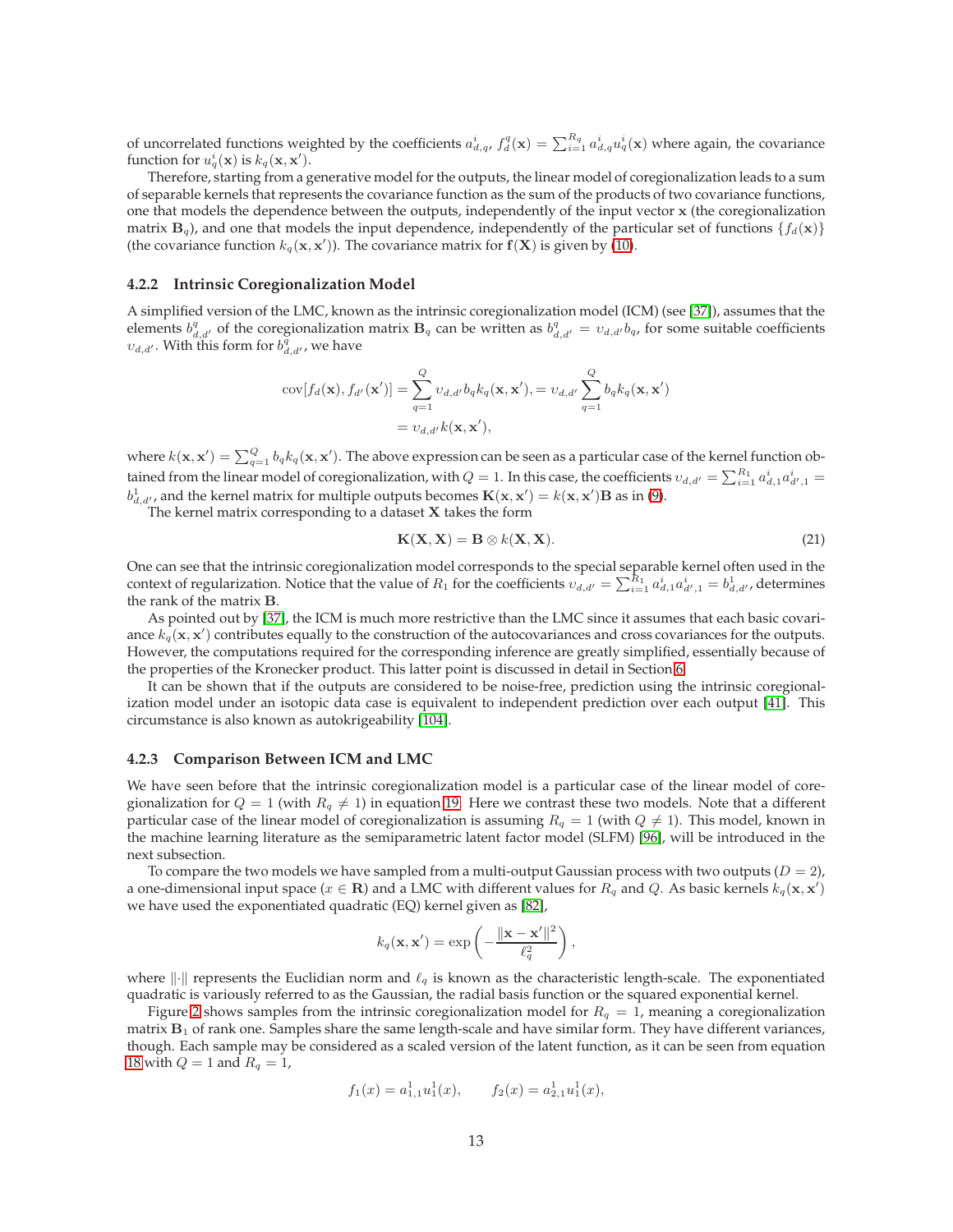<span id="page-13-0"></span>

Figure 2: Two samples from the intrinsic coregionalization model with rank one, this is  $R_q = 1$ . Solid lines represent one of the samples, and dashed lines represent the other sample. Samples are identical except for scale.

where we have used  $x$  instead of  $x$  for the one-dimensional input space.

Figure [3](#page-14-1) shows samples from an ICM of rank two. From equation [18,](#page-11-2) we have for  $Q = 1$  and  $R_q = 2$ ,

$$
f_1(x) = a_{1,1}^1 u_1^1(x) + a_{1,1}^2 u_1^2(x), \qquad f_2(x) = a_{2,1}^1 u_1^1(x) + a_{2,1}^2 u_1^2(x),
$$

where  $u_1^1(x)$  and  $u_1^2(x)$  are sampled from the same Gaussian process. Outputs are weighted sums of two different latent functions that share the same covariance. In contrast to the ICM of rank one, we see from figure [3](#page-14-1) that both outputs have different forms, although they share the same length-scale.

Figure [4](#page-15-0) displays outputs sampled from a LMC with  $R_q = 1$  and two latent functions ( $Q = 2$ ) with different length-scales. Notice that both samples are combinations of two terms, a long length-scale term and a short lengthscale term. According to equation [18,](#page-11-2) outputs are given as

$$
f_1(x) = a_{1,1}^1 u_1^1(x) + a_{1,2}^1 u_2^1(x),
$$
  $f_2(x) = a_{2,1}^1 u_1^1(x) + a_{2,2}^1 u_2^1(x),$ 

where  $u_1^1(x)$  and  $u_2^1(x)$  are samples from two Gaussian processes with different covariance functions. In a similar way to the ICM of rank one (see figure [2\)](#page-13-0), samples from both outputs have the same form, this is, they are aligned.

We have the additional case for a LMC with  $R_q = 2$  and  $Q = 2$  in figure [5.](#page-16-0) According to equation [18,](#page-11-2) the outputs are give as

$$
f_1(x) = a_{1,1}^1 u_1^1(x) + a_{1,1}^2 u_1^2(x) + a_{1,2}^1 u_2^1(x) + a_{1,2}^2 u_2^2(x),
$$
  
\n
$$
f_2(x) = a_{2,1}^1 u_1^1(x) + a_{2,1}^2 u_1^2(x) + a_{2,2}^1 u_2^1(x) + a_{2,2}^2 u_2^2(x),
$$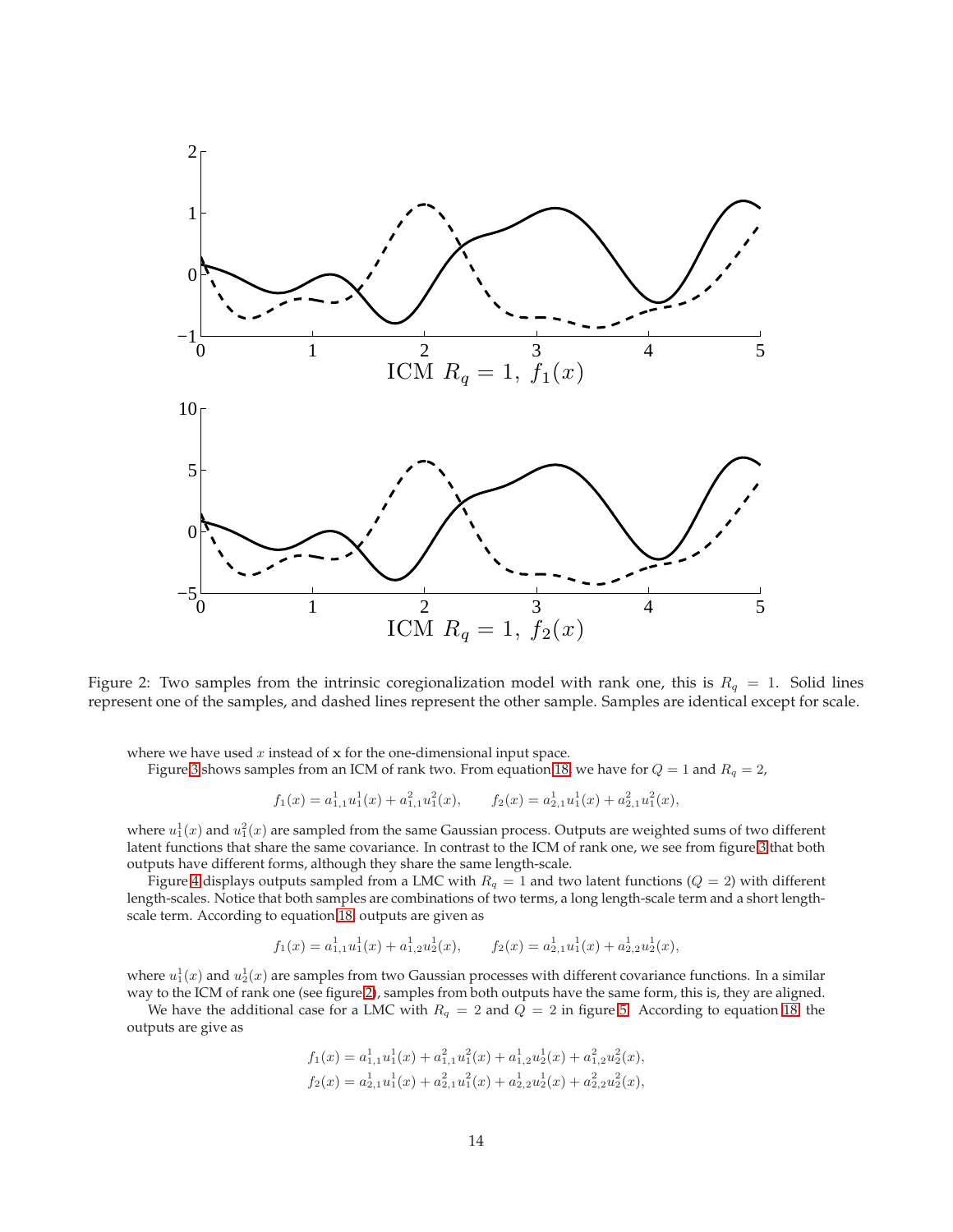<span id="page-14-1"></span>

Figure 3: Two samples from the intrinsic coregionalization model with rank two,  $R_q = 2$ . Solid lines and dashed lines represent different samples. Although samples from different outputs have the same length-scale, they look different and are not simply scaled versions of one another.

where the pair of latent functions  $u_1^1(x)$  and  $u_1^2(x)$  share their covariance function and the pair of latent functions  $u_2^1(x)$  and  $u_2^2(x)$  also share their covariance function. As in the case of the LMC with  $R_q = 1$  and  $Q = 2$  in figure [4,](#page-15-0) the outputs are combinations of a term with a long length-scale and a term with a short length-scale. A key difference however, is that, for  $R_q = 2$  and  $Q = 2$ , samples from different outputs have different shapes.<sup>[4](#page-14-2)</sup>

#### <span id="page-14-0"></span>**4.2.4 Linear Model of Coregionalization in Machine Learning and Statistics**

The linear model of coregionalization has already been used in machine learning in the context of Gaussian processes for multivariate regression and in statistics for computer emulation of expensive multivariate computer codes.

As we have seen before, the linear model of coregionalization imposes the correlation of the outputs explicitly through the set of coregionalization matrices. A simple idea used in the early papers of multi-output GPs for machine learning was based on the intrinsic coregionalization model and assumed  $B = I<sub>D</sub>$ . In other words, the outputs were considered to be conditionally independent given the parameters  $\phi$ . Correlation between the outputs was assumed to exist implicitly by imposing the same set of hyperparameters  $\phi$  for all outputs and estimating those parameters, or the kernel matrix  $k(\mathbf{X}, \mathbf{X})$  directly, using data from all the outputs [\[66,](#page-34-5) [55,](#page-34-6) [113\]](#page-36-9).

<span id="page-14-2"></span><sup>&</sup>lt;sup>4</sup>Notice that samples from each output are not synchronized, meaning that the maximums and minimus do not always occur at the same input points.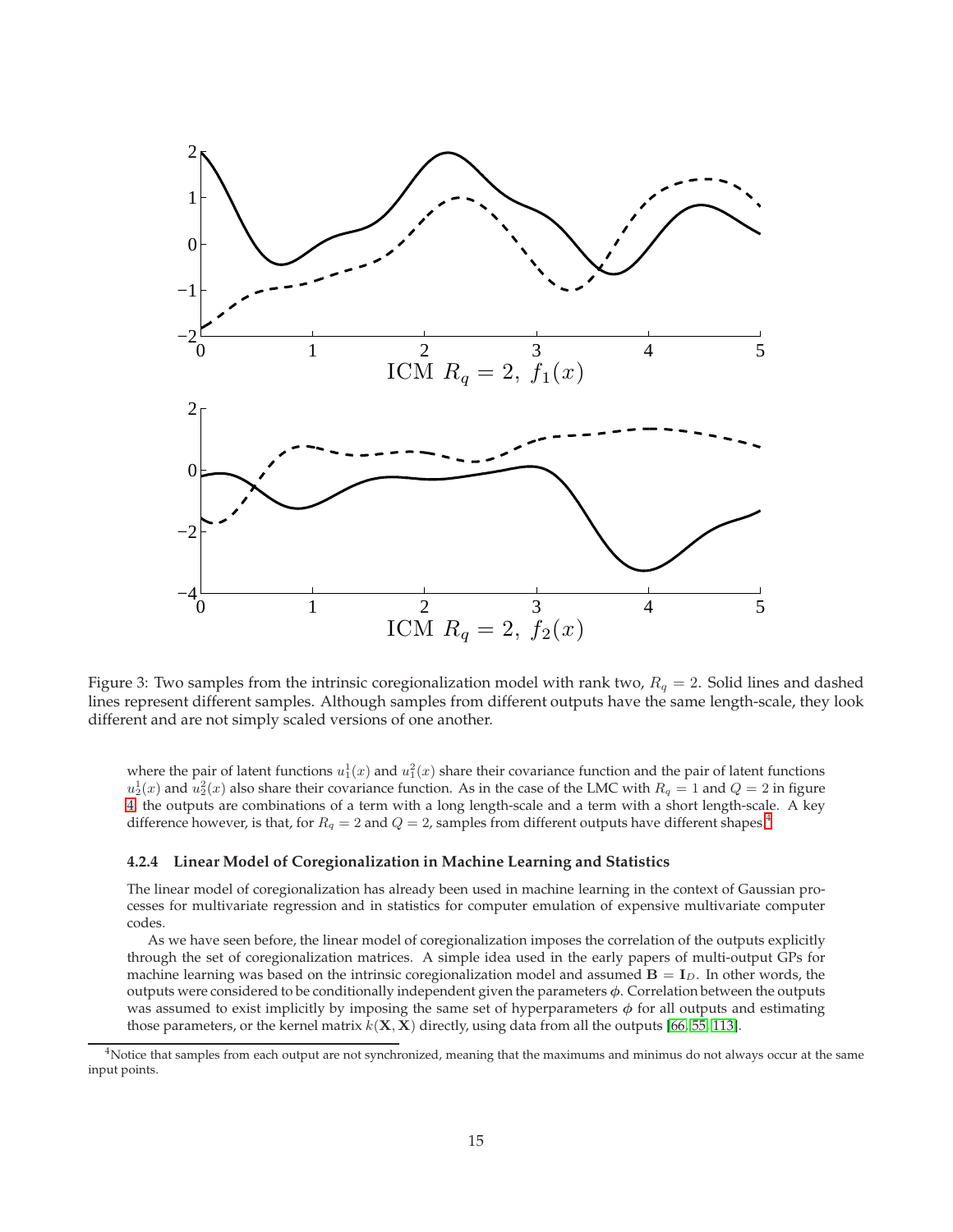<span id="page-15-0"></span>

Figure 4: Two samples from a linear model of coregionalization with  $R_q = 1$  and  $Q = 2$ . The solid lines represent one of the samples. The dashed lines represent the other sample. Samples are the weigthed sums of latent functions with different length-scales.

In this section, we review more recent approaches for multiple output modeling that are different versions of the linear model of coregionalization.

**Semiparametric latent factor model.** The semiparametric latent factor model (SLFM) proposed by [\[96\]](#page-36-8) turns out to be a simplified version of the LMC. In fact it corresponds to setting  $R_q = 1$  in [\(18\)](#page-11-2) so that we can rewrite equation [\(10\)](#page-9-3) as

$$
\mathbf{K}(\mathbf{X}, \mathbf{X}) = \sum_{q=1}^Q \mathbf{a}_q \mathbf{a}_q^{\top} \otimes k_q(\mathbf{X}, \mathbf{X}),
$$

where  $a_q \in \mathbf{R}^{D\times 1}$  with elements  $\{a_{d,q}\}_{d=1}^D$  and  $q$  fixed. With some algebraic manipulations, that exploit the properties of the Kronecker product, we can write

$$
\mathbf{K}(\mathbf{X},\mathbf{X})=\sum_{q=1}^Q(\mathbf{a}_q\otimes \mathbf{I}_N)k_q(\mathbf{X},\mathbf{X})(\mathbf{a}_q^\top\otimes \mathbf{I}_N)=(\widetilde{\mathbf{A}}\otimes \mathbf{I}_N)\widetilde{\mathbf{K}}(\widetilde{\mathbf{A}}^\top\otimes \mathbf{I}_N),
$$

where  $\widetilde{\mathbf{A}} \in \mathbf{R}^{D \times Q}$  is a matrix with columns  $\mathbf{a}_q$  and  $\widetilde{\mathbf{K}} \in \mathbf{R}^{QN \times QN}$  is a block diagonal matrix with blocks given by  $k_q(\mathbf{X}, \mathbf{X}).$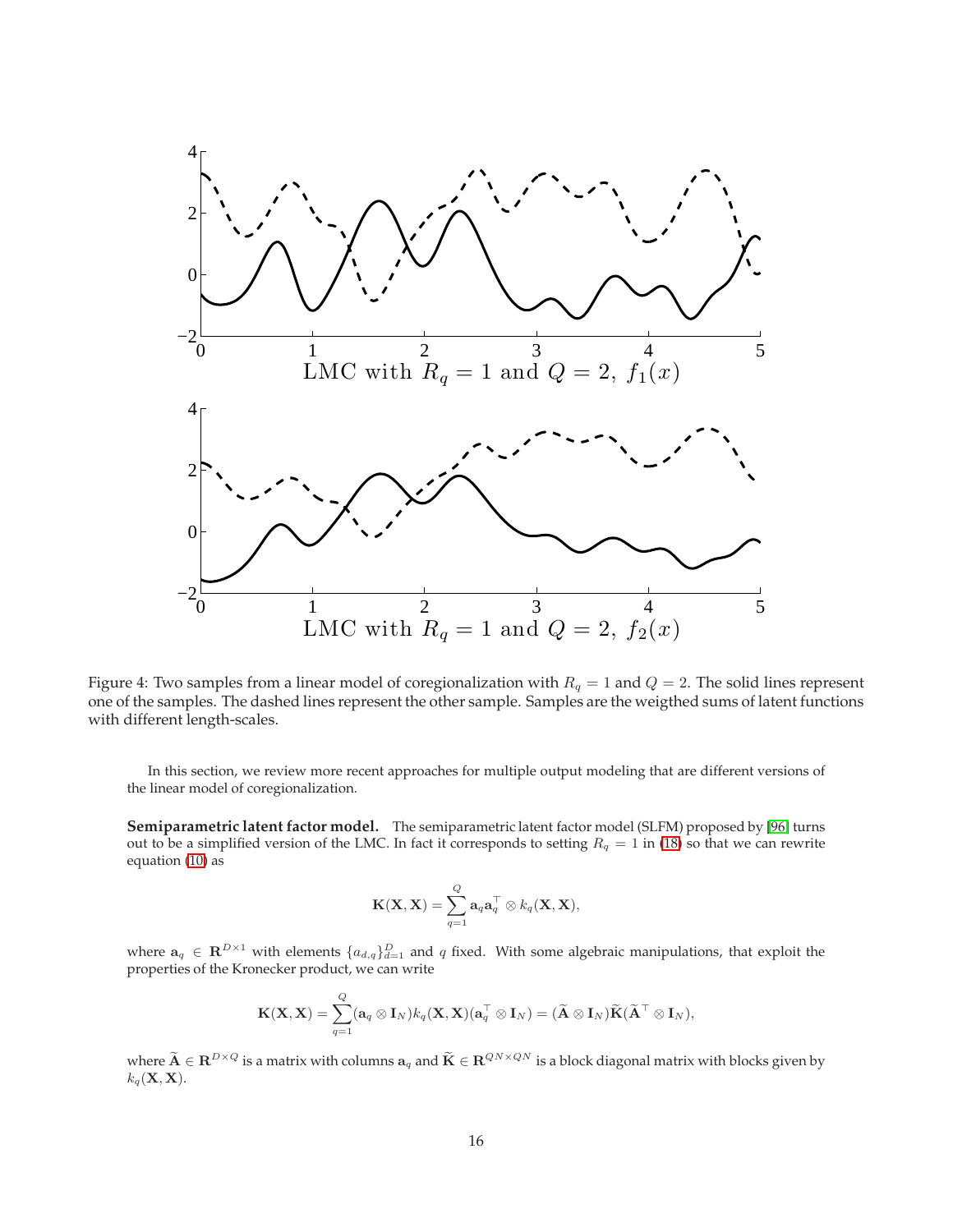<span id="page-16-0"></span>

Figure 5: Two samples from a linear model of coregionalization with  $R_q = 2$  and  $Q = 2$ . The solid lines represent one of the samples. The dashed lines represent the other sample. Samples are the weigthed sums of four latent functions, two of them share a covariance with a long length-scale and the other two share a covariance with a shorter length-scale.

The functions  $u_q(x)$  are considered to be latent factors and the semiparametric name comes from the fact that it is combining a nonparametric model, that is a Gaussian process, with a parametric linear mixing of the functions  $u_q(\mathbf{x})$ . The kernels  $k_q$ , for each basic process is assumed to be exponentiated quadratic with a different characteristic length-scale for each input dimension. The informative vector machine (IVM) [\[57\]](#page-34-7) is employed to speed up computations.

**Gaussian processes for Multi-task, Multi-output and Multi-class** The intrinsic coregionalization model is considered by [\[12\]](#page-32-1) in the context of multitask learning. The authors use a probabilistic principal component analysis (PPCA) model to represent the matrix B. The spectral factorization in the PPCA model is replaced by an incomplete Cholesky decomposition to keep numerical stability. The authors also refer to the autokrigeability effect as the cancellation of inter-task transfer [\[12\]](#page-32-1), and discuss the similarities between the multi-task GP and the ICM, and its relationship to the SLFM and the LMC.

The intrinsic coregionalization model has also been used by [\[72\]](#page-35-0). Here the matrix B is assumed to have a spherical parametrization,  $\rm B = diag(e)S^\top S$   $\rm diag(e)$ , where  $\rm e$  gives a description for the scale length of each output variable and  $S$  is an upper triangular matrix whose  $i$ -th column is associated with particular spherical coordinates of points in  $\mathbb{R}^i$  (for details see sec. 3.4 [\[71\]](#page-35-9)). The scalar kernel k is represented through a Matérn kernel, where different parameterizations allow the expression of periodic and non-periodic terms. Sparsification for this model is obtained using an IVM style approach.

In a classification context, Gaussian processes methodology has been mostly restricted to the case where the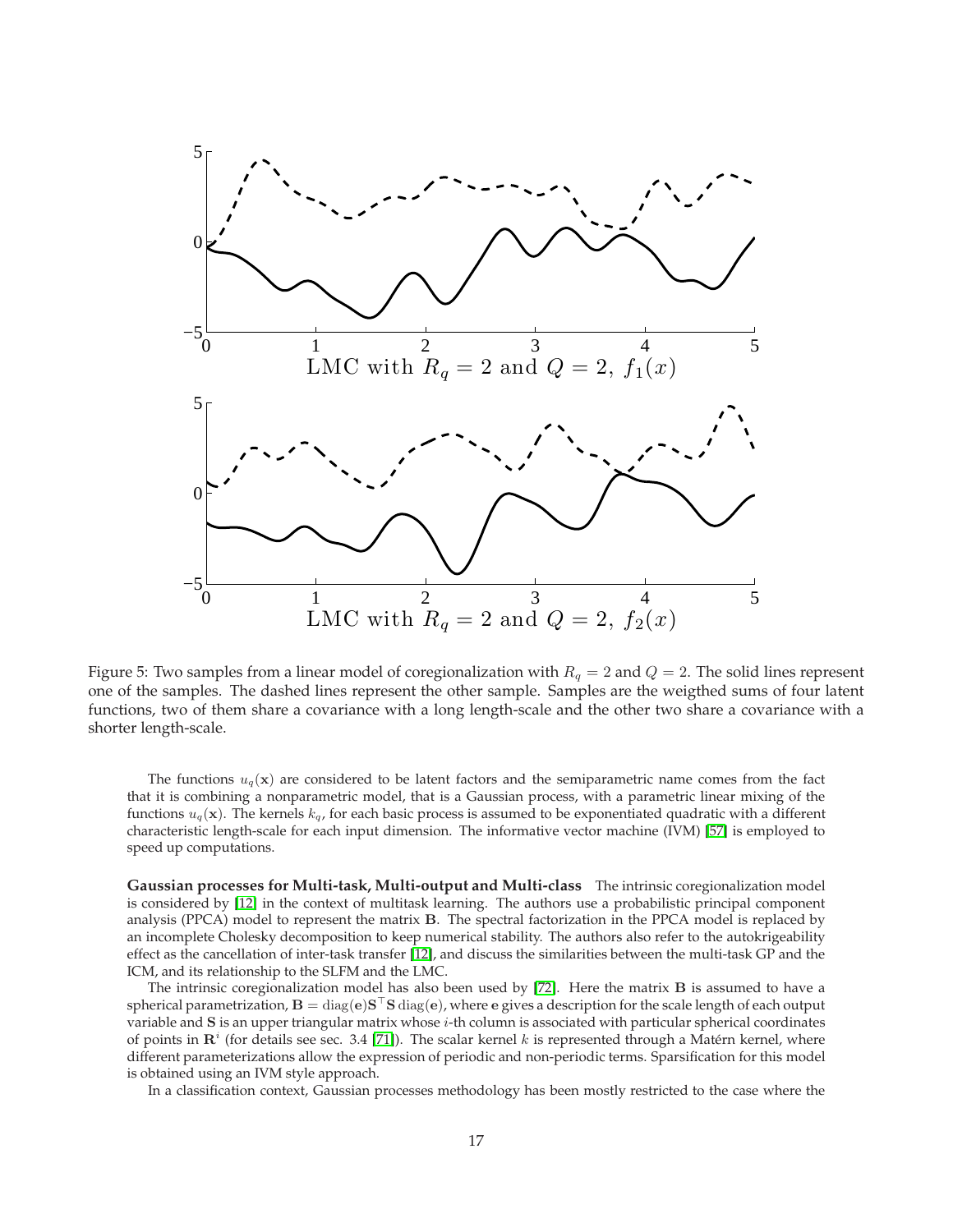outputs are conditionally independent given the hyperparameters  $\phi$  [\[66,](#page-34-5) [110,](#page-36-10) [55,](#page-34-6) [89,](#page-35-10) [113,](#page-36-9) [82\]](#page-35-2). Therefore, the kernel matrix  $K(X, X)$  takes a block-diagonal form, with blocks given by  $(K(X_d, X_d))_{d,d}$ . Correlation between the outputs is assumed to exist implicitly by imposing the same set of hyperparameters  $\phi$  for all outputs and estimating those parameters, or directly the kernel matrices  $(K(X_d, X_d))_{d,d}$ , using data from all the outputs [\[66,](#page-34-5) [55,](#page-34-6) [113,](#page-36-9) [82\]](#page-35-2). Alternatively, it is also possible to have parameters  $\phi_d$  associated to each output [\[110,](#page-36-10) [89\]](#page-35-10).

Only recently, the intrinsic coregionalization model has been used in the multiclass scenario. In [\[93\]](#page-35-11), the authors use the intrinsic coregionalization model for classification, by introducing a probit noise model as the likelihood. Since the posterior distribution is no longer analytically tractable, the authors use Gibbs sampling, Expectation-Propagation (EP) and variational Bayes  $^5$  $^5$  to approximate the distribution.

**Computer emulation.** A computer emulator is a statistical model used as a surrogate for a computationally expensive deterministic model or computer code, also known as a simulator. Gaussian processes have become the preferred statistical model among computer emulation practitioners (for a review see [\[70\]](#page-34-8)). Different Gaussian process emulators have been recently proposed to deal with several outputs [\[42,](#page-33-10) [23,](#page-32-7) [83,](#page-35-12) [63,](#page-34-9) [9,](#page-32-8) [79\]](#page-35-13).

In [\[42\]](#page-33-10), the linear model of coregionalization is used to model images representing the evolution of the implosion of steel cylinders after using TNT and obtained employing the so called Neddemeyer simulation model (see [\[42\]](#page-33-10) for further details). The input variable x represents parameters of the simulation model, while the output is an image of the radius of the inner shell of the cylinder over a fixed grid of times and angles. In the version of the LMC that the authors employed,  $R_q = 1$  and the Q vectors  $a_q$  were obtained as the eigenvectors of a PCA decomposition of the set of training images.

In [\[23\]](#page-32-7), the intrinsic coregionalization model is employed for emulating the response of a vegetation model called the Sheffield Dynamic Global Vegetation Model (SDGVM) [\[111\]](#page-36-11). Authors refer to the ICM as the Multiple-Output (MO) emulator. The inputs to the model are ten  $(p = 10)$  variables related to broad soil, vegetation and climate data, while the outputs are time series of the net biome productivity (NBP) index measured at a particular site in a forest area of Harwood, UK. The NBP index accounts for the residual amount of carbon at a vegetation site after some natural processes have taken place. In the paper, the authors assume that the outputs correspond to the different sampling time points, so that  $D = T$ , being T the number of time points, while each observation corresponds to specific values of the ten input variables. Values of the input variables are chosen according to a maxi-min Latin hypercube design.

Rougier [\[83\]](#page-35-12) introduces an emulator for multiple-outputs that assumes that the set of output variables can be seen as a single variable while augmenting the input space with an additional index over the outputs. In other words, it considers the output variable as an input variable. [\[23\]](#page-32-7), refers to the model in [\[83\]](#page-35-12) as the Time Input (TI) emulator and discussed how the TI model turns out to be a particular case of the MO model that assumes a particular exponentiated quadratic kernel (see chapter 4 [\[82\]](#page-35-2)) for the entries in the coregionalization matrix B.

McFarland *et al.* [\[63\]](#page-34-9) consider a multiple-output problem as a single output one. The setup is similar to the one used in [\[23\]](#page-32-7), where the number of outputs are associated to different time points, this is,  $D = T$ . The outputs correspond to the time evolutions of the temperature of certain location of a container with decomposing foam, as function of five different *calibration* variables (input variables in this context,  $p = 5$ ). The authors use the time index as an input (akin to [\[83\]](#page-35-12)) and apply a greedy-like algorithm to select the training points for the Gaussian process. Greedy approximations like this one have also been used in the machine learning literature (for details, see [\[82\]](#page-35-2), page 174).

Similar to [\[83\]](#page-35-12) and [\[63\]](#page-34-9), Bayarri *et al.* [\[9\]](#page-32-8) use the time index as an input for a computer emulator that evaluates the accuracy of CRASH, a computer model that simulates the effect of a collision of a vehicle with different types of barriers.

Quian *et al.* [\[79\]](#page-35-13) propose a computer emulator based on Gaussian processes that supports quantitative and qualitative inputs. The covariance function in this computer emulator is related to the ICM in the case of one qualitative factor: the qualitative factor is considered to be the index of the output, and the covariance function takes again the form  $k(x, x')k_T(d, d')$ . In the case of more than one qualitative input, the computer emulator could be considered a multiple output GP in which each output index would correspond to a particular combination of the possible values taken by the qualitative factors. In this case, the matrix **B** in ICM would have a block diagonal form, each block determining the covariance between the values taken by a particular qualitative input.

<span id="page-17-0"></span><sup>&</sup>lt;sup>5</sup>Mathematical treatment for each of these inference methods can be found in [\[10\]](#page-32-2), chapters 10 and 11.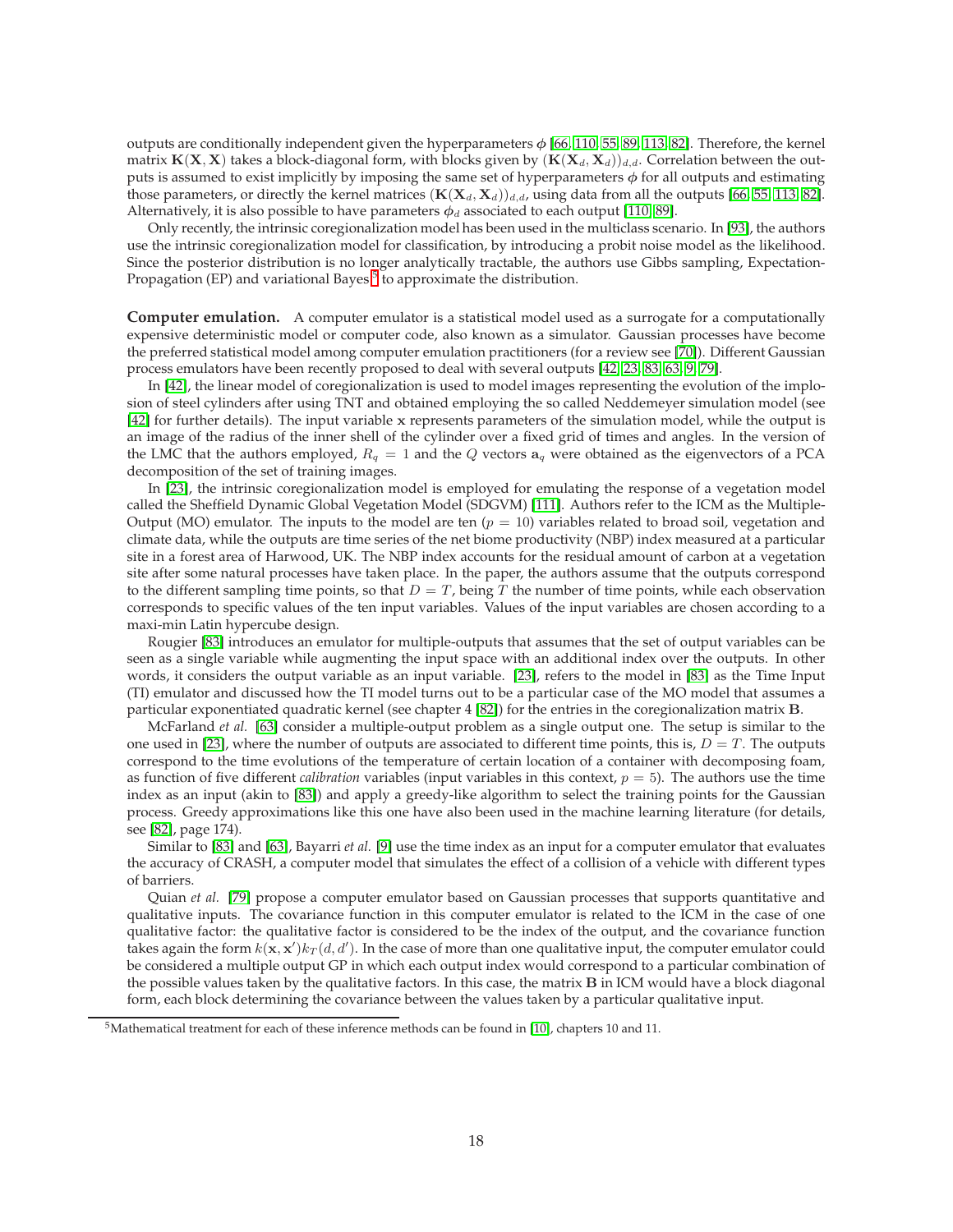## <span id="page-18-0"></span>**4.3 Extensions**

In this section we describe further developments related to the setting of separable kernels or SoS kernels, both from a regularization and a Bayesian perspective.

#### <span id="page-18-1"></span>**4.3.1 Extensions Within the Regularization Framework**

When we consider kernels of the form  $K(x, x') = k(x, x')B$ , a natural question is whether the matrix B can be learned from data. In a regression setting, one idea is to estimate  $B$  in a separate inference step as the covariance matrix of the output vectors in the training set and this is standard in the geostatistics literature [\[104\]](#page-36-5). A further question is whether we can learn both  $B$  and an estimator within a unique inference step. This is the question tackled in [\[48\]](#page-34-10). The authors consider a variation of the regularizer in [\(14\)](#page-10-0) and try to learn the cluster matrix as a part of the optimization process. More precisely the authors considered a regularization term of the form

$$
R(\mathbf{f}) = \epsilon_1 ||\overline{f}||_k + \epsilon_2 \sum_{c=1}^r m_c ||\overline{f}_c - \overline{f}||_k^2 + \epsilon_3 \sum_{c=1}^r \sum_{l \in I(c)} ||f^l - \overline{f}_c||_k^2,
$$
 (22)

where we recall that  $r$  is the number of clusters. The three terms in the functional can be seen as: a global penalty, a term penalizing *between cluster* variance and a term penalizing *within cluster* variance. As in the case of the regularizer in [\(14\)](#page-10-0), the above regularizer is completely characterized by a cluster matrix M, i.e.  $R(f) = R_M(f)$ (note that the corresponding matrix B will be slightly different from [\(15\)](#page-10-1)).

The idea is then to consider a regularized functional

$$
\sum_{i=1}^{D} \frac{1}{N} \sum_{i=1}^{N} (f_j(\mathbf{x}_i) - y_{j,i})^2 + \lambda R_{\mathbf{M}}(\mathbf{f})
$$
\n(23)

to be minimized jointly over f and M (see [\[48\]](#page-34-10) for details). This problem is typically non tractable from a computational point of view, so the authors in [\[48\]](#page-34-10) propose a relaxation of the problem which can be shown to be convex.

A different approach is taken in [\[4\]](#page-32-9) and [\[5\]](#page-32-10). In this case the idea is that only a a small subset of features is useful to learn all the components/tasks. In the simplest case the authors propose to minimize a functional of the form

$$
\sum_{d=1}^D \left\{ \frac{1}{N} \sum_{i=1}^N (\mathbf{w}_d^\top U^\top \mathbf{x}_i - y_{d,i})^2 + \lambda \mathbf{w}_d^\top \mathbf{w}_d \right\}.
$$

over  $w_1,\ldots,w_D\,\in\,\mathbf{R}^p,U\,\in\,\mathbf{R}^{D\times D}$  under the constraint  $\text{Tr}(U_t^\top U_t)\,\leq\,\gamma.$  Note that the minimization over the matrix  $U$  couples the otherwise disjoint component-wise problems. The authors of [\[4\]](#page-32-9) discuss how the above model is equivalent to considering a kernel of the form

$$
K(\mathbf{x}, \mathbf{x}') = k_{\mathbf{D}}(\mathbf{x}, \mathbf{x}') \mathbf{I}_{D}, \qquad k_{\mathbf{D}}(\mathbf{x}, \mathbf{x}') = \mathbf{x}^{\top} \mathbf{D} \mathbf{x}'
$$

where  $D$  is a positive definite matrix and a model which can be described components wise as

$$
f_d(\mathbf{x}) = \sum_{i=1}^p a_{d,i} x_j = \mathbf{a}_d^{\top} \mathbf{x},
$$

making apparent the connection with the LMC model. In fact, it is possible to show that the above minimization problem is equivalent to minimizing

$$
\sum_{d=1}^{D} \frac{1}{N} \sum_{i=1}^{N} (\mathbf{a}_d^{\top} \mathbf{x}_i - y_{d,i})^2 + \lambda \sum_{d=1}^{D} \mathbf{a}_d^{\top} \mathbf{D} \mathbf{a}_d,
$$
\n(24)

over  $a'_1,\ldots,a'_D\in\mathbf{R}^p$  and  $\text{Tr}(\mathbf{D})\leq 1$ , where the last restriction is a convex approximation of the low rank requirement. Note that from a Bayesian perspective the above scheme can be interpreted as learning a covariance matrix for the response variables which is optimal for all the tasks. In [\[4\]](#page-32-9), the authors consider a more general setting where **D** is replaced by  $F(D)$  and show that if the matrix valued function F is matrix concave, then the induced minimization problem is jointly convex in  $(a_i)$  and D. Moreover, the authors discuss how to extend the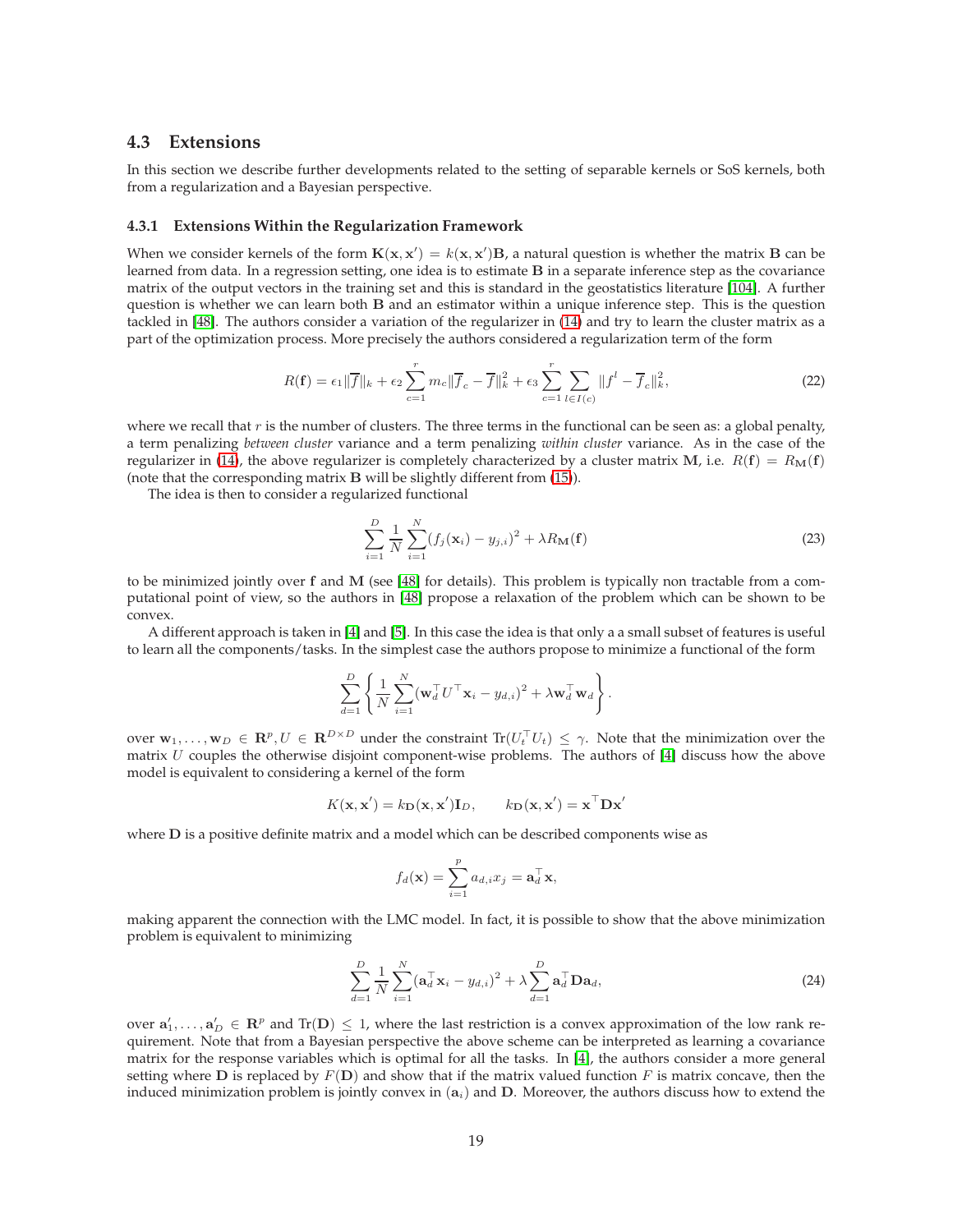above framework to the case of more general kernel functions. Note that an approach similar to the one we just described is at the basis of recent work exploiting the concept of sparsity while solving multiple tasks. These latter methods cannot in general be cast in the framework of kernel methods and we refer the interested reader to [\[69\]](#page-34-11) and references therein.

For the reasoning above the key assumption is that a response variable is either important for all the tasks or not. In practice it is probably often the case that only certain subgroups of tasks share the same variables. This idea is at the basis of the study in [\[5\]](#page-32-10), where the authors design an algorithm to learn at once the group structure and the best set of variables for each groups of tasks. Let  $\mathcal{G} = (G_t)_{t=1}^{\top}$  be a partition of the set of components/tasks, where  $G_t$  denotes a group of tasks and  $|G_t| \leq D$ . Then the author propose to consider a functional of the form

$$
\min_{\mathcal{G}} \sum_{G_t \in \mathcal{G}} \min_{\mathbf{a}_d, d \in G_t, U_t} \sum_{d \in G_t} \left\{ \frac{1}{N} \sum_{i=1}^N (\mathbf{a}_d^\top U_t^\top \mathbf{x}_i - y_{d,i})^2 + \lambda \mathbf{w}_d^\top \mathbf{w}_d^\top + \gamma \text{Tr}(U_t^\top U_t) \right\},
$$

where  $U_1, \ldots U_T$  is a sequence of p by p matrices. The authors show that while the above minimization problem is not convex, stochastic gradient descent can be used to find local minimizers which seems to perform well in practice.

#### <span id="page-19-0"></span>**4.3.2 Extensions from the Gaussian Processes Perspective**

A recent extension of the linear model of coregionalization expresses the output covariance function through a linear combination of nonorthogonal latent functions [\[39\]](#page-33-11). In particular, the basic processes  $u_q^i(\bf{x})$  are assumed to be nonorthogonal, leading to the following covariance function

$$
cov[\mathbf{f}(\mathbf{x}), \mathbf{f}(\mathbf{x}')] = \sum_{q=1}^{Q} \sum_{q'=1}^{Q} \mathbf{B}_{q,q'} k_{q,q'}(\mathbf{x}, \mathbf{x}'),
$$

where  $B_{q,q'}$  are *cross-coregionalization* matrices. Cross-covariances  $k_{q,q'}(x,x')$  can be negative (while keeping positive semidefiniteness for  $cov[f(x), f(x')]$ , allowing negative cross-covariances in the linear model of coregionalization. The authors argue that, in some real scenarios, a linear combination of several correlated attributes are combined to represent a single model and give examples in mining, hydrology and oil industry [\[39\]](#page-33-11).

## <span id="page-19-1"></span>**5 Beyond Separable Kernels**

Working with separable kernels or SoS kernels is appealing for their simplicity, but can be limiting in several applications. Next we review different types of kernels that go beyond the separable case or SoS case.

### <span id="page-19-2"></span>**5.1 Invariant Kernels**

**Divergence free and curl free fields.** The following two kernels are matrix valued exponentiated quadratic (EQ) kernels [\[68\]](#page-34-12) and can be used to estimate divergence-free or curl-free vector fields [\[60\]](#page-34-13) when the input and output space have the same dimension. These kernels induce a similarity between the vector field components that depends on the input points, and therefore cannot be reduced to the form  $K(\mathbf{x}, \mathbf{x}') = k(\mathbf{x}, \mathbf{x}')\mathbf{B}$ .

We consider the case of vector fields with  $D = p$ , where  $\mathcal{X} = R^p$ . The divergence-free matrix-valued kernel can be defined via a translation invariant matrix-valued EQ kernel

$$
\Phi(u) = (\nabla \nabla^{\top} - \nabla^{\top} \nabla I)\phi(u) = H\phi(u) - \text{tr}(H\phi(u))\mathbf{I}_D,
$$

where H is the Hessian operator and  $\phi$  a scalar EQ kernel, so that  $K(x, x') := \Phi(x - x')$ .

The columns of the matrix valued EQ kernel, Φ, are divergence-free. In fact, computing the divergence of a linear combination of its columns,  $\nabla^{\top}(\Phi(u)c)$ , with  $c \in \mathbb{R}^p$ , it is possible to show that [\[7\]](#page-32-6)

$$
\nabla^{\top}(\Phi(u)c) = (\nabla^{\top}\nabla\nabla^{\top}\phi(u))c - (\nabla^{\top}\nabla^{\top}\nabla\phi(u))c = 0,
$$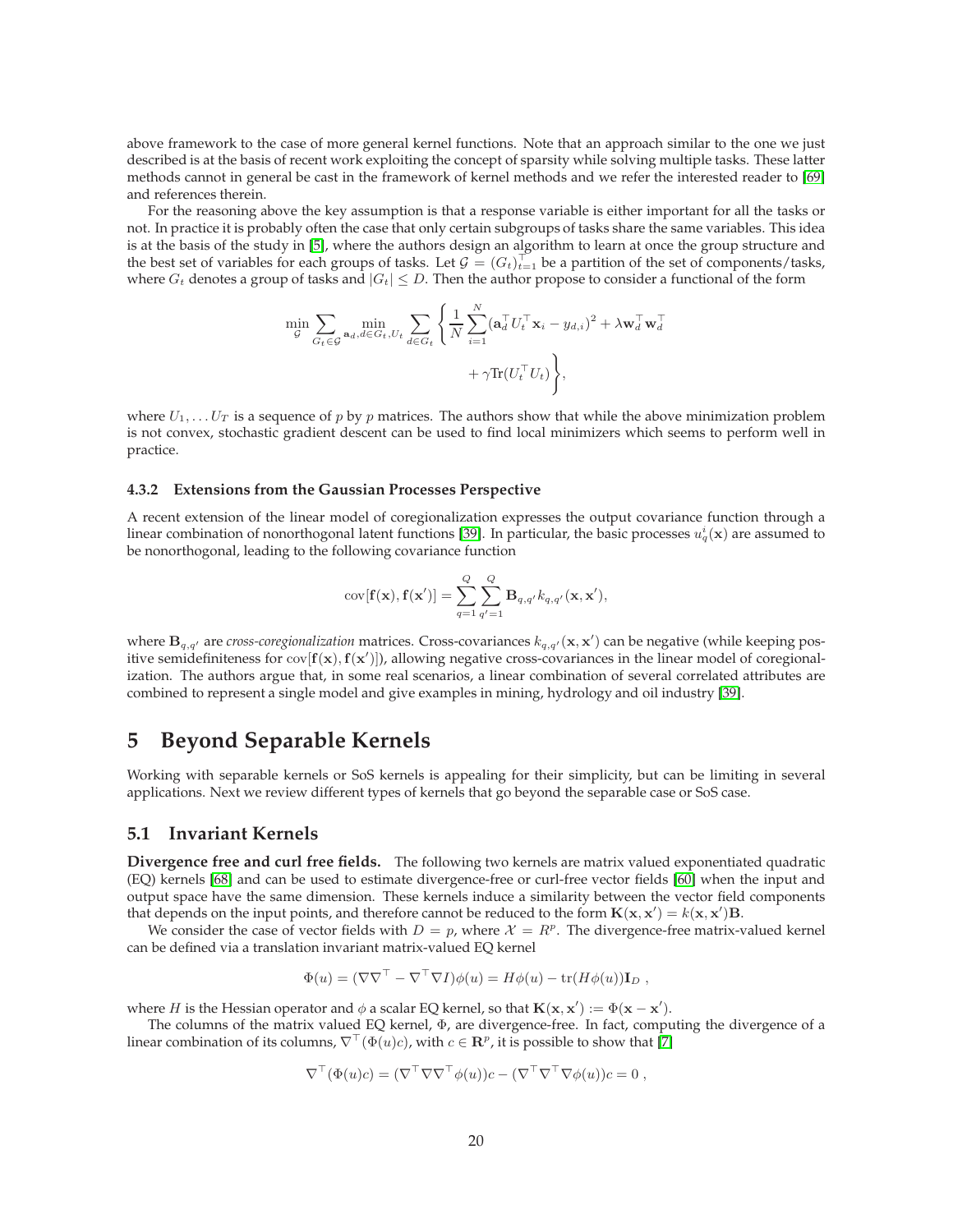where the last equality follows applying the product rule of the gradient, the fact that the coefficient vector  $c$  does not depend upon  $u$  and the equality  $a^\top a a^\top = a^\top a^\top a$ ,  $\forall a \in \mathbb{R}^p$ .

Choosing a exponentiated quadratic, we obtain the divergence-free kernel

$$
\mathbf{K}(\mathbf{x}, \mathbf{x}') = \frac{1}{\sigma^2} e^{-\frac{\|\mathbf{x} - \mathbf{x}'\|^2}{2\sigma^2}} A_{\mathbf{x}, \mathbf{x}'},
$$
(25)

where

$$
A_{\mathbf{x},\mathbf{x}'} = \left( \left( \frac{\mathbf{x} - \mathbf{x}'}{\sigma} \right) \left( \frac{\mathbf{x} - \mathbf{x}'}{\sigma} \right)^\top + \left( (p - 1) - \frac{\|\mathbf{x} - \mathbf{x}'\|^2}{\sigma^2} \right) \mathbf{I}_p \right).
$$

The curl-free matrix valued kernels are obtained as

$$
\mathbf{K}(\mathbf{x}, \mathbf{x}') := \Psi(\mathbf{x} - \mathbf{x}') = -\nabla\nabla^{\top}\phi(\mathbf{x} - \mathbf{x}') = -H\phi(\mathbf{x} - \mathbf{x}'),
$$

where  $\phi$  is a scalar RBF. It is easy to show that the columns of  $\Psi$  are curl-free. The j-th column of  $\Psi$  is given by  $\Psi$ e<sub>j</sub>, where e<sub>j</sub> is the standard basis vector with a one in the *j*-th position. This gives us

$$
\Phi_{cf}e_j = -\nabla\nabla^\top \Phi_{cf}e_j = \nabla(-\nabla^\top \Phi_{cf}e_j) = \nabla g,
$$

where  $g = -\partial \phi / \partial x_j$ . The function g is a scalar function and the curl of the gradient of a scalar function is always zero. Choosing a exponentiated quadratic, we obtain the following curl-free kernel

$$
\Gamma_{cf}(\mathbf{x}, \mathbf{x}') = \frac{1}{\sigma^2} e^{-\frac{\|\mathbf{x} - \mathbf{x}'\|^2}{2\sigma^2}} \left( \mathbf{I}_D - \left( \frac{\mathbf{x} - \mathbf{x}'}{\sigma} \right) \left( \frac{\mathbf{x} - \mathbf{x}'}{\sigma} \right)^\top \right) . \tag{26}
$$

It is possible to consider a convex linear combination of these two kernels to obtain a kernel for learning any kind of vector field, while at the same time allowing reconstruction of the divergence-free and curl-free parts separately (see [\[60\]](#page-34-13)). The interested reader can refer to [\[68,](#page-34-12) [59,](#page-34-14) [32\]](#page-33-12) for further details on matrix-valued RBF and the properties of divergence-free and curl-free kernels.

**Transformable kernels.** Another example of invariant kernels is discussed in [\[18\]](#page-32-11) and is given by kernels defined by transformations. For the purpose of our discussion, let  $\mathcal{Y} = \mathbb{R}^D$ ,  $\mathcal{X}_0$  be a Hausdorff space and  $T_d$  a family of maps (not necessarily linear) from X to  $X_0$  for  $d = \{1, ..., D\}$ .

Then, given a continuous scalar kernel  $k : \mathcal{X}_0 \times \mathcal{X}_0 \to \mathbb{R}$ , it is possible to define the following matrix valued kernel for any  $\mathbf{x}, \mathbf{x}' \in \mathcal{X}$ 

$$
\left(\mathbf{K}(\mathbf{x},\mathbf{x}')\right)_{d,d'}=k(T_d\mathbf{x},T_{d'}\mathbf{x}').
$$

A specific instance of the above example is described by [\[101\]](#page-36-12) in the context of system identification, see also [\[18\]](#page-32-11) for further details.

### <span id="page-20-0"></span>**5.2 Further Extensions of the LMC**

In [\[34\]](#page-33-13), the authors introduced a nonstationary version of the LMC, in which the coregionalization matrices are allowed to vary as functions of the input variables. In particular,  $B_q$  now depends on the input variable x, this is,  $B_q(x, x')$ . The authors refer to this model as the spatially varying LMC (SVLMC). As a model for the varying coregionalization matrix  $B_q(x, x')$ , the authors employ two alternatives. In one of them, they assume that  $B_q(x, x') =$  $(\alpha(x,x'))^{\psi}B_{q}$ , where  $\alpha(x)$  is a covariate of the input variable, and  $\psi$  is a variable that follows a uniform prior. In the other alternative,  $B_q(x, x')$  follows a Wishart spatial process, which is constructed using the definition of a Wishart distribution, as follows. Suppose  $\mathbf{Z}\in\mathbf{R}^{D\times P}$  is a random matrix with entries  $z_{d,p}\sim\mathcal{N}(0,1)$ , independently and identically distributed, for  $d=1,\ldots,D$  and  $p=1,\ldots,P.$  Define the matrix  $\Upsilon=\Gamma\Z$ , with  $\Gamma\in\mathbf{R}^{\bar{D}\times D}.$ The matrix  $\bm{\Omega}=\bm{\Upsilon}\bm{\Upsilon}^\top=\bm{\Gamma}\bm{Z}\bm{Z}^\top\bm{\Gamma}^\top\in\mathbf{R}^{D\times D}$  follows a Wishart distribution  $\mathcal{W}(P,\bm{\Gamma}\bm{\Gamma}^\top)$ , where  $P$  is known as the *number of degrees of freedom* of the distribution. The spatial Wishart process is constructed assuming that  $z_{d,p}$ depends on the input x, this is,  $z_{d,p}(\mathbf{x}, \mathbf{x}')$ , with  $z_{d,p}(\mathbf{x}, \mathbf{x}') \sim \mathcal{N}(0, \rho_d(\mathbf{x}, \mathbf{x}'))$ , where  $\{\rho_d(\mathbf{x}, \mathbf{x}')\}_{d=1}^D$  are correlation functions. Matrix  $\Upsilon(\mathbf{x},\mathbf{x}') = \Gamma \mathbf{Z}(\mathbf{x},\mathbf{x}')$  and  $\Omega(\mathbf{x},\mathbf{x}') = \Upsilon(\mathbf{x},\mathbf{x}')\Upsilon^\top(\mathbf{x},\mathbf{x}') = \Gamma \mathbf{Z}(\mathbf{x},\mathbf{x}')\mathbf{Z}^\top(\mathbf{x},\mathbf{x}')\Gamma^\top \in \mathbf{R}^{D\times D}$ follows a spatial Wishart process  $\mathcal{SW}(P,\Gamma\Gamma^\top,\{\rho_d(\mathbf{x},\mathbf{x}')\}_{d=1}^D)$ . In [\[34\]](#page-33-13), authors assume  $\Gamma=\mathbf{I}_D$  and  $\rho_d(\mathbf{x},\mathbf{x}')$  is the same for all values of d. Inference in this model is accomplished using Markov chain Monte Carlo. For details about the particular inference procedure, the reader is referred to [\[34\]](#page-33-13).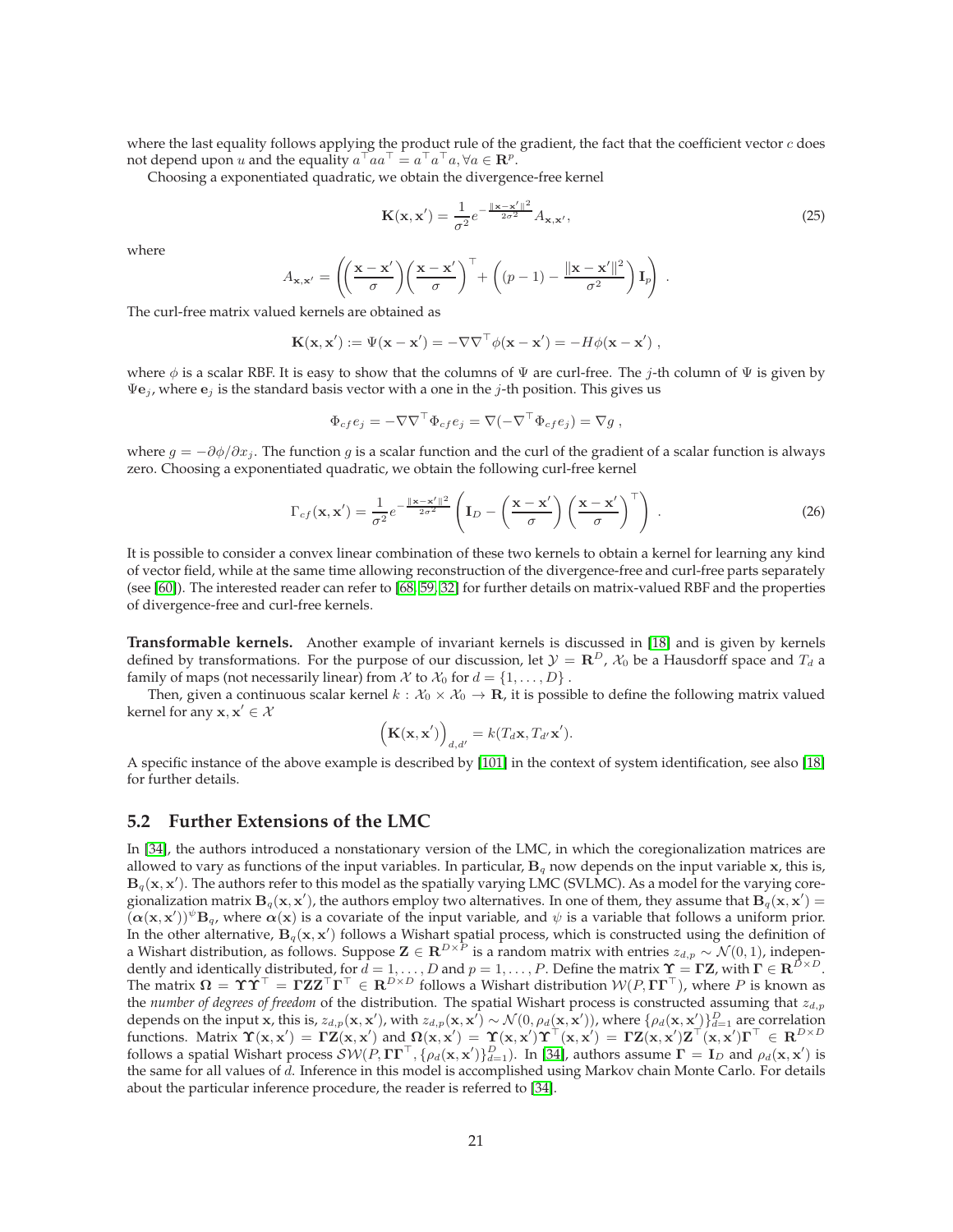### <span id="page-21-0"></span>**5.3 Process Convolutions**

More general non-separable kernels can also be constructed from a generative point of view. We saw in section [4.2.1](#page-11-1) that the linear model of coregionalization involves instantaneous mixing through a linear weighted sum of independent processes to construct correlated processes. By instantaneous mixing we mean that the output function  $f(x)$  evaluated at the input point x only depends on the values of the latent functions  $\{u_q(x)\}_{q=1}^Q$  at the same input x. This instantaneous mixing leads to a kernel function for vector-valued functions that has a separable form.

A non-trivial way to mix the latent functions is through convolving a base process with a smoothing kernel.<sup>[6](#page-21-1)</sup> If the base process is a Gaussian process, it turns out that the convolved process is also a Gaussian process. We can therefore exploit convolutions to construct covariance functions [\[8,](#page-32-12) [102,](#page-36-7) [43,](#page-33-14) [44,](#page-33-15) [14,](#page-32-13) [56,](#page-34-15) [2\]](#page-32-14).

In a similar way to the linear model of coregionalization, we consider  $Q$  groups of functions, where a particular group  $q$  has elements  $u^i_q({\bf z})$ , for  $i=1,\ldots,R_q.$  Each member of the group has the same covariance  $k_q({\bf x},{\bf x}')$ , but is sampled independently. Any output  $f_d(\mathbf{x})$  is described by

$$
f_d(\mathbf{x}) = \sum_{q=1}^Q \sum_{i=1}^{R_q} \int_{\mathcal{X}} G_{d,q}^i(\mathbf{x}-\mathbf{z}) u_q^i(\mathbf{z}) d\mathbf{z} + w_d(\mathbf{x}) = \sum_{q=1}^Q f_d^q(\mathbf{x}) + w_d(\mathbf{x}),
$$

where

<span id="page-21-2"></span>
$$
f_d^q(\mathbf{x}) = \sum_{i=1}^{R_q} \int_{\mathcal{X}} G_{d,q}^i(\mathbf{x} - \mathbf{z}) u_q^i(\mathbf{z}) d\mathbf{z},\tag{27}
$$

and  $\{w_d(\mathbf{x})\}_{d=1}^D$  are independent Gaussian processes with zero mean and covariance  $k_{w_d}(\mathbf{x},\mathbf{x}')$ . For the integrals in equation [\(27\)](#page-21-2) to exist, it is assumed that each kernel  $G_{d,q}^i(\mathbf{x})$  is a continuous function with compact support [\[46\]](#page-33-16) or square-integrable [\[102,](#page-36-7) [44\]](#page-33-15). The kernel  $G_{d,q}^i(\mathbf{x})$  is also known as the moving average function [\[102\]](#page-36-7) or the smoothing kernel [\[44\]](#page-33-15). We have included the superscript q for  $f_d^q(\mathbf{x})$  in [\(27\)](#page-21-2) to emphasize the fact that the function depends on the set of latent processes  $\{u^i_q(\mathbf{x})\}_{i=1}^{R_q}$ . The latent functions  $u^i_q(\mathbf{z})$  are Gaussian processes with general covariances  $k_q(\mathbf{x}, \mathbf{x}')$ .

Under the same independence assumptions used in the linear model of coregionalization, the covariance between  $f_d(\mathbf{x})$  and  $f_{d'}(\mathbf{x}')$  follows

<span id="page-21-5"></span><span id="page-21-3"></span>
$$
(\mathbf{K}(\mathbf{x}, \mathbf{x}'))_{d,d'} = \sum_{q=1}^{Q} k_{f_d^q, f_{d'}^q}(\mathbf{x}, \mathbf{x}') + k_{w_d}(\mathbf{x}, \mathbf{x}') \delta_{d,d'},
$$
\n(28)

where

$$
k_{f_d^q, f_{d'}^q}(\mathbf{x}, \mathbf{x}') = \sum_{i=1}^{R_q} \int_{\mathcal{X}} G_{d,q}^i(\mathbf{x} - \mathbf{z}) \int_{\mathcal{X}} G_{d',q}^i(\mathbf{x}' - \mathbf{z}') k_q(\mathbf{z}, \mathbf{z}') d\mathbf{z}' d\mathbf{z}.
$$
 (29)

Specifying  $G^i_{d,q}({\bf x}-{\bf z})$  and  $k_q({\bf z},{\bf z}')$  in the equation above, the covariance for the outputs  $f_d({\bf x})$  can be constructed indirectly. Notice that if the smoothing kernels are taken to be the Dirac delta function in equation [\(29\)](#page-21-3), such that  $G_{d,q}^i(\mathbf{x}-\mathbf{z})=a_{d,q}^i\delta(\mathbf{x}-\mathbf{z})$ , the double integral is easily solved and the linear model of coregionalization is recovered. In this respect, process convolutions could also be seen as a dynamic version of the linear model of coregionalization in the sense that the latent functions are dynamically transformed with the help of the kernel smoothing functions, as opposed to a static mapping of the latent functions in the LMC case. See section [5.3.1](#page-22-0) for a comparison between the process convolution and the LMC.

A recent review of several extensions of this approach for the single output case is presented in [\[17\]](#page-32-15). Some of those extensions include the construction of nonstationary covariances [\[43,](#page-33-14) [45,](#page-33-17) [30,](#page-33-18) [31,](#page-33-19) [73\]](#page-35-14) and spatiotemporal covariances [\[109,](#page-36-13) [107,](#page-36-14) [108\]](#page-36-15).

The idea of using convolutions for constructing multiple output covariances was originally proposed by [\[102\]](#page-36-7). They assumed that  $Q = 1$ ,  $R_q = 1$ , that the process  $u(\mathbf{x})$  was white Gaussian noise and that the input space was

<span id="page-21-1"></span> $6W$ e use kernel to refer to both reproducing kernels and smoothing kernels. Smoothing kernels are functions which are convolved with a signal to create a smoothed version of that signal.

<span id="page-21-4"></span> $^{7}$ We have slightly abused of the delta notation to indicate the Kronecker delta for discrete arguments and the Dirac function for continuous arguments. The particular meaning should be understood from the context.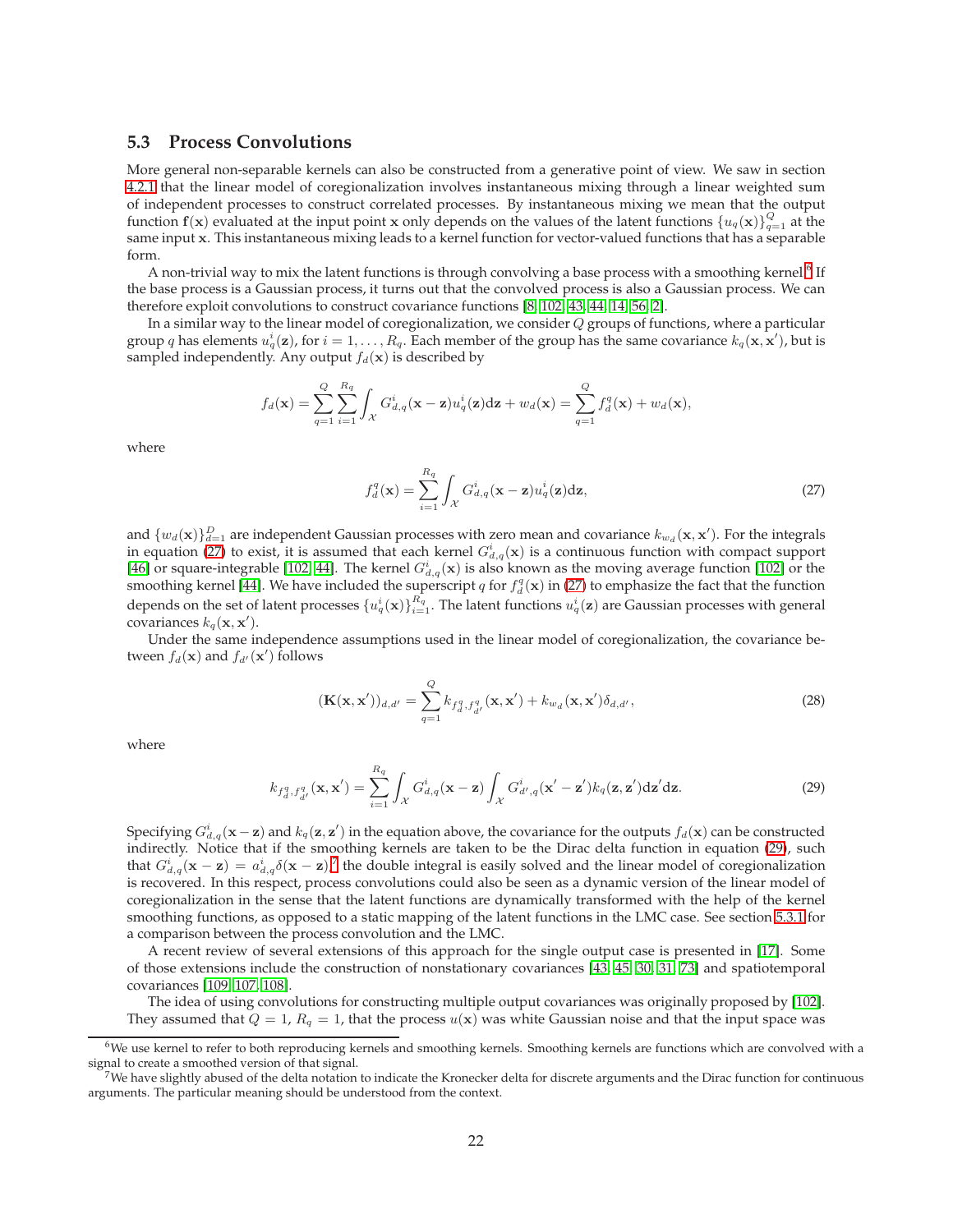$X = \mathbb{R}^p$ . [\[44\]](#page-33-15) depicted a similar construction to the one introduced by [\[102\]](#page-36-7), but partitioned the input space into disjoint subsets  $\hat{\mathcal{X}} = \bigcap_{d=0}^D \mathcal{X}_d$ , allowing dependence between the outputs only in certain subsets of the input space where the latent process was common to all convolutions.<sup>[8](#page-22-2)</sup>

Higdon [\[44\]](#page-33-15) coined the general moving average construction to develop a covariance function in equation [\(27\)](#page-21-2) as a *process convolution*.

Boyle and Frean [\[14,](#page-32-13) [15\]](#page-32-16) introduced the process convolution approach for multiple outputs to the machine learning community with the name of "dependent Gaussian processes" (DGP), further developed in [\[13\]](#page-32-17). They allow the number of latent functions to be greater than one ( $Q \geq 1$ ). In [\[56\]](#page-34-15) and [\[2\]](#page-32-14), the latent processes  $\{u_q(\mathbf{x})\}_{q=1}^Q$ followed a more general Gaussian process that goes beyond the white noise assumption.

#### <span id="page-22-0"></span>**5.3.1 Comparison Between Process Convolutions and LMC**

Figure [6](#page-23-0) shows an example of the instantaneous mixing effect obtained in the ICM and the LMC, and the noninstantaneous mixing effect due to the process convolution framework. We sampled twice from a two-output Gaussian process with an ICM covariance with  $R_q = 1$  (first column), an LMC covariance with  $R_q = 2$  (second column) and a process convolution covariance with  $R_q = 1$  and  $Q = 1$  (third column). As in the examples for the LMC, we use EQ kernels for the basic kernels  $k_q(\mathbf{x}, \mathbf{x}')$ . We also use an exponentiated quadraticform for the smoothing kernel functions  $G_{1,1}^1({\bf x}-{\bf x}')$  and  $G_{2,1}^1({\bf x}-{\bf x}')$  and assume that the latent function is white Gaussian noise.

Notice from Figure [6](#page-23-0) that samples from the ICM share the same length-scale. Samples from the LMC are weighted sums of functions with different length-scales (a long length-scale term and a short length-scale term). In both models, ICM and LMC, the two outputs share the same length-scale or the same combination of lengthscales. Samples from the PC show that the contribution from the latent function is different over each output. Output  $f_1(x)$  has a long length-scale behavior, while output  $f_2(x)$  has a short length-scale behavior.

It would be possible to get similar samples to the PC ones using a LMC. We would need to assume, though, that some covariances in a particular coregionalization matrix  $B_q$  are zero. In Figure [7,](#page-24-0) we display samples from a LMC with  $R_q=2$  and  $Q=2$ . We have forced  $b_{1,1}^2=b_{1,2}^2=b_{2,1}^2=0$ . To generate these samples we use an ICM with  $R_q = 2$  and a latent function with long length-scale, and then add a sample from an independent Gaussian process with a short length-scale to output  $f_2(x)$ . It is debatable if this compound model (ICM plus independent GP) would capture the relevant correlations between the output functions.

To summarize, the choice of a kernel corresponds to specifying dependencies among inputs and outputs. In the linear model of co-regionalization this is done considering separately inputs, via the kernels  $k_q$ , and outputs, via the coregionalization matrices  $B_q$ , for  $q = 1, \ldots, Q$ . Having a large large value of Q allows for a larger expressive power of the model. For example if the output components are substantially different functions (different smoothness or length scale), we might be able to capture their variability by choosing a sufficiently large Q. This is at the expense of a larger computational burden.

On the other hand, the process convolution framework attempts to model the variance of the set of outputs by the direct association of a different smoothing kernel  $G_d(\mathbf{x})$  to each output  $f_d(\mathbf{x})$ . By specifying  $G_d(\mathbf{x})$ , one can model, for example, the degree of smoothness and the length-scale that characterizes each output. If each output happens to have more than one degree of variation (marginally, it is a sum of functions of varied smoothness) one is faced with the same situation as in LMC, namely, the need to augment the parameter space so as to satisfy a required precision. However, due to the local description of each output that the process convolution performs, it is likely that the parameter space for the process convolution approach grows slower than the parameter space for LMC.

#### <span id="page-22-1"></span>**5.3.2 Other Approaches Related to Process Convolutions**

In [\[61\]](#page-34-16), a different moving average construction for the covariance of multiple outputs was introduced. It is obtained as a convolution over covariance functions in contrast to the process convolution approach where the convolution is performed over processes. Assuming that the covariances involved are isotropic and the only latent function  $u(\mathbf{x})$  is a white Gaussian noise, [\[61\]](#page-34-16) show that the cross-covariance obtained from

$$
\text{cov}[f_d(\mathbf{x}+\mathbf{h}), f_{d'}(\mathbf{x})] = \int_{\mathcal{X}} k_d(\mathbf{h}-\mathbf{z})k_{d'}(\mathbf{z})d\mathbf{z},
$$

<span id="page-22-2"></span><sup>&</sup>lt;sup>8</sup>The latent process  $u(\mathbf{x})$  was assumed to be independent on these separate subspaces.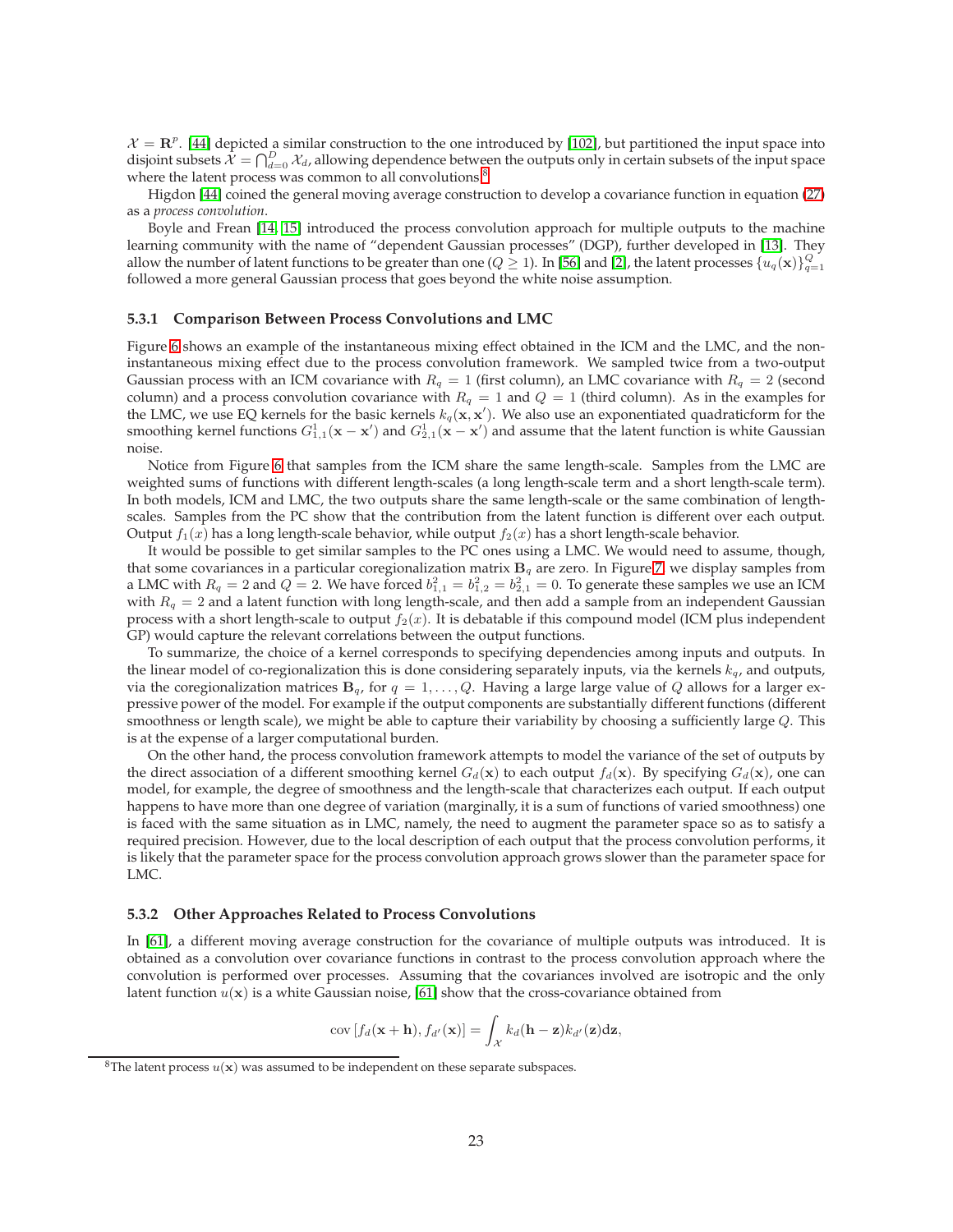<span id="page-23-0"></span>

Figure 6: Two samples from three kernel matrices obtained using the intrinsic coregionalization model with  $R_q = 1$ (first column), the linear model of coregionalization with  $R_q = 2$  (second column) and the process convolution formalism with  $R_q = 1$  and  $Q = 1$  (third column). Solid lines represent one of the samples. Dashed lines represent the other sample. There are two outputs, one row per output. Notice that for the ICM and the LMC, the outputs have the same length-scale (in the ICM case) or combined length-scales (in the LMC case). The outputs generated from the process convolution covariance differ in their relative length-scale.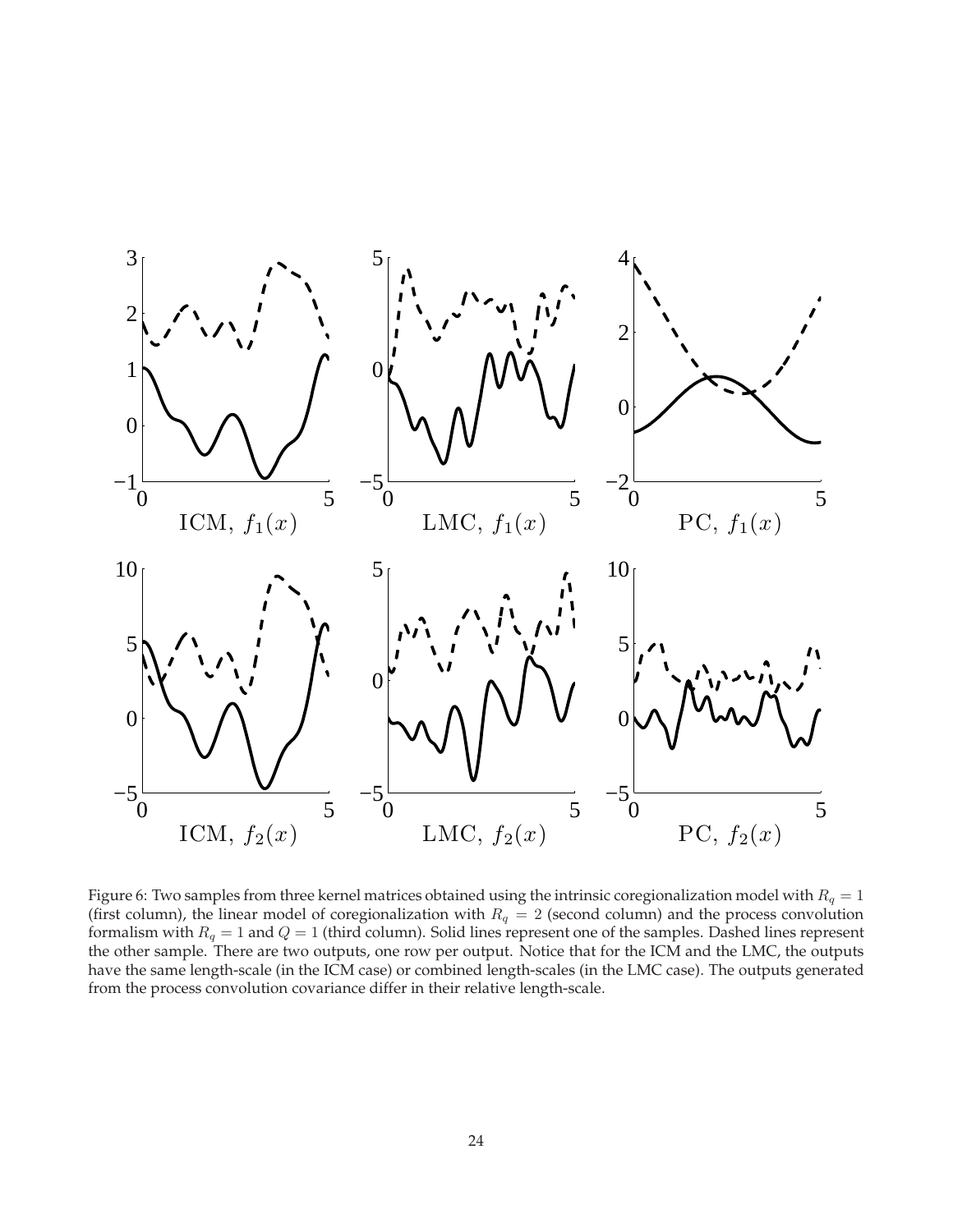<span id="page-24-0"></span>

Figure 7: Two samples from a linear model of coregionalization with  $R_q = 2$  and  $Q = 2$ . The solid lines represent one of the samples. The dashed lines represent the other sample. Samples share a long length-scale behavior. An added short length-scale term appears only in output two.

where  $k_d(h)$  and  $k_{d'}(h)$  are covariances associated to the outputs  $d$  and  $d'$ , lead to a valid covariance function for the outputs  $\{f_d(\mathbf{x})\}_{d=1}^D$ . If we assume that the smoothing kernels are not only square integrable, but also positive definite functions, then the covariance convolution approach turns out to be a particular case of the process convolution approach (square-integrability might be easier to satisfy than positive definiteness).

[\[67\]](#page-34-17) introduced the idea of transforming a Gaussian process prior using a discretized process convolution,  $\mathbf{f}_d = \mathbf{G}_d \mathbf{u}$ , where  $\mathbf{G}_d \in \mathbf{R}^{N \times M}$  is a so called *design matrix* with elements  $\{\mathbf{G}_d(\mathbf{x}_n, \mathbf{z}_m)\}_{n=1,m=1}^{N,M}$  and  $\mathbf{u}^{\top} =$  $[u(\mathbf{x}_1),\ldots,u(\mathbf{x}_M)]$ . Such a transformation could be applied for the purposes of fusing the information from multiple sensors, for solving inverse problems in reconstruction of images or for reducing computational complexity working with the filtered data in the transformed space [\[92\]](#page-35-15). Convolutions with general Gaussian processes for modelling single outputs, were also proposed by [\[30,](#page-33-18) [31\]](#page-33-19), but instead of the continuous convolution, [\[30,](#page-33-18) [31\]](#page-33-19) used a discrete convolution. The purpose in [\[30,](#page-33-18) [31\]](#page-33-19) was to develop a spatially varying covariance for single outputs, by allowing the parameters of the covariance of a base process to change as a function of the input domain.

Process convolutions are closely related to the Bayesian kernel method [\[77,](#page-35-16) [58\]](#page-34-18) construct reproducible kernel Hilbert spaces (RKHS) by assigning priors to signed measures and mapping these measures through integral operators. In particular, define the following space of functions,

$$
\mathcal{F} = \Big\{ f \Big| f(x) = \int_{\mathcal{X}} G(x, z) \gamma(\mathrm{d}z), \ \gamma \in \Gamma \Big\},\
$$

for some space  $\Gamma \subseteq \mathcal{B}(\mathcal{X})$  of signed Borel measures. In [\[77,](#page-35-16) proposition 1], the authors show that for  $\Gamma = \mathcal{B}(\mathcal{X})$ , the space of all signed Borel measures,  $F$  corresponds to a RKHS. Examples of these measures that appear in the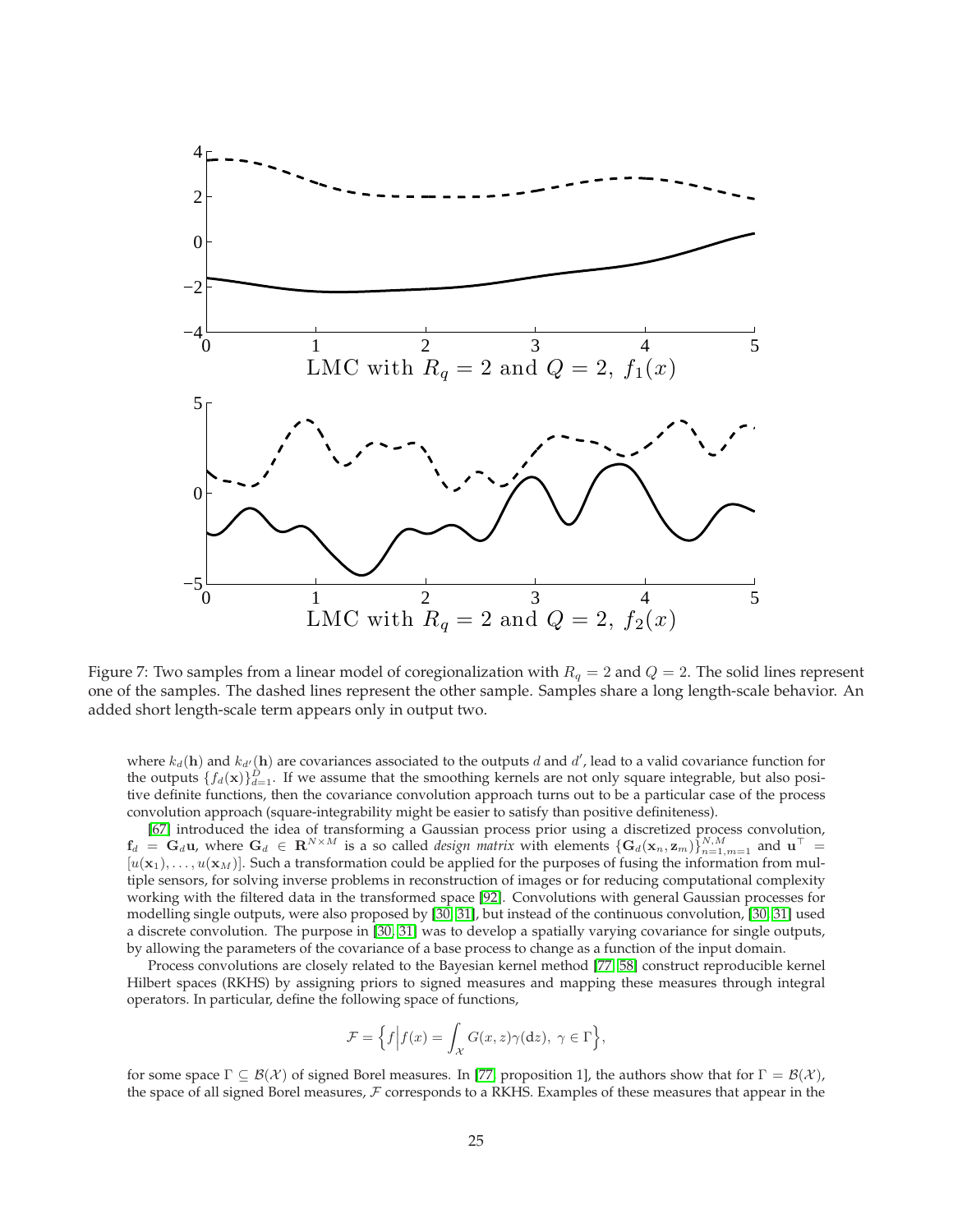form of stochastic processes include Gaussian processes, Dirichlet processes and Lévy processes. In principle, we can extend this framework for the multiple output case, expressing each output as

$$
f_d(x) = \int_{\mathcal{X}} G_d(x, z) \gamma(\mathrm{d}z).
$$

## <span id="page-25-0"></span>**6 Inference and Computational Considerations**

Practical use of multiple-output kernel functions require the tuning of the hyperparameters, and dealing with the issue of computational burden related directly with the inversion of matrices of dimension  $ND \times ND$ . Crossvalidation and maximization of the log-marginal likelihood are alternatives for parameter tuning, while matrix diagonalization and reduced-rank approximations are choices for overcoming computational complexity of the matrix inversion.

In this section we refer to the parameter estimation problem for the models presented in section [4](#page-9-0) and [5](#page-19-1) and also to the computational complexity when using those models in practice.

### <span id="page-25-1"></span>**6.1 Estimation of Parameters in Regularization Theory**

From a regularization perspective, once the kernel is fixed, to find a solution we need to solve the linear system defined in [\(5\)](#page-7-3). The regularization parameter as well as the possible kernel parameters are typically tuned via crossvalidation. The kernel free-parameters are usually reduced to one or two scalars (e.g. the width of a scalar kernel). While considering for example separable kernels the matrix **B** is fixed by design, rather than learned, and the only free parameters are those of the scalar kernel.

Solving problem [\(5\)](#page-7-3), this is  $\bf{\overline{c}}=(K(X,X)+\lambda NI)^{-1}\bf{\overline{y}}$ , is in general a costly operation both in terms of memory and time. When we have to solve the problem for a single value of  $\lambda$  Cholesky decomposition is the method of choice, while when we want to compute the solution for different values of  $\lambda$  (for example to perform cross validation) singular valued decomposition (SVD) is the method of choice. In both case the complexity in the worst case is  $O(D^3 N^3)$  (with a larger constant for the SVD) and the associated storage requirement is  $O(D^2 N^2)$ 

As observed in [\[7\]](#page-32-6), this computational burden can be greatly reduced for separable kernels. For example, if we consider the kernel  $K(x, x') = k(x, x')I$  the kernel matrix  $K(X, X)$  becomes block diagonal. In particular if the input points are the same, all the blocks are equal and the problem reduces to inverting an  $N$  by  $N$  matrix. The simple example above serves as a prototype for the more general case of a kernel of the form  $K(x, x') = k(x, x')B$ . The point is that for this class of kernels, we can use the eigen-system of the matrix B to define a new coordinate system where the kernel matrix becomes block diagonal.

We start observing that if we denote with  $(\sigma_1, {\bf u}_1), \ldots,(\sigma_D, {\bf u}_D)$  the eigenvalues and eigenvectors of  ${\bf B}$  we can write the matrix  $\mathbf{C} = (\mathbf{c}_1, \dots, \mathbf{c}_N)$ , with  $\mathbf{c}_i \in \mathbf{R}^D$ , as  $\mathbf{C} = \sum_{d=1}^D \tilde{\mathbf{c}}^d \otimes \mathbf{u}_d$ , where  $\tilde{\mathbf{c}}^d = (\langle \mathbf{c}_1, \mathbf{u}_d \rangle_D, \dots, \langle \mathbf{c}_N, \mathbf{u}_d \rangle_D)$ and ⊗ is the tensor product and similarly  $\tilde{\mathbf{Y}} = \sum_{d=1}^D \tilde{\mathbf{y}}^d \otimes \mathbf{u}_d$ , with  $\tilde{\mathbf{y}}^d = (\langle \mathbf{y}_1, \mathbf{u}_d \rangle_D, \dots, \langle \mathbf{y}_N, \mathbf{u}_d \rangle_D).$  The above transformations are simply rotations in the output space. Moreover, for the considered class of kernels, the kernel matrix  $K(X, X)$  is given by the tensor product of the  $N \times N$  scalar kernel matrix  $k(X, X)$  and B, that is  $K(X, X)$  $\mathbf{B} \otimes k(\mathbf{X}, \mathbf{X}).$ 

Then we have the following equalities

$$
\mathbf{C} = (\mathbf{K}(\mathbf{X}, \mathbf{X}) + N\lambda_N \mathbf{I})^{-1} \mathbf{Y} = \sum_{d=1}^{D} (\mathbf{B} \otimes k(\mathbf{X}, \mathbf{X}) + N\lambda_N \mathbf{I})^{-1} \tilde{\mathbf{y}}^d \otimes \mathbf{u}_d
$$

$$
= \sum_{d=1}^{D} (\sigma_d k(\mathbf{X}, \mathbf{X}) + N\lambda_N \mathbf{I})^{-1} \tilde{\mathbf{y}}^d \otimes \mathbf{u}_d.
$$

Since the eigenvectors  $\mathbf{u}_j$  are orthonormal, it follows that:

$$
\tilde{\mathbf{c}}^d = (\sigma_d k(\mathbf{X}, \mathbf{X}) + N\lambda_N \mathbf{I})^{-1} \tilde{\mathbf{y}}^j = \left( k(\mathbf{X}, \mathbf{X}) + \frac{\lambda_N}{\sigma_d} \mathbf{I} \right)^{-1} \frac{\tilde{\mathbf{y}}^d}{\sigma_d},\tag{30}
$$

for  $d = 1, \ldots, D$ . The above equation shows that in the new coordinate system we have to solve D essentially independent problems after rescaling each kernel matrix by  $\sigma_d$  or equivalently rescaling the regularization parameter (and the outputs). The above calculation shows that all kernels of this form allow for a simple implementation at the price of the eigen-decomposition of the matrix B. Then we see that the computational cost is now essentially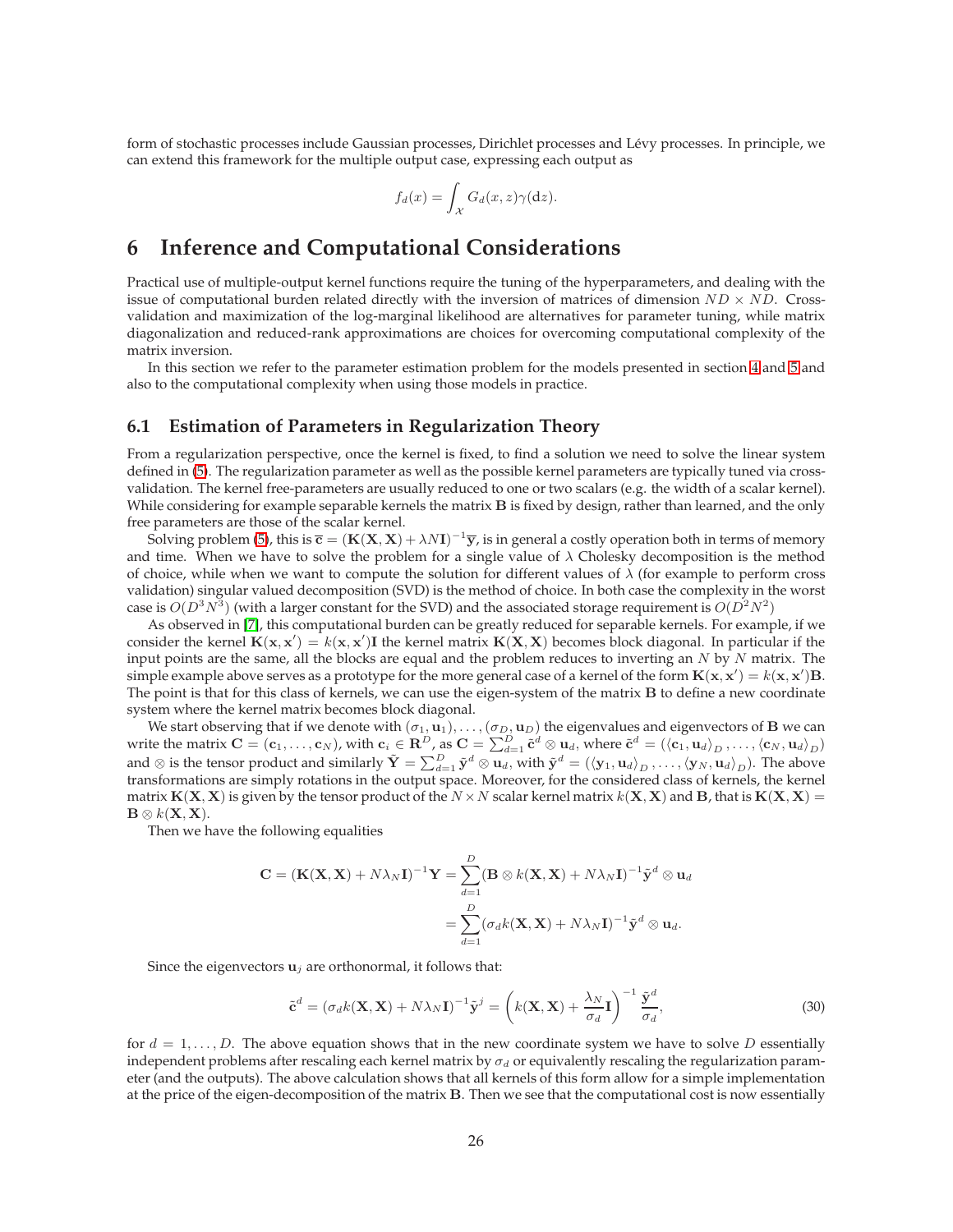$O(D^3) + O(N^3)$  as opposed to  $O(D^3N^3)$  in the general case. Also, it shows that the coupling among the different tasks can be seen as a rotation and rescaling of the output points. Stegle *et al.* [\[94\]](#page-36-16) also applied this approach in the context of fitting matrix variate Gaussian models with spherical noise.

### <span id="page-26-0"></span>**6.2 Parameters Estimation for Gaussian Processes**

In machine learning parameter estimation for Gaussian processes is often approached through maximization of the marginal likelihood. The method also goes by the names of evidence approximation, type II maximum likelihood, empirical Bayes, among others [\[10\]](#page-32-2).

With a Gaussian likelihood and after integrating f using the Gaussian prior, the marginal likelihood is given by

$$
p(\mathbf{y}|\mathbf{X}, \boldsymbol{\phi}) = \mathcal{N}(\mathbf{y}|\mathbf{0}, \mathbf{K}(\mathbf{X}, \mathbf{X}) + \boldsymbol{\Sigma}),
$$
\n(31)

where  $\phi$  are the hyperparameters.

The objective function is the logarithm of the marginal likelihood

$$
\log p(\mathbf{y}|\mathbf{X}, \boldsymbol{\phi}) = -\frac{1}{2}\mathbf{y}^{\top}(\mathbf{K}(\mathbf{X}, \mathbf{X}) + \boldsymbol{\Sigma})^{-1}\mathbf{y} - \frac{1}{2}\log|\mathbf{K}(\mathbf{X}, \mathbf{X}) + \boldsymbol{\Sigma}|
$$

$$
-\frac{ND}{2}\log 2\pi.
$$
 (32)

The parameters  $\phi$  are obtained by maximizing log  $p(y|X, \phi)$  with respect to each element in  $\phi$ . Maximization is performed using a numerical optimization algorithm, for example, a gradient based method. Derivatives follow

$$
\frac{\partial \log p(\mathbf{y}|\mathbf{X}, \boldsymbol{\phi})}{\partial \phi_i} = \frac{1}{2} \mathbf{y}^\top \overline{\mathbf{K}(\mathbf{X}, \mathbf{X})}^{-1} \frac{\partial \overline{\mathbf{K}(\mathbf{X}, \mathbf{X})}}{\partial \phi_i} \overline{\mathbf{K}(\mathbf{X}, \mathbf{X})}^{-1} \mathbf{y}
$$

$$
-\frac{1}{2} \operatorname{trace} \left( \overline{\mathbf{K}(\mathbf{X}, \mathbf{X})}^{-1} \frac{\partial \overline{\mathbf{K}(\mathbf{X}, \mathbf{X})}}{\partial \phi_i} \right), \tag{33}
$$

where  $\phi_i$  is an element of the vector  $\phi$  and  $\overline{K(X,X)} = K(X,X) + \Sigma$ . In the case of the LMC, in which the coregionalization matrices must be positive semidefinite, it is possible to use an incomplete Cholesky decomposition  $B_q = \widetilde{\mathbf{L}}_q \widetilde{\mathbf{L}}_q^\top$ , with  $\widetilde{\mathbf{L}}_q \in \mathbf{R}^{D \times R_q}$ , as suggested in [\[12\]](#page-32-1). The elements of the matrices  $\mathbf{L}_q$  are considered part of the vector  $\phi$ .

Another method used for parameter estimation, more common in the geostatistics literature, consists of optimizing an objective function which involves some empirical measure of the correlation between the functions  $f_d(\mathbf{x})$ ,  $\hat{\mathbf{K}}(\mathbf{x}, \mathbf{x}')$ , and the multivariate covariance obtained using a particular model,  $\mathbf{K}(\mathbf{x}, \mathbf{x}')$  [\[38,](#page-33-20) [53,](#page-34-19) [76\]](#page-35-17). Assuming stationary covariances, this criteria reduces to

<span id="page-26-2"></span>
$$
WSS = \sum_{i=1}^{N} w(\mathbf{h}_i) \operatorname{trace} \left\{ \left[ \left( \widehat{\mathbf{K}}(\mathbf{h}_i) - \mathbf{K}(\mathbf{h}_i) \right) \right]^2 \right\},\tag{34}
$$

where  $\mathbf{h}_i = \mathbf{x}_i - \mathbf{x}'_i$  is a lag vector,  $w(\mathbf{h}_i)$  is a weight coefficient,  $\hat{\mathbf{K}}(\mathbf{h}_i)$  is an experimental covariance matrix with entries obtained by different estimators for cross-covariance functions [\[75,](#page-35-18) [102\]](#page-36-7), and  $K(h_i)$  is the covariance matrix obtained, for example, using the linear model of coregionalization.<sup>[9](#page-26-1)</sup> One of the first algorithms for estimating the parameter vector  $\phi$  in LMC was proposed by [\[38\]](#page-33-20). It assumed that the parameters of the basic covariance functions  $k_q(\mathbf{x}, \mathbf{x}')$  had been determined a priori and then used a weighted least squares method to fit the coregionalization matrices. In [\[76\]](#page-35-17) the efficiency of other least squares procedures was evaluated experimentally, including ordinary least squares and generalized least squares. Other more general algorithms in which all the parameters are estimated simultaneously include simulated annealing [\[54\]](#page-34-20) and the EM algorithm [\[114\]](#page-36-17). Ver Hoef and Barry [\[102\]](#page-36-7) also proposed the use of an objective function like [\(34\)](#page-26-2), to estimate the parameters in the covariance obtained from a process convolution.

<span id="page-26-1"></span><sup>&</sup>lt;sup>9</sup>Note that the common practice in geostatistics is to work with variograms instead of covariances. A variogram characterizes a general class of random functions known as intrinsic random functions [\[62\]](#page-34-21), which are random processes whose increments follow a stationary secondorder process. For clarity of exposition, we will avoid the introduction of the variogram and its properties. The interested reader can follow the original paper by [\[62\]](#page-34-21) for a motivation of their existence, [\[36\]](#page-33-21) for a comparison between variograms and covariance functions and [\[37\]](#page-33-0) for a definition of the linear model of coregionalization in terms of variograms.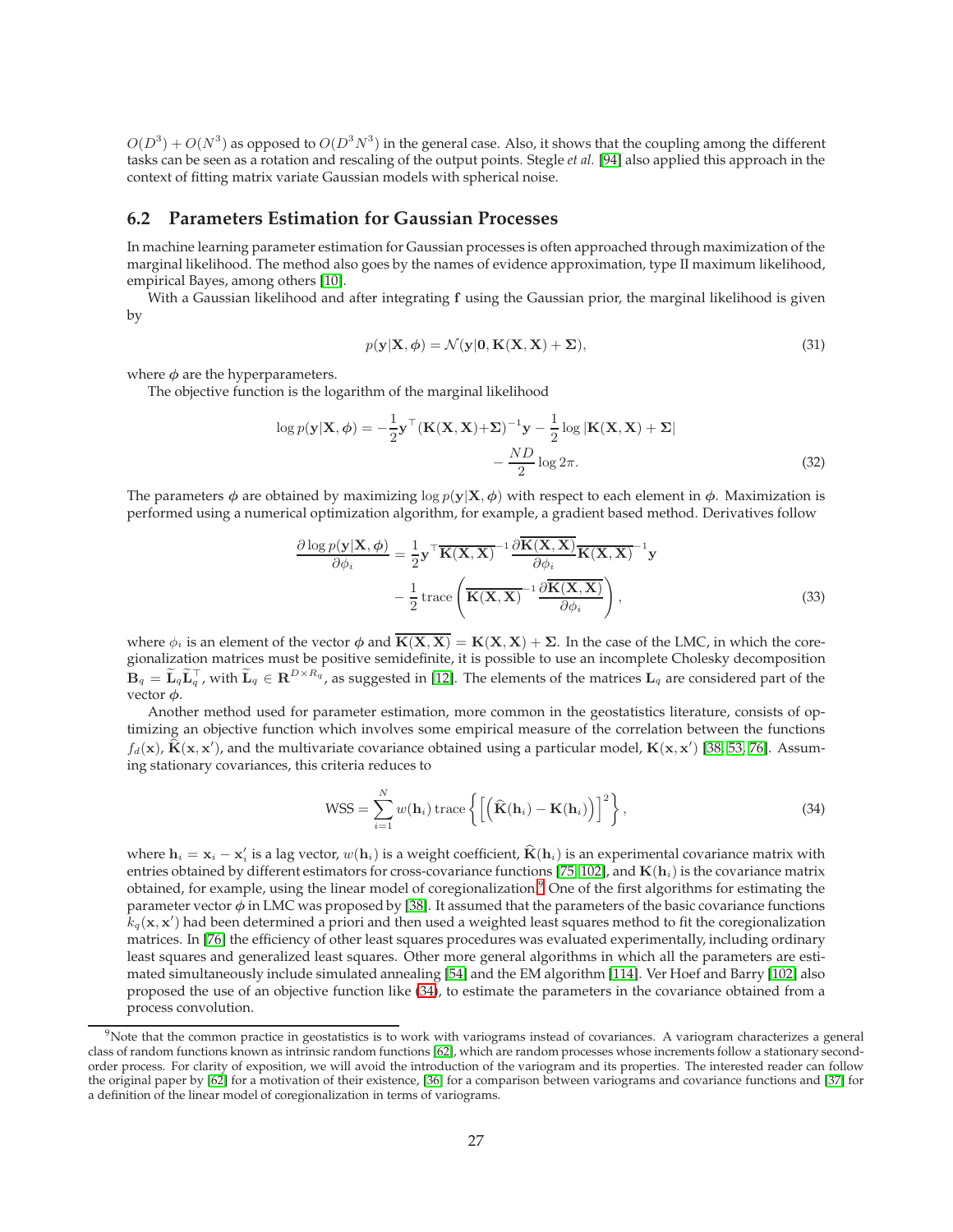Both methods described above, the evidence approximation or the least-square method, give point estimates of the parameter vector  $\phi$ . Several authors have employed full Bayesian inference by assigning priors to  $\phi$  and computing the posterior distribution through some sampling procedure. Examples include [\[42\]](#page-33-10) and [\[23\]](#page-32-7) under the LMC framework or [\[14\]](#page-32-13) and [\[99\]](#page-36-18) under the process convolution approach.

As mentioned before, for non-Gaussian likelihoods, there is not a closed form solution for the posterior distribution nor for the marginal likelihood. However, the marginal likelihood can be approximated under a Laplace, variational Bayes or expectation propagation (EP) approximation frameworks for multiple output classification [\[93,](#page-35-11) [11\]](#page-32-18), and used to find estimates for the hyperparameters. Hence, the error function is replaced for  $\log q(y|X, \phi)$ , where  $q(y|X, \phi)$  is the approximated marginal likelihood. Parameters are again estimated using a gradient based methods.

The problem of computational complexity for Gaussian processes in the multiple output context has been studied by different authors [\[83,](#page-35-12) [103,](#page-36-19) [96,](#page-36-8) [13,](#page-32-17) [2,](#page-32-14) [1\]](#page-32-19). Fundamentally, the computational problem is the same than the one appearing in regularization theory, that is, the inversion of the matrix  $\overline{K(X,X)} = K(X,X) + \Sigma$  for solving equation [\(5\)](#page-7-3). This step is necessary for computing the marginal likelihood and its derivatives (for estimating the hyperparameters as explained before) or for computing the predictive distribution. With the exception of the method by [\[83\]](#page-35-12), the approximation methods proposed in [\[103,](#page-36-19) [96,](#page-36-8) [13,](#page-32-17) [2,](#page-32-14) [1\]](#page-32-19) can be applied to reduce computational complexity, whichever covariance function (LMC or process convolution, for example) is used to compute the multi-output covariance matrix. In other words, the computational efficiency gained is independent of the particular method employed to compute the covariance matrix.

Before looking with some detail at the different approximation methods employed in the Gaussian processes literature for multiple outputs, it is worth mentioning that computing the kernel function through process convolutions in equation [\(29\)](#page-21-3) implies solving a double integral, which is not always feasible for any choice of the smoothing kernels  $G_{d,q}^i(\cdot)$  and covariance functions  $k_q(\mathbf{x}, \mathbf{x}')$ . An example of an analytically tractable covariance function occurs when both the smoothing kernel and the covariance function for the latent functions have EQ kernels [\[2\]](#page-32-14), or when the smoothing kernels have an exponentiated quadratic form and the latent functions are Gaussian white noise processes [\[73,](#page-35-14) [14\]](#page-32-13). An alternative would be to consider discrete process convolutions [\[44\]](#page-33-15) instead of the continuous process convolution of equations [\(28\)](#page-21-5) and [\(29\)](#page-21-3), avoiding in this way the need to solve double integrals.

We now briefly summarize different methods for reducing computational complexity in multi-output Gaussian processes.

As we mentioned before, Rougier [\[83\]](#page-35-12) assumes that the multiple output problem can be seen as a single output problem considering the output index as another variable of the input space. The predicted output,  $f(x<sub>*</sub>)$  is expressed as a weighted sum of Q deterministic regressors that explain the mean of the output process plus a Gaussian error term that explains the variance in the output. Both, the set of regressors and the covariance for the error are assumed to be separable in the input space. The covariance takes the form  $k(\mathbf{x}, \mathbf{x}') k_T(d, d')$ , as in the introduction of section [4.](#page-9-0) For isotopic models ([\[83\]](#page-35-12) refers to this condition as regular outputs, meaning outputs that are evaluated at the same set of inputs  $X$ ), the mean and covariance for the output, can be obtained through Kronecker products for the regressors and the covariances involved in the error term. For inference the inversion of the necessary terms is accomplished using properties of the Kronecker product. For example, if  ${\bf K}({\bf X},{\bf X}')={\bf B}\otimes k({\bf X},{\bf X}'),$  then  ${\bf K}^{-1}({\bf X},{\bf X}')={\bf B}^{-1}\otimes k^{-1}({\bf X},{\bf X}').$  Computational complexity is reduced to  $O(D^3) + O(N^3)$ , similar to the eigendecomposition method in section [6.1.](#page-25-1)

Ver Hoef and Barry [\[103\]](#page-36-19) present a simulation example with  $D = 2$ . Prediction over one of the variables is performed using *cokriging*. In cokriging scenarios, usually one has access to a few measurements of a primary variable, but plenty of observations for a secondary variable. In geostatistics, for example, predicting the concentration of heavy pollutant metals (say Cadmium or Lead), which are expensive to measure, can be done using inexpensive and oversampled variables as a proxy (say pH levels) [\[37\]](#page-33-0). Following a suggestion by [\[95\]](#page-36-20) (page 172), the authors partition the secondary observations into subgroups of observations and assume the likelihood function is the sum of the partial likelihood functions of several systems that include the primary observations and each of the subgroups of the secondary observations. In other words, the joint probability distribution  $p(f_1(\mathbf{X}_1), f_2(\mathbf{X}_2))$  is factorised as  $p(f_1(\mathbf{X}_1), f_2(\mathbf{X}_2)) = \prod_{j=1}^J p(f_1(\mathbf{X}_1), f_2^{(j)}(\mathbf{X}_2^{(j)}))$ , where  $f_2^{(j)}(\mathbf{X}_2^{(j)})$  indicates the observations in the subgroup  $j$  out of  $J$  subgroups of observations, for the secondary variable. Inversion of the particular covariance matrix derived from these assumptions grows as  $O(JN^3)$ , where N is the number of input points per secondary variable.

Also, the authors use a fast Fourier transform for computing the autocovariance matrices  $(K(X_d, X_d))_{d,d}$  and cross-covariance matrices  $(\mathbf{K}(\mathbf{X}_{d}, \mathbf{X}_{d'}))_{d, d'}$ .

Boyle [\[13\]](#page-32-17) proposed an extension of the *reduced rank approximation* method presented by [\[80\]](#page-35-19), to be applied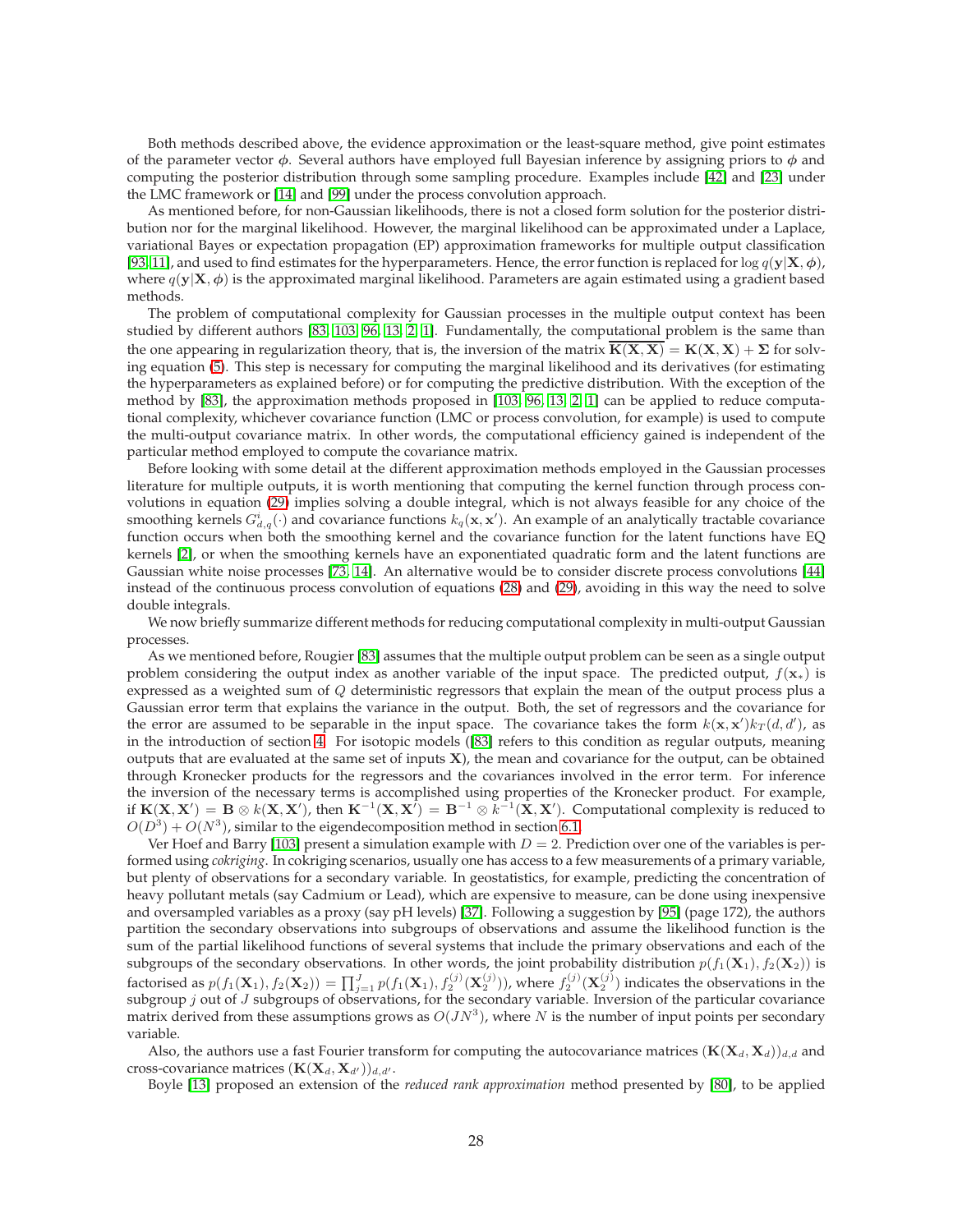to the dependent Gaussian process construction. The author outlined the generalization of the methodology for  $D = 2$ . The outputs  $f_1(\mathbf{X}_1)$  and  $f_2(\mathbf{X}_2)$  are defined as

$$
\begin{bmatrix} f_1(\mathbf{X}_1) \\ f_2(\mathbf{X}_2) \end{bmatrix} = \begin{bmatrix} (\mathbf{K}(\mathbf{X}_1, \mathbf{X}_1))_{1,1} & (\mathbf{K}(\mathbf{X}_1, \mathbf{X}_2))_{1,2} \\ (\mathbf{K}(\mathbf{X}_2, \mathbf{X}_1))_{2,1} & (\mathbf{K}(\mathbf{X}_2, \mathbf{X}_2))_{2,2} \end{bmatrix} \begin{bmatrix} \widetilde{\mathbf{w}}_1 \\ \widetilde{\mathbf{w}}_2 \end{bmatrix}
$$

,

where  $\tilde{\mathbf{w}}_d$  are vectors of weights associated to each output including additional weights corresponding to the test inputs, one for each output. Based on this likelihood, a predictive distribution for the joint prediction of  $f_1(\bf{X})$  and  $f_2(\mathbf{X})$  can be obtained, with the characteristic that the variance for the approximation, approaches to the variance of the full predictive distribution of the Gaussian process, even for test points away from the training data. The elements in the matrices  $(K(X_d, X_{d'})_{d,d'}$  are computed using the covariances and cross-covariances developed in sections [4](#page-9-0) and [5.](#page-19-1) Computational complexity reduces to  $O(DNM^2)$ , where N is the number of sample points per output and  $M$  is an user specified value that accounts for the rank of the approximation.

In [\[2\]](#page-32-14), the authors show how through making specific conditional independence assumptions, inspired by the model structure in the process convolution formulation (for which the LMC is a special case), it is possible to arrive at a series of efficient approximations that represent the covariance matrix  $K(X, X)$  using a reduced rank approximation  $Q$  plus a matrix  $D$ , where  $D$  has a specific structure that depends on the particular independence assumption made to obtain the approximation. Approximations can reduce the computational complexity to  $O(NDM^2)$  with M representing a user specified value that determines the rank of Q. Approximations obtained in this way, have similarities with the conditional approximations summarized for a single output in [\[81\]](#page-35-20).

Finally, the informative vector machine (IVM) [\[57\]](#page-34-7) has also been extended to Gaussian processes using kernel matrices derived from particular versions of the linear model of coregionalization, including [\[96\]](#page-36-8) and [\[55\]](#page-34-6). In the IVM, only a smaller subset of size M of the data points is chosen for constructing the GP predictor. The data points selected are the ones that maximize a differential entropy score [\[55\]](#page-34-6) or an information gain criteria [\[96\]](#page-36-8). Computational complexity for this approximation is again  $O(NDM^2)$ .

For the computational complexities shown above, we assumed  $R_q = 1$  and  $Q = 1$ .

## <span id="page-28-0"></span>**7 Applications of Multivariate Kernels**

In this chapter we further describe in more detail some of the applications of kernel approaches to multi-output learning from the statistics and machine learning communities.

One of the main application areas of multivariate Gaussian process has been in computer emulation. In [\[29\]](#page-33-22), the LMC is used as the covariance function for a Gaussian process emulator of a finite-element method that solves for frequency response functions obtained from a structure. The outputs correspond to pairs of masses and stiffnesses for several structural modes of vibration for an aircraft model. The input space is made of variables related to physical properties, such as Tail tip mass or Wingtip mass, among others.

Multivariate computer emulators are also frequently used for modelling time series. We mentioned this type of application in section [4.2.4.](#page-14-0) Mostly, the number of time points in the time series are matched to the number of outputs (we expressed this as  $D = T$  before), and different time series correspond to different input values for the emulation. The particular input values employed are obtained from different ranges that the input variables can take (given by an expert), and are chosen according to some space-filling criteria (Latin hypercube design, for example) [\[84\]](#page-35-21). In [\[23\]](#page-32-7), the time series correspond to the evolution of the net biome productivity (NBP) index, which in turn is the output of the Sheffield dynamic global vegetation model. In [\[63\]](#page-34-9), the time series is the temperature of a particular location of a container with decomposing foam. The simulation model is a finite element model and simulates the transfer of heat through decomposing foam.

In machine learning the range of applications for multivariate kernels is increasing. In [\[72\]](#page-35-0), the ICM is used to model the dependencies of multivariate time series in a sensor network. Sensors located in the south coast of England measure different environmental variables such as temperature, wind speed, tide height, among others. Sensors located close to each other make similar readings. If there are faulty sensors, their missing readings could be interpolated using the healthy ones.

In [\[22\]](#page-32-20), the authors use the ICM for obtaining the inverse dynamics of a robotic manipulator. The inverse dynamics problem consists in computing the torques at different joints of the robotic arm, as function of the angle, angle velocity and angle acceleration for the different joints. Computed torques are necessary to drive the robotic arm along a particular trajectory. Furthermore, the authors consider several *contexts*, this is, different dynamics due to different loadings at the end effector. Joints are modelled independently using an ICM for each of them, being the outputs the different contexts and being the inputs, the angles, the angle velocities and the angle accelerations. Besides interpolation, the model is also used for extrapolation of novel contexts.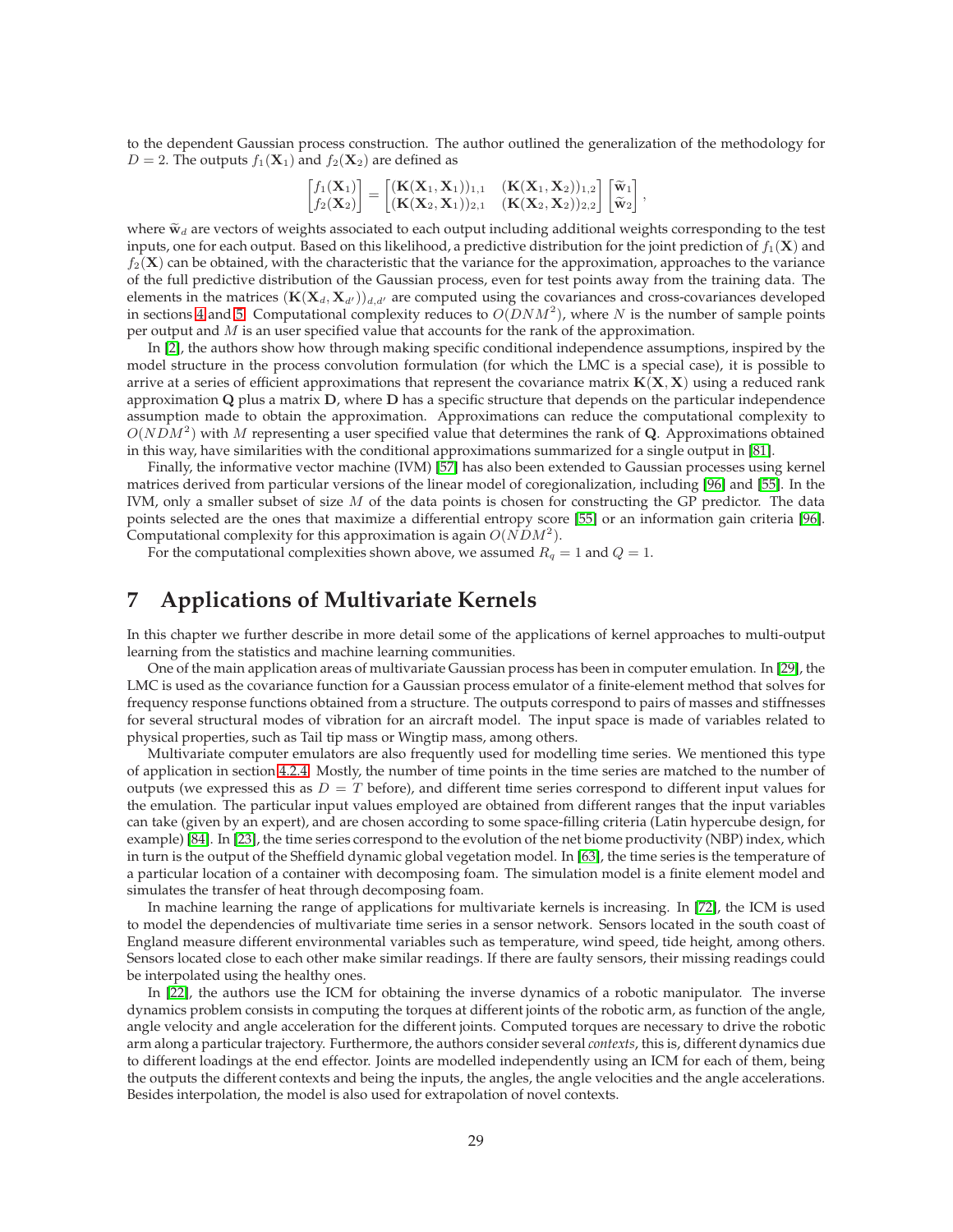The authors of [\[11\]](#page-32-18) use the ICM for preference elicitation, where a user is prompted to solve simple queries in order to receive a recommendation. The ICM is used as a covariance function for a GP that captures dependencies between users (through the matrix B), and dependencies between items (through the covariance  $k(\mathbf{x},\mathbf{x}')$ ).

In [\[56\]](#page-34-15) and [\[33\]](#page-33-23), the authors use a process convolution to model the interaction between several genes and a transcription factor protein, in a gene regulatory network. Each output corresponds to a gene, and each latent function corresponds to a transcription factor protein. It is assummed that transcription factors regulate the rate at which particular genes produce primary RNA. The output functions and the latent functions are indexed by time. The smoothing kernel functions  $G^i_{d,q}(\cdot)$  correspond to the impulse response obtained from an ordinary differential equation of first order. Given gene expression data, the problem is to infer the time evolution of the transcription factor.

In [\[3\]](#page-32-21), the authors use a process convolution to model the dependencies between different body parts of an actor that performs modern dancing movements. This type of data is usually known as mocap (for motion capture) data. The outputs correspond to time courses of angles referenced to a root node, for each body part modelled. The smoothing kernel used corresponds to a Green's function arising from a second order ordinary differential equation.

In [\[67\]](#page-34-17), the authors use a discretized process convolution for solving an inverse problem in reconstruction of images, and for fusing the information from multiple sensors.

In [\[16\]](#page-32-22), two particulate matter (PM) levels measured in the air (10  $\mu$ m in diameter and 2.5  $\mu$ m in diameter), at different spatial locations, are modeled as the added influence of coarse and fine particles. In turn, these coarse and fine particles are modeled as random walks and then transformed by discrete convolutions to represent the levels of PM at 10  $\mu$ m and 2.5  $\mu$ m. The objective is to extract information about PM at 2.5  $\mu$ m from the abundant readings of PM at 10  $\mu$ m.

## <span id="page-29-0"></span>**8 Discussion**

We have presented a survey of multiple output kernel functions to be used in kernel methods including regularization theory and Gaussian processes. From the regularization theory point of view, the multiple output problem can be seen as a regularization method that minimizes directly a loss function while constraining the parameters of the learned vector-valued function. In a Gaussian process framework, from a machine learning context, the multiple output problem is equivalent to formulate a generative model for each output that expresses correlations as functions of the output function index and the input space, using a set of common latent functions.

We presented two general families of kernels for vector-valued functions including the separable family (including the SoS kernels) and different instantiations of what we would call the nonseparable family. The separable family represent the kernel function as the product of a kernel for the outputs, independently of the value that the input can have, and a kernel function for the input space, independently of the output index. The most general model is the linear model of coregionalization, with many other kernel functions that appear in the machine learning literature as particular cases. Within the family of nonseparable kernels, the process convolution construction has proved useful for several theoretical and applied problems and as we have seen before, it can be considered as a generalization of the linear model of coregionalization.

Model selection establishes a path for future research in multiple-output kernels related problems. From a Bayesian perspective, in the setup of LMC and process convolutions, model selection includes principled mechanisms to find the number of latent functions and/or the rank of the coregionalization matrices. More general model selection problems involve the ability to test if given some data, the outputs are really correlated or influence each other, compared to the simpler assumption of independence. Other model selection problem includes the influence of the input space configuration (isotopic against heterotopic) towards the sharing of strengths between outputs. Although such problems have been studied to some extent in the geostatistics literature, there remain open issues.

## **Acknowledgements**

MA and NL are very grateful for support from a Google Research Award "Mechanistically Inspired Convolution Processes for Learning" and the EPSRC Grant No EP/F005687/1 "Gaussian Processes for Systems Identification with Applications in Systems Biology". MA also acknowledges the support from the Overseas Research Student Award Scheme (ORSAS), from the School of Computer Science of the University of Manchester and from the Universidad Tecnológica de Pereira, Colombia. LR would like to thank Luca Baldassarre and Tomaso Poggio for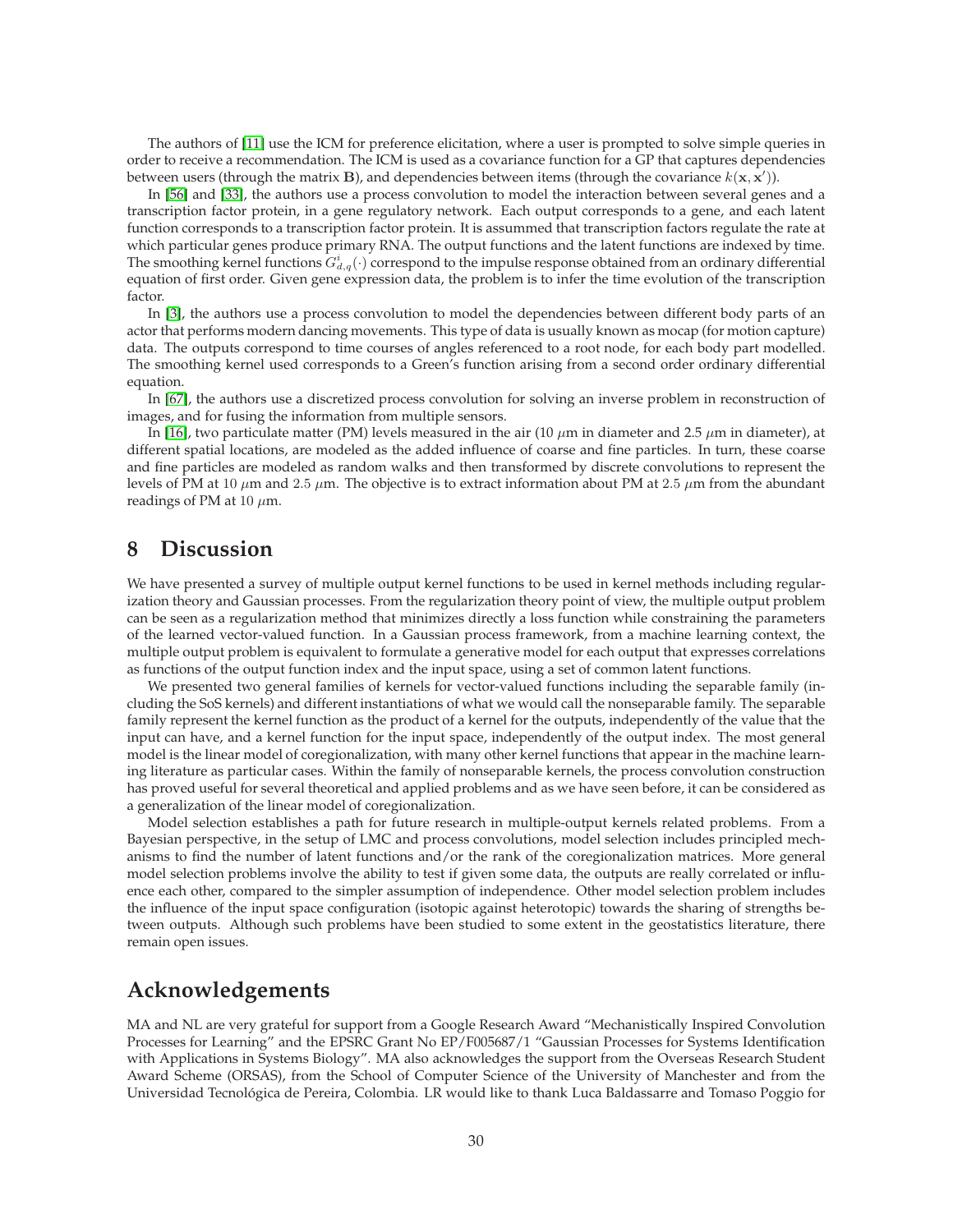many useful discussions. LR is assistant professor at DISI, University of Genova and currently on leave of absence. We also thank to two anonymous reviewers for their helpful comments.

This work was supported in part by the IST Programme of the European Community, under the PASCAL2 Network of Excellence, IST-2007-216886. Thanks to PASCAL 2 support the authors of this paper organized two workshops: *Statistics and Machine Learning Interface Meeting* (see <http://intranet.cs.man.ac.uk/mlo/slim09/>), across 23-24 of July, 2009 at Manchester, UK and *Kernels for Multiple Outputs and Multi-task Learning: Frequentist and Bayesian Points of View* (see <http://intranet.cs.man.ac.uk/mlo/mock09/>) held on December 12 at Whistler, Canada as part as one of the Workshops of NIPS 2009. This publication only reflects the authors' views, but they benefited greatly by interactions with other researchers at these workshops who included Andreas Argyriou, David Higdon, Tom Fricker, Sayan Mukherjee, Tony O'Hagan, Ian Vernon, Hans Wackernagel, Richard Wilkinson, and Chris Williams.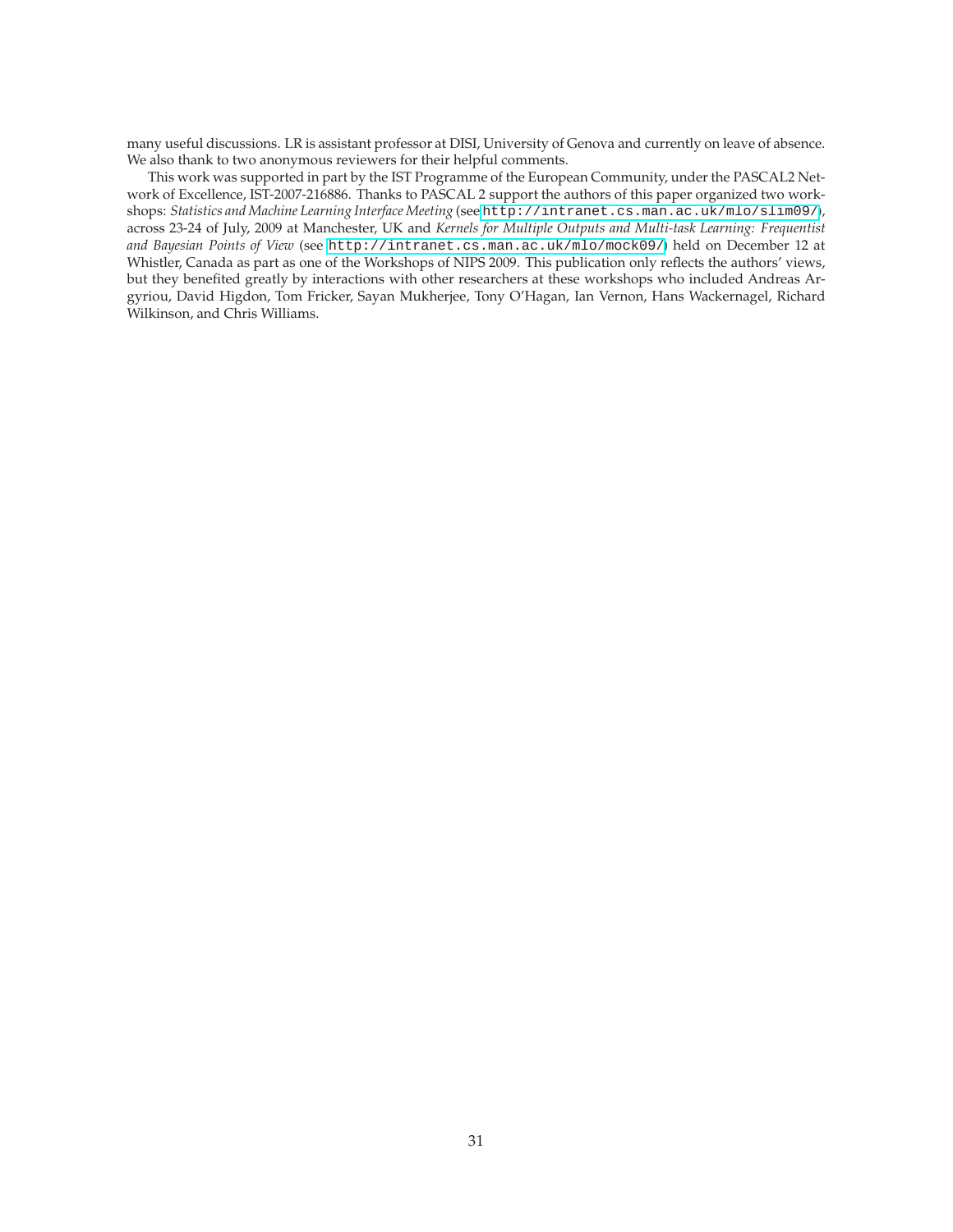# **Notation**

### **Generalities**

- $p$  dimensionality of the input space
- D number of outputs
- $N, N_d$  number of data points for output  $d$
- Q number of latent functions (for generative models)
- $\mathcal{X}$  input space
- $\mathbf{X}_d$  input training data for output  $d$ ,  $\mathbf{X}_d = {\mathbf{x}_{d,n}}_{n=1}^{N_d}$
- **X** input training data for all outputs,  $\mathbf{X} = \{\mathbf{X}_d\}_{d=1}^D$

#### **Functions**

- $k(\mathbf{x}, \mathbf{x}')$  general scalar kernel
- ${\bf K}({\bf x},{\bf x}')$  general kernel valued matrix with entries  $({\bf K}({\bf x},{\bf x}'))_{d,d'}$  with  $d,d=1,\ldots,D$
- $k_q(\mathbf{x}, \mathbf{x}')$  scalar kernel for the q-th latent function
- $f_d(\mathbf{x})$  d-th output evaluated at **x**
- $f(x)$ , vector-valued function,  $f(x) = [f_1(x), \ldots, f_D(x)]^T$
- $\delta_{k,k'}$  Kronecker delta for discrete arguments
- $\delta(x)$  Dirac delta for continuous arguments

#### **Vectors and matrices**

 $k_q(\mathbf{X}, \mathbf{X})$  kernel matrix with entries  $k_q(\mathbf{x}, \mathbf{x}')$  evaluated at X

- $\mathbf{f}_d(\mathbf{X}_d)$  f $_d(\mathbf{x})$  evaluated at  $\mathbf{X}_d$ ,  $\mathbf{f}_d = [f_d(\mathbf{x}_{d,1}), \ldots, f_d(\mathbf{x}_{d,N_d})]^\top$
- $\textbf{f}(\textbf{X})$  vectors  $\{\textbf{f}_d\}_{d=1}^D$ , stacked in a column vector
- $(\mathbf{K}(\mathbf{X}_d, \mathbf{X}_{d'})_{d,d'}$  kernel matrix with entries  $(\mathbf{K}(\mathbf{x}_{d,n}, \mathbf{x}_{d',m}))_{d,d'}$  with  $\mathbf{x}_{d,n} \in \mathbf{X}_d$  and  $\mathbf{x}_{d',m} \in \mathbf{X}_{d'}$
- ${\bf K}({\bf X},{\bf X})$  kernel matrix with blocks  $({\bf K}({\bf X}_d,{\bf X}_{d'}))_{d,d'}$  with  $d,d'=1,\ldots,D$
- $I_N$  identity matrix of size N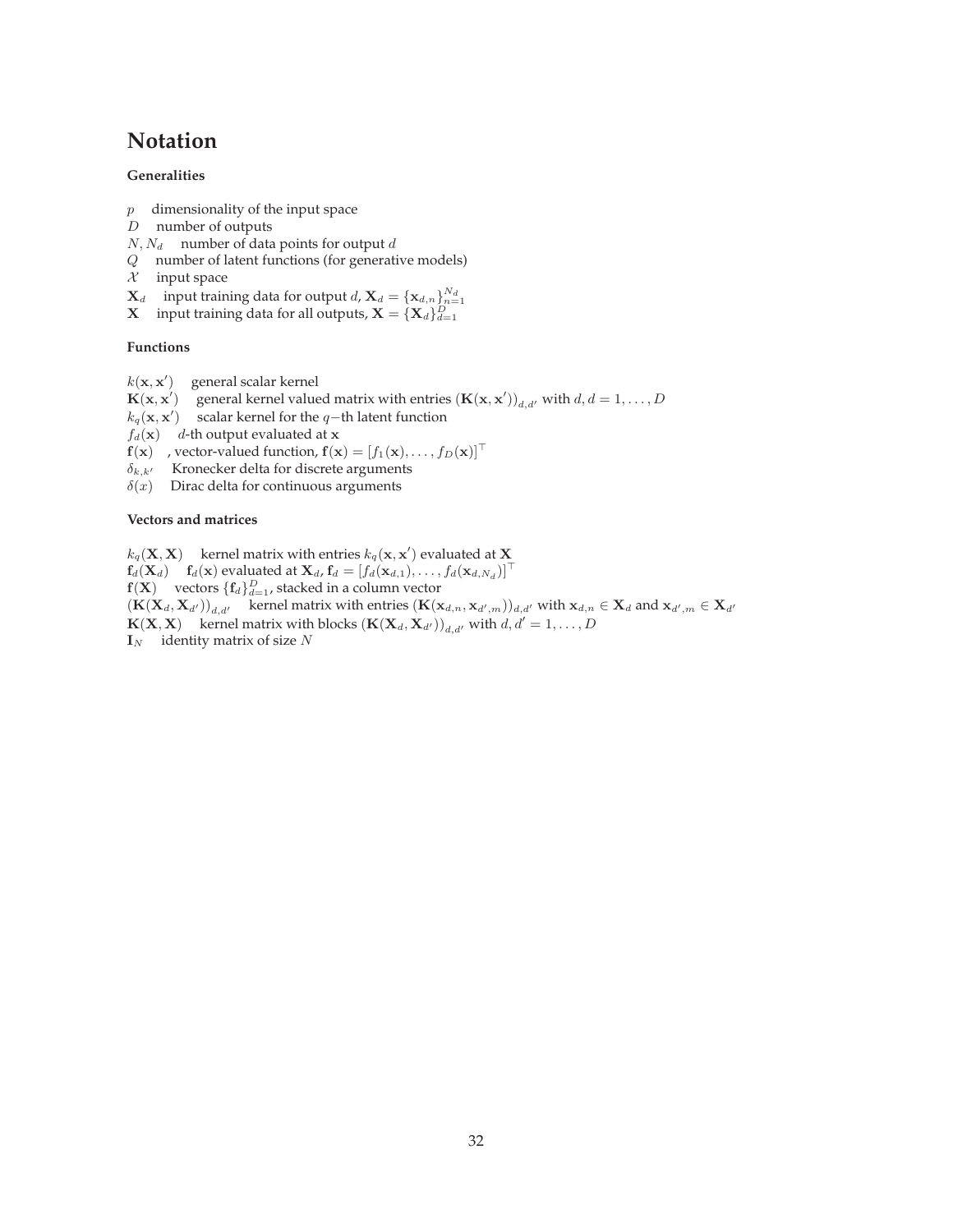## <span id="page-32-19"></span>**References**

- [1] Mauricio A. Álvarez. Convolved Gaussian Process Priors for Multivariate Regression with Applications to Dynam*ical Systems*. PhD thesis, School of Computer Science, University of Manchester, Manchester, UK, 2011.
- <span id="page-32-14"></span>[2] Mauricio A. Álvarez and Neil D. Lawrence. Sparse convolved Gaussian processes for multi-output regression. In Koller et al. [\[52\]](#page-34-22), pages 57–64.
- <span id="page-32-21"></span>[3] Mauricio A. Álvarez, David Luengo, and Neil D. Lawrence. Latent Force Models. In David van Dyk and Max Welling, editors, *Proceedings of the Twelfth International Conference on Artificial Intelligence and Statistics*, pages 9–16, Clearwater Beach, Florida, 16-18 April 2009. JMLR W&CP 5.
- <span id="page-32-9"></span>[4] Andreas Argyriou, Theodoros Evgeniou, and Massimiliano Pontil. Convex multi-task feature learning. *Machine Learning*, 73(3):243–272, 2008.
- <span id="page-32-10"></span>[5] Andreas Argyriou, Andreas Maurer, and Massimiliano Pontil. An algorithm for transfer learning in a heterogeneous environment. In *ECML/PKDD (1)*, pages 71–85, 2008.
- <span id="page-32-6"></span><span id="page-32-3"></span>[6] N. Aronszajn. Theory of reproducing kernels. *Trans. Amer. Math. Soc.*, 68:337–404, 1950.
- <span id="page-32-12"></span>[7] L. Baldassarre, L. Rosasco, A. Barla, and A. Verri. Multi-output learning via spectral filtering. Technical report, Massachusetts Institute of Technology, 2011. MIT-CSAIL-TR-2011-004, CBCL-296.
- [8] Ronald Paul Barry and Jay M. Ver Hoef. Blackbox kriging: spatial prediction without specifying variogram models. *Journal of Agricultural, Biological and Environmental Statistics*, 1(3):297–322, 1996.
- <span id="page-32-8"></span>[9] M. J. Bayarri, James O. Berger, Marc C. Kennedy, Athanasios Kottas, Rui Paulo, Jerry Sacks, John A. Cafeo, Chin-Hsu Lin, and Jian Tu. Predicting vehicle crashworthiness: Validation of computer models for functional and hierarchical data. *Journal of the American Statistical Association*, 104(487):929–943, 2009.
- <span id="page-32-2"></span>[10] Christopher M. Bishop. *Pattern Recognition and Machine Learning*. Information Science and Statistics. Springer, 2006.
- <span id="page-32-18"></span>[11] Edwin Bonilla, Shengbo Guo, and Scott Sanner. Gaussian process preference elicitation. In *NIPS*, volume 24, pages 262–270, Cambridge, MA, 2011. MIT Press.
- <span id="page-32-1"></span>[12] Edwin V. Bonilla, Kian Ming Chai, and Christopher K. I. Williams. Multi-task Gaussian process prediction. In John C. Platt, Daphne Koller, Yoram Singer, and Sam Roweis, editors, *NIPS*, volume 20, Cambridge, MA, 2008. MIT Press.
- <span id="page-32-17"></span>[13] Phillip Boyle. *Gaussian Processes for Regression and Optimisation*. PhD thesis, Victoria University of Wellington, Wellington, New Zealand, 2007.
- <span id="page-32-16"></span><span id="page-32-13"></span>[14] Phillip Boyle and Marcus Frean. Dependent Gaussian processes. In Saul et al. [\[85\]](#page-35-22), pages 217–224.
- [15] Phillip Boyle and Marcus Frean. Multiple output Gaussian process regression. Technical Report CS-TR-05/2, School of Mathematical and Computing Sciences, Victoria University, New Zealand, 2005.
- <span id="page-32-22"></span>[16] Catherine A. Calder. A dynamic process convolution approach to modeling ambient particulate matter concentrations. *Environmetrics*, 19:39–48, 2008.
- <span id="page-32-15"></span>[17] Catherine A. Calder and Noel Cressie. Some topics in convolution-based spatial modeling. In *Proceedings of the 56th Session of the International Statistics Institute*, August 2007.
- <span id="page-32-11"></span>[18] A. Caponnetto, C.A. Micchelli, M. Pontil, and Y. Ying. Universal kernels for multi-task learning. *Journal of Machine Learning Research*, 9:1615–1646, 2008.
- <span id="page-32-4"></span>[19] C. Carmeli, E. De Vito, and A. Toigo. Vector valued reproducing kernel Hilbert spaces of integrable functions and Mercer theorem. *Anal. Appl. (Singap.)*, 4(4):377–408, 2006.
- <span id="page-32-5"></span><span id="page-32-0"></span>[20] Rich Caruana. Multitask learning. *Machine Learning*, 28:41–75, 1997.
- [21] Kian Ming Chai. Generalization errors and learning curves for regression with multi-task Gaussian processes. In Yoshua Bengio, Dale Schuurmans, John Laferty, Chris Williams, and Aron Culotta, editors, *NIPS*, volume 22, pages 279–287, Cambridge, MA, 2010. MIT Press.
- <span id="page-32-20"></span>[22] Kian Ming A. Chai, Christopher K. I. Williams, Stefan Klanke, and Sethu Vijayakumar. Multi-task Gaussian process learning of robot inverse dynamics. In Koller et al. [\[52\]](#page-34-22), pages 265–272.
- <span id="page-32-7"></span>[23] Stefano Conti and Anthony O'Hagan. Bayesian emulation of complex multi-output and dynamic computer models. *Journal of Statistical Planning and Inference*, 140(3):640–651, 2010.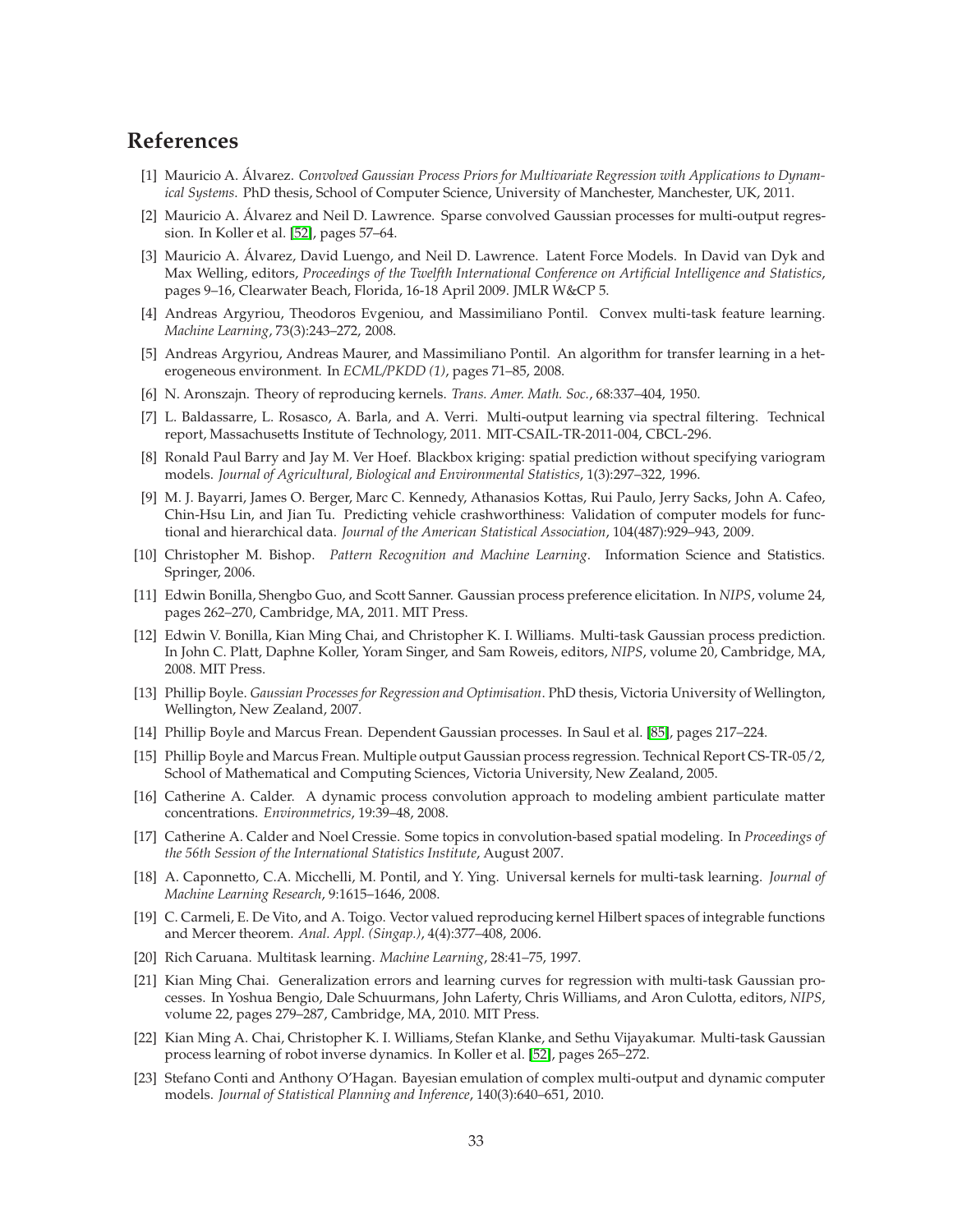- <span id="page-33-6"></span><span id="page-33-3"></span>[24] Noel A. C. Cressie. *Statistics for Spatial Data*. John Wiley & Sons (Revised edition), USA, 1993.
- <span id="page-33-4"></span>[25] F. Cucker and S. Smale. On the mathematical foundations of learning. *Bull. Amer. Math. Soc. (N.S.)*, 39(1):1–49 (electronic), 2002.
- [26] E. De Vito, L. Rosasco, A. Caponnetto, M. Piana, and A. Verri. Some properties of regularized kernel methods. *Journal of Machine Learning Research*, 5:1363–1390, 2004.
- <span id="page-33-7"></span>[27] T. Evgeniou, C. A. Micchelli, and M. Pontil. Learning multiple tasks with kernel methods. *Journal of Machine Learning Research*, 6:615–637, 2005.
- <span id="page-33-5"></span>[28] Theodoros Evgeniou, Charles A. Micchelli, and Massimiliano Pontil. Learning multiple tasks with kernel methods. *Journal of Machine Learning Research*, 6:615–637, 2005.
- <span id="page-33-22"></span>[29] Thomas E. Fricker, Jeremy E. Oakley, Neil D. Sims, and Keith Worden. Probabilistic uncertainty analysis of an frf of a structure using a Gaussian process emulator. *Mechanical Systems and Signal Processing*, 25(8):2962– 2975, 2011.
- <span id="page-33-18"></span>[30] Montserrat Fuentes. Interpolation of nonstationary air pollution processes: a spatial spectral approach. *Statistical Modelling*, 2:281–298, 2002.
- <span id="page-33-19"></span><span id="page-33-12"></span>[31] Montserrat Fuentes. Spectral methods for nonstationary spatial processes. *Biometrika*, 89(1):197–210, 2002.
- <span id="page-33-23"></span>[32] E.J. Fuselier Jr. *Refined error estimates for matrix-valued radial basis functions*. PhD thesis, Texas A&M University, 2006.
- [33] Pei Gao, Antti Honkela, Magnus Rattray, and Neil D. Lawrence. Gaussian process modelling of latent chemical species: Applications to inferring transcription factor activities. *Bioinformatics*, 24:i70–i75, 2008.
- <span id="page-33-13"></span>[34] Alan E. Gelfand, Alexandra M. Schmidt, Sudipto Banerjee, and C.F. Sirmans. Nonstationary multivariate process modeling through spatially varying coregionalization. *TEST*, 13(2):263–312, 2004.
- <span id="page-33-21"></span><span id="page-33-2"></span>[35] F. Girosi and T. Poggio. Networks and the best approximation property. *Biological Cybernetics*, 63:169–176, 1989.
- [36] Tilmann Gneiting, Zoltán Sasvári, and Martin Schlather. Analogies and correspondences between variograms and covariance functions. *Advances in Applied Probability*, 33(3):617–630, 2001.
- <span id="page-33-20"></span><span id="page-33-0"></span>[37] Pierre Goovaerts. *Geostatistics For Natural Resources Evaluation*. Oxford University Press, USA, 1997.
- [38] Michel Goulard and Marc Voltz. Linear coregionalization model: Tools for estimation and choice of crossvariogram matrix. *Mathematical Geology*, 24(3):269–286, 1992.
- <span id="page-33-11"></span>[39] J.A. Vargas Guzmán, A.W. Warrick, and D.E. Myers. Coregionalization by linear combination of nonorthogonal components. *Mathematical Geology*, 34(4):405–419, 2002.
- <span id="page-33-1"></span>[40] Trevor Hastie, Robert Tibshirani, and Jerome Friedman. *The Elements of Statistical Learning*. Springer, second edition, 2009.
- <span id="page-33-9"></span>[41] Jeffrey D. Helterbrand and Noel Cressie. Universal cokriging under intrinsic coregionalization. *Mathematical Geology*, 26(2):205–226, 1994.
- <span id="page-33-10"></span>[42] Dave Higdon, Jim Gattiker, Brian Williams, and Maria Rightley. Computer model calibration using high dimensional output. *Journal of the American Statistical Association*, 103(482):570–583, 2008.
- <span id="page-33-14"></span>[43] David M. Higdon. A process-convolution approach to modeling temperatures in the north atlantic ocean. *Journal of Ecological and Environmental Statistics*, 5:173–190, 1998.
- <span id="page-33-15"></span>[44] David M. Higdon. Space and space-time modelling using process convolutions. In C. Anderson, V. Barnett, P. Chatwin, and A. El-Shaarawi, editors, *Quantitative methods for current environmental issues*, pages 37–56. Springer-Verlag, 2002.
- <span id="page-33-17"></span>[45] David M. Higdon, Jenise Swall, and John Kern. Non-stationary spatial modeling. In J. M. Bernardo, J. O. Berger, A. P. Dawid, and A. F. M. Smith, editors, *Bayesian Statistics 6*, pages 761–768. Oxford University Press, 1998.
- <span id="page-33-16"></span>[46] Lars Hörmander. *The analysis of Linear Partial Differential Operators I*. Springer-Verlag, Berlin Hiedelberg, first edition, 1983.
- <span id="page-33-8"></span>[47] L. Jacob, F. Bach, and J.P. Vert. Clustered multi-task learning: A convex formulation. In *Advances in Neural Information Processing Systems (NIPS)*. Curran Associates, Inc, 2008.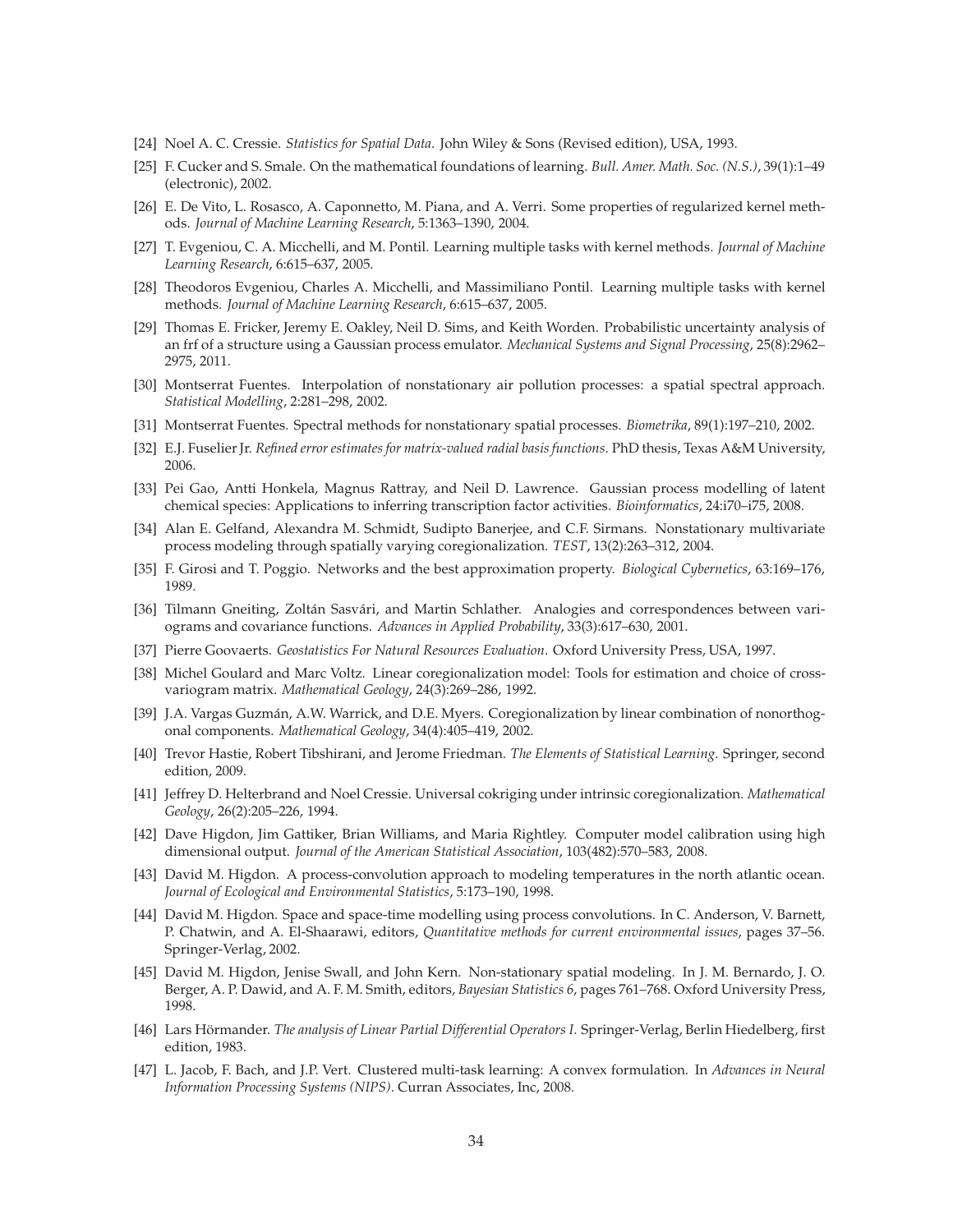- <span id="page-34-10"></span>[48] Laurent Jacob, Francis Bach, and Jean-Philippe Vert. Clustered multi-task learning: A convex formulation. In *NIPS 21*, pages 745–752, 2008.
- <span id="page-34-4"></span><span id="page-34-0"></span>[49] Andre G. Journel and Charles J. Huijbregts. *Mining Geostatistics*. Academic Press, London, 1978.
- <span id="page-34-2"></span>[50] Hideto Kazawa, Tomonori Izumitani, Hirotoshi Taira, and Eisaku Maeda. Maximal margin labeling for multi-topic text categorization. In Saul et al. [\[85\]](#page-35-22), pages 649–656.
- [51] G. Kimeldorf and G. Wahba. A correspondence between Bayesian estimation of stochastic processes and smoothing by splines. *Ann. Math. Stat.*, 41:495–502, 1970.
- <span id="page-34-22"></span><span id="page-34-19"></span>[52] Daphne Koller, Dale Schuurmans, Yoshua Bengio, and L´eon Bottou, editors. *NIPS*, volume 21, Cambridge, MA, 2009. MIT Press.
- <span id="page-34-20"></span>[53] H.R. Künsch, A. Papritz, and F. Bassi. Generalized cross-covariances and their estimation. *Mathematical Geology*, 29(6):779–799, 1997.
- [54] R.M. Lark and A. Papritz. Fitting a linear model of coregionalization for soil properties using simulated annealing. *Geoderma*, 115:245–260, 2003.
- <span id="page-34-6"></span>[55] Neil D. Lawrence and John C. Platt. Learning to learn with the informative vector machine. In *Proceedings of the 21st International Conference on Machine Learning (ICML 2004)*, pages 512–519, 2004.
- <span id="page-34-15"></span>[56] Neil D. Lawrence, Guido Sanguinetti, and Magnus Rattray. Modelling transcriptional regulation using Gaussian processes. In Bernhard Schölkopf, John C. Platt, and Thomas Hofmann, editors, *NIPS*, volume 19, pages 785–792, Cambridge, MA, 2007. MIT Press.
- <span id="page-34-7"></span>[57] Neil D. Lawrence, Matthias Seeger, and Ralf Herbrich. Fast sparse Gaussian process methods: The informative vector machine. In Sue Becker, Sebastian Thrun, and Klaus Obermayer, editors, *NIPS*, volume 15, pages 625–632, Cambridge, MA, 2003. MIT Press.
- <span id="page-34-18"></span>[58] Feng Liang, Kai Mao, Ming Liao, Sayan Mukherjee, and Mike West. Non-parametric Bayesian kernel models. Department of Statistical Science, Duke University, Discussion Paper 07-10. (Submitted for publication), 2009.
- <span id="page-34-14"></span>[59] S. Lowitzsch. A density theorem for matrix-valued radial basis functions. *Numerical Algorithms*, 39(1):253– 256, 2005.
- <span id="page-34-13"></span>[60] I. Macêdo and R. Castro. Learning divergence-free and curl-free vector fields with matrix-valued kernels. Technical report, Instituto Nacional de Matematica Pura e Aplicada, 2008.
- <span id="page-34-16"></span>[61] Anandamayee Majumdar and Alan E. Gelfand. Multivariate spatial modeling for geostatistical data using convolved covariance functions. *Mathematical Geology*, 39(2):225–244, 2007.
- <span id="page-34-21"></span>[62] Georges Matheron. The intrinsic random functions and their applications. *Advances in Applied Probability*, 5(3):439–468, 1973.
- <span id="page-34-9"></span>[63] John McFarland, Sankaran Mahadevan, Vicente Romero, and Laura Swiler. Calibration and Uncertainty Analysis for Computer Simulations with Multivariate Output. *AIAA Journal*, 46(5):1253–1265, 2008.
- <span id="page-34-3"></span>[64] C. A. Micchelli and M. Pontil. Kernels for multi-task learning. In *Advances in Neural Information Processing Systems (NIPS)*. MIT Press, 2004.
- <span id="page-34-5"></span><span id="page-34-1"></span>[65] C.A. Micchelli and M. Pontil. On learning vector–valued functions. *Neural Computation*, 17:177–204, 2005.
- [66] Thomas P. Minka and Rosalind W. Picard. Learning how to learn is learning with point sets, 1999. Revised version 1999 available at <http://research.microsoft.com/en-us/um/people/minka/papers/point-sets.html>.
- <span id="page-34-17"></span>[67] Roderick Murray-Smith and Barak A. Pearlmutter. Transformation of Gaussian process priors. In Joab Winkler, Mahesan Niranjan, and Neil Lawrence, editors, *Deterministic and Statistical Methods in Machine Learning*, pages 110–123. LNAI 3635, Springer-Verlag, 2005.
- <span id="page-34-12"></span>[68] F.J. Narcowich and J.D. Ward. Generalized hermite interpolation via matrix-valued conditionally positive definite functions. *Mathematics of Computation*, 63(208):661–687, 1994.
- <span id="page-34-11"></span>[69] G. Obozinski, B. Taskar, and M.I. Jordan. Joint covariate selection and joint subspace selection for multiple classification problems. *Statistics and Computing*, 20(2):231–252, 2010.
- <span id="page-34-8"></span>[70] Anthony O'Hagan. Bayesian analysis of computer code outputs: A tutorial. *Reliability Engineering and System Safety*, 91:1290–1300, 2006.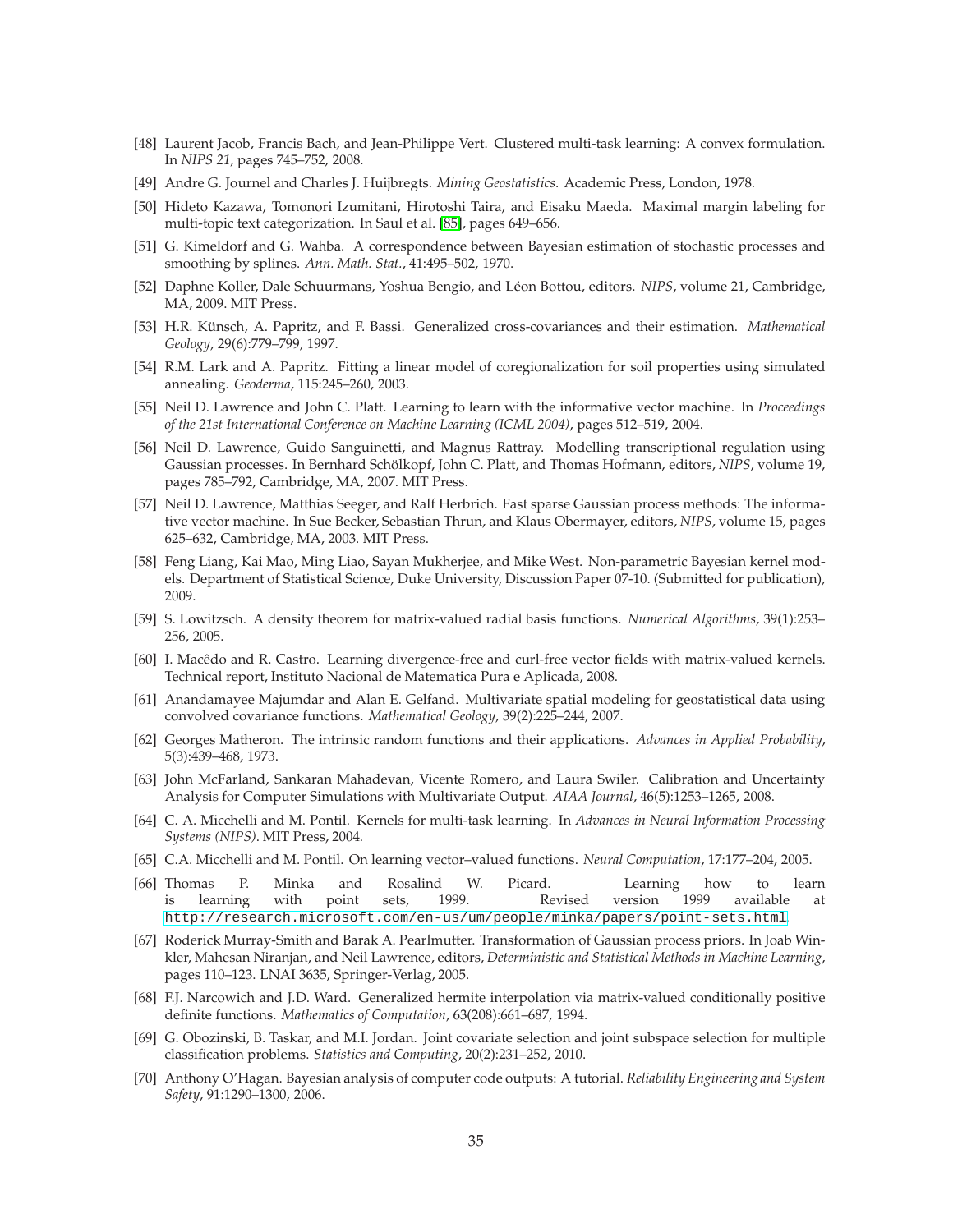- <span id="page-35-9"></span><span id="page-35-0"></span>[71] Michael A. Osborne and Stephen J. Roberts. Gaussian processes for prediction. Technical report, Department of Engineering Science, University of Oxford, 2007.
- [72] Michael A. Osborne, Alex Rogers, Sarvapali D. Ramchurn, Stephen J. Roberts, and Nicholas R. Jennings. Towards real-time information processing of sensor network data using computationally efficient multioutput Gaussian processes. In *Proceedings of the International Conference on Information Processing in Sensor Networks (IPSN 2008)*, 2008.
- <span id="page-35-14"></span>[73] Christopher J. Paciorek and Mark J. Schervish. Nonstationary covariance functions for Gaussian process regression. In Sebastian Thrun, Lawrence Saul, and Bernhard Schölkopf, editors, *Advances in Neural Information Processing Systems 16*. MIT Press, Cambridge, MA, 2004.
- <span id="page-35-18"></span><span id="page-35-1"></span>[74] Sinno Jialin Pan and Qiang Yang. A survey on transfer learning. *Knowledge and Data Engineering, IEEE Transactions on*, 22(10):1345 –1359, oct. 2010.
- <span id="page-35-17"></span>[75] A. Papritz, H.R. Künsch, and R. Webster. On the pseudo cross-variogram. *Mathematical Geology*, 25(8):1015– 1026, 1993.
- [76] Bernard Pelletier, Pierre Dutilleul, Guillaume Larocque, and James W. Fyles. Fitting the linear model of coregionalization by generalized least squares. *Mathematical Geology*, 36(3):323–343, 2004.
- <span id="page-35-16"></span>[77] Natesh S. Pillai, Qiang Wu, Feng Liang, Sayan Mukherjee, and Robert L. Wolpert. Characterizing the function space for Bayesian kernel models. *Journal of Machine Learning Research*, 8:1769–1797, 2007.
- <span id="page-35-6"></span>[78] Tomaso Poggio and Federico Girosi. Networks for approximation and learning. *Proceedings of the IEEE*, 78(9):1481–1497, 1990.
- <span id="page-35-13"></span>[79] Peter Z. G Qian, Huaiqing Wu, and C. F. Jeff Wu. Gaussian process models for computer experiments with qualitative and quantitative factors. *Technometrics*, 50(3):383–396, 2008.
- <span id="page-35-19"></span>[80] Joaquin Quiñonero-Candela and Carl Edward Rasmussen. Analysis of some methods for reduced rank Gaussian process regression. In R. Murray-Smith and R. Shorten, editors, *Lecture Notes in Computer Science*, volume 3355, pages 98–127. Springer, 2005.
- <span id="page-35-20"></span>[81] Joaquin Quiñonero-Candela and Carl Edward Rasmussen. A unifying view of sparse approximate Gaussian process regression. *Journal of Machine Learning Research*, 6:1939–1959, 2005.
- <span id="page-35-2"></span>[82] Carl Edward Rasmussen and Christopher K. I. Williams. *Gaussian Processes for Machine Learning*. MIT Press, Cambridge, MA, 2006.
- <span id="page-35-12"></span>[83] Jonathan Rougier. Efficient emulators for multivariate deterministic functions. *Journal of Computational and Graphical Statistics*, 17(4):827–834, 2008.
- <span id="page-35-21"></span>[84] Thomas J. Santner, Brian J. Williams, and William I. Notz. *The Design and Analysis of Computer Experiments*. Springer, first edition, 2003.
- <span id="page-35-22"></span><span id="page-35-3"></span>[85] Lawrence Saul, Yair Weiss, and Léon Bouttou, editors. *NIPS*, volume 17, Cambridge, MA, 2005. MIT Press.
- [86] Bernhard Schölkopf and Alexander J. Smola. *Learning with Kernels: Support Vector Machines, Regularization*, *Optimization and Beyond.* The MIT Press, USA, 2002.
- <span id="page-35-4"></span>[87] L. Schwartz. Sous-espaces hilbertiens d'espaces vectoriels topologiques et noyaux associés (noyaux reproduisants). *J. Analyse Math.*, 13:115–256, 1964.
- <span id="page-35-5"></span>[88] Bernhard Schšlkopf, Ralf Herbrich, and Alex J. Smola. A generalized representer theorem. In *In Proceedings of the Annual Conference on Computational Learning Theory*, pages 416–426, 2001.
- <span id="page-35-10"></span>[89] Matthias Seeger and Michael I. Jordan. Sparse Gaussian Process Classification With Multiple Classes. Technical Report 661, Department of Statistics, University of California at Berkeley, 2004.
- <span id="page-35-7"></span>[90] John Shawe-Taylor and Nello Cristianini. *Kernel Methods for Pattern Analysis*. Cambridge University Press, New York, NY, USA, 2004.
- <span id="page-35-15"></span><span id="page-35-8"></span>[91] D. Sheldon. Graphical multi-task learning. Technical report, Cornell University, 2008. Preprint.
- [92] Jian Qing Shi, Roderick Murray-Smith, D.M. Titterington, and Barak Pearlmutter. Learning with large data sets using filtered Gaussian process priors. In R. Murray-Smith and R. Shorten, editors, *Proceedings of the Hamilton Summer School on Switching and Learning in Feedback systems*, pages 128–139. LNCS 3355, Springer-Verlag, 2005.
- <span id="page-35-11"></span>[93] Grigorios Skolidis and Guido Sanguinetti. Bayesian multitask classification with Gaussian process priors. *IEEE Transactions on Neural Networks*, 22(12):2011 – 2021, 2011.